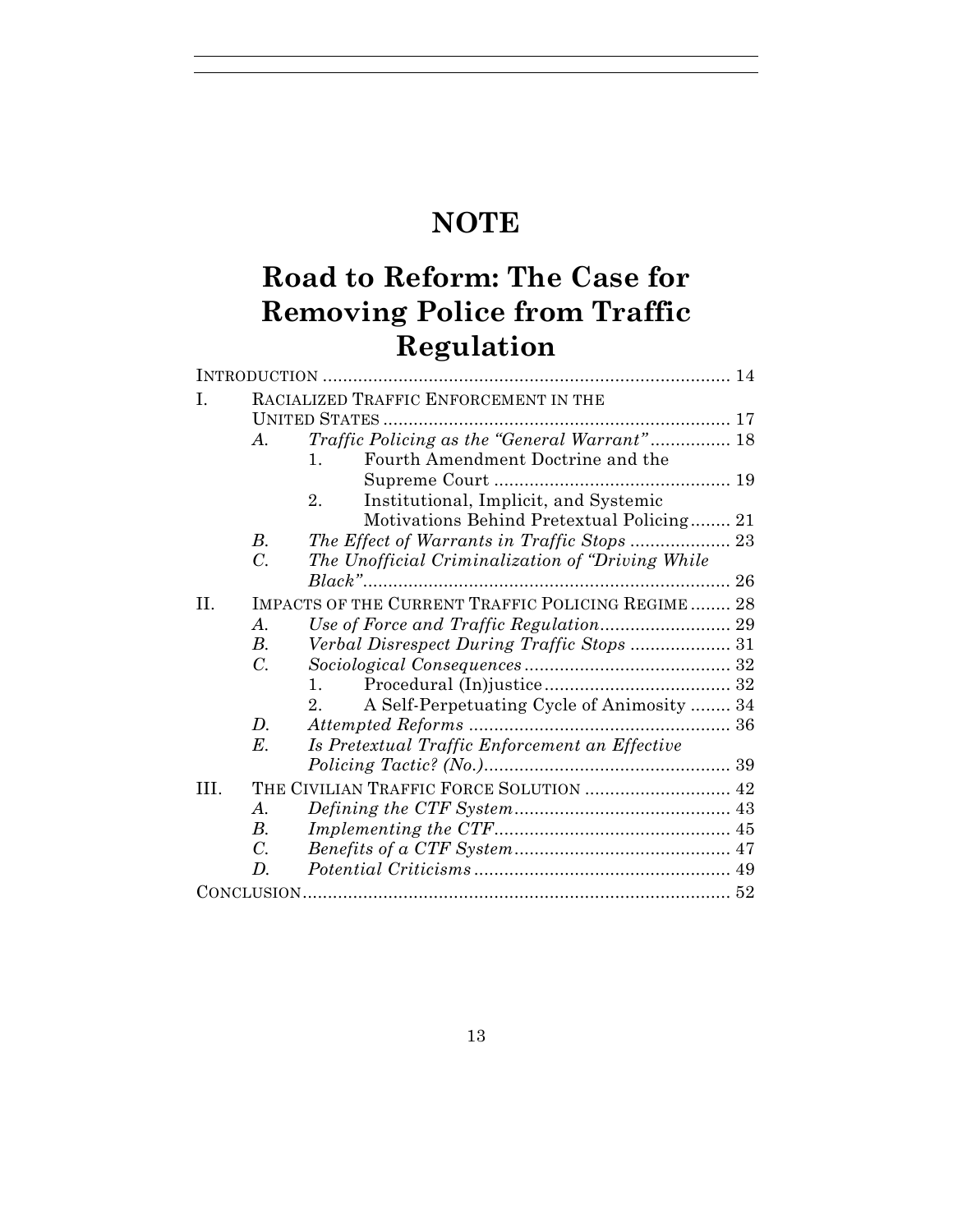#### **INTRODUCTION**

An eighteen-year-old Black male is pulled over on his way home from work for allegedly making a "wide turn."1 One officer approaches the driver's window and asks the driver for his license while a second officer approaches the passenger side, attempting to look inside the vehicle. There is no telling why the second officer is investigating the interior of the vehicle—the alleged offense was a wide turn, and by no stretch of the imagination could this officer find evidence of the wide turn by looking through the passenger-side window.

The driver is cooperative, but, nonetheless, the first officer orders the driver out of the vehicle and holds his hands together. "You don't have any weapons on you?" he asks. "Any drugs?" The driver answers in the negative. The officer then turns the driver around and pats him down for weapons—none are found. A drug-sniffing dog is brought onto the scene, first sniffing the exterior of the driver's vehicle, and then, once the dog allegedly alerts the officer to the existence of drugs, the dog is sent into the car and searches through all the compartments and the trunk of the driver's vehicle. Simultaneously, when the "canine indication" is made, the driver is handcuffed. No evidence of criminal activity is found.

Twenty-five minutes after initially being stopped, the driver is free to go on his way, albeit with a scheduled court date for "improper turning" and a car that has been rummaged through by a dog. Not to mention the car's contents are almost completely emptied and placed on top of the vehicle. All of this because the driver made a "wide turn."

Compared to what could have happened, the driver may be considered lucky. Under current Fourth Amendment doctrine, the officers could have arrested the driver for improper turning.<sup>2</sup> In that case, he could be searched even more thoroughly by the officer,<sup>3</sup> booked and detained in a police station, $4$  and his car could be subject to an allinclusive inventory search if it were impounded.5 Or maybe the driver

 <sup>1.</sup> This story is based on the actual occurrences captured in a YouTube video. *Louisville Metro PD Falsely Alert K-9 to Conduct an Illegally Search,* YOUTUBE (Feb. 11, 2019), https://www.youtube.com/watch?v=9CCQv-i6UBI [https://perma.cc/HT4K-6N8U]; *see also* RACHEL A. HARMON, THE LAW OF POLICE 289 (2021).

<sup>2</sup>*. See* Atwater v. City of Lago Vista, 532 U.S. 318, 354 (2000) (finding officers may arrest citizens for minor crimes like traffic violations). Minor traffic violations carry criminal punishment in twenty-eight states. Jordan Blair Woods, *Decriminalization, Police Authority, and Routine Traffic Stops*, 62 UCLA L. REV. 672, 679–80 (2015).

 <sup>3.</sup> United States v. Robinson, 414 U.S. 218, 235 (1973); New York v. Belton, 453 U.S. 454, 460 (1981); Arizona v. Gant, 556 U.S. 332, 351 (2009).

<sup>4</sup>*. Atwater*, 532 U.S. at 354.

 <sup>5.</sup> South Dakota v. Opperman, 428 U.S. 364 (1976).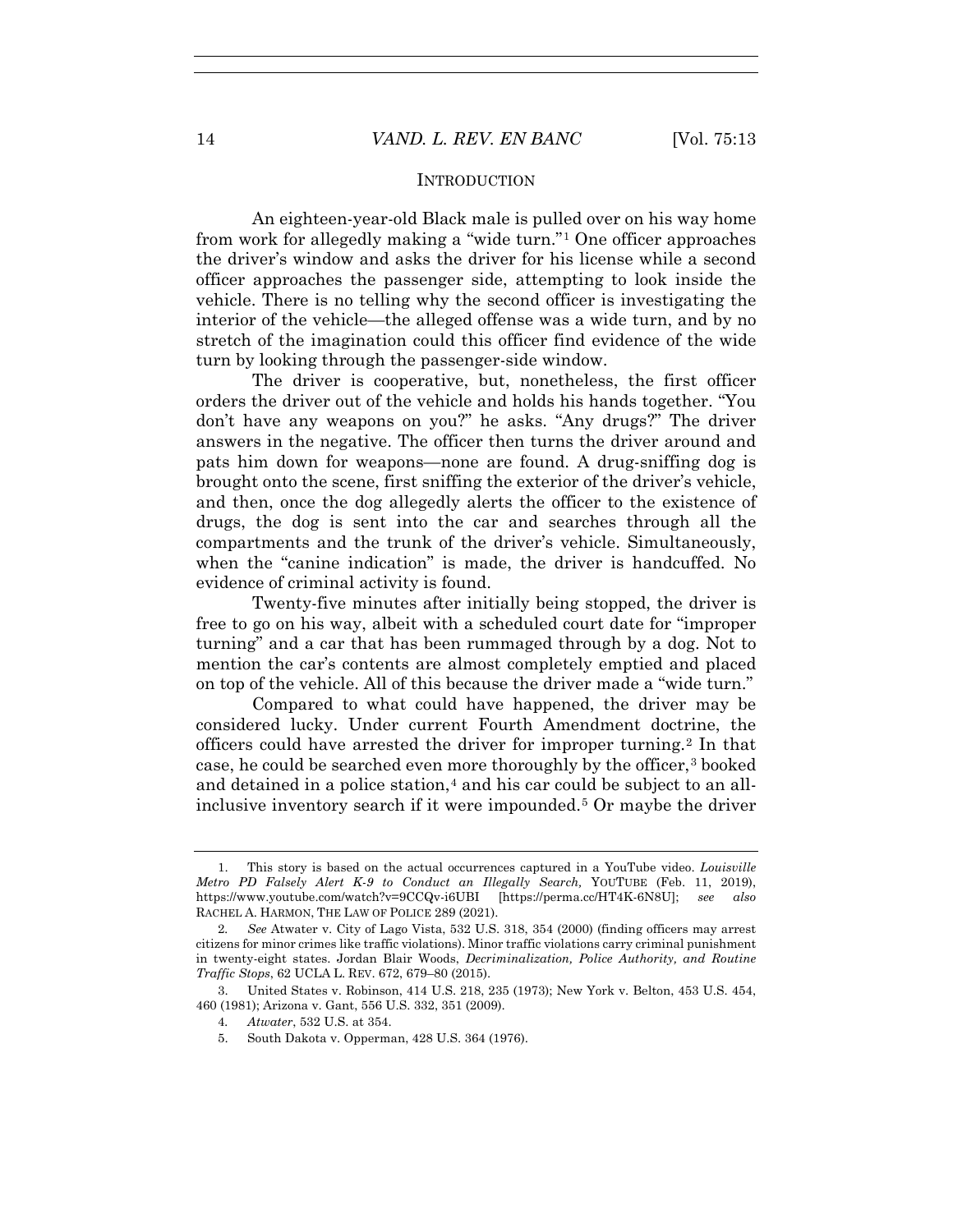has an outstanding warrant for missing a court date for a previous traffic violation. Again, he could be arrested and subject to subsequent searches and detainment.<sup>6</sup> Maybe, in fear of being arrested for the outstanding warrant, the driver attempts to flee by foot and is shot and killed by an officer.7

In *Whren v. United States*, the Supreme Court held it constitutional for officers to pull over drivers for traffic violations when the officers' actual intention is to investigate the driver for more serious criminal activities—hereby known as pretextual stops.8 The Supreme Court's holding validated a long-standing police practice of using the traffic code to stop and investigate drivers. Because of implicit biases and institutional motivations, this practice has irrefutably had a disparate impact on communities of color, and especially Black<sup>9</sup> drivers, who are more likely to be stopped, searched, subjected to use of force, and killed by police than are white drivers.10 Like many other aspects of policing in the United States, pretextual traffic policing has undermined the relationships and trust between Black communities and local police departments while simultaneously causing Black people to feel "stateless" and targeted by the system that is supposed to protect them.11 Meanwhile, the Supreme Court has, over the course of many rulings, protected the police's ability to fight the War on Drugs while largely ignoring the rights of people subject to over-intrusive forms of policing such as pretextual traffic stops. In the words of Justice Stevens, "[the] Court has become a loyal foot soldier in the Executive's fight against crime."12

10*. See infra* Part I.C; *infra* Part II.A; *see also* Tracey Maclin, *Race and the Fourth Amendment*, 51 VAND. L. REV. 333, 333–34 (1998):

In America, police targeting of black people for excessive and disproportionate search and seizure is a practice older than the Republic itself. Thus, it was not startling to learn that a special squad of the North Carolina Highway Patrol that uses traffic stops to interdict illegal narcotics charged black male drivers with traffic offenses at nearly twice the rate of other troopers patrolling the same roads.

11*. See, e.g.*, Monica C. Bell, *Police Reform and the Dismantling of Legal Estrangement*, 126 YALE L.J. 2054, 2057 (2017).

 <sup>6.</sup> Utah v. Strieff, 136 S. Ct. 2056, 2059 (2016).

 <sup>7.</sup> Michael S. Schmidt & Matt Apuzzo, *South Carolina Officer is Charged with Murder of Walter Scott*, N.Y. TIMES (Apr. 7, 2015), https://www.nytimes.com/2015/04/08/us/south-carolinaofficer-is-charged-with-murder-in-black-mans-death.html [https://perma.cc/YMQ2-QLR4].

 <sup>8. 517</sup> U.S. 806, 809–19 (1996).

 <sup>9.</sup> This Note uses the term "Black" instead of "African-American" in order to recognize the larger community of Black people in the United States, as opposed to only recognizing those of African descent. *See, e.g.*, Cydney Adams, *Not all black people are African-American. And here's the difference.*, CBS NEWS (June 18, 2020), https://www.cbsnews.com/news/not-all-black-peopleare-african-american-what-is-the-difference/ [https://perma.cc/R4DV-UY8K].

 <sup>12.</sup> California v. Acevedo, 500 U.S. 565, 601 (1991) (Stevens, J., dissenting).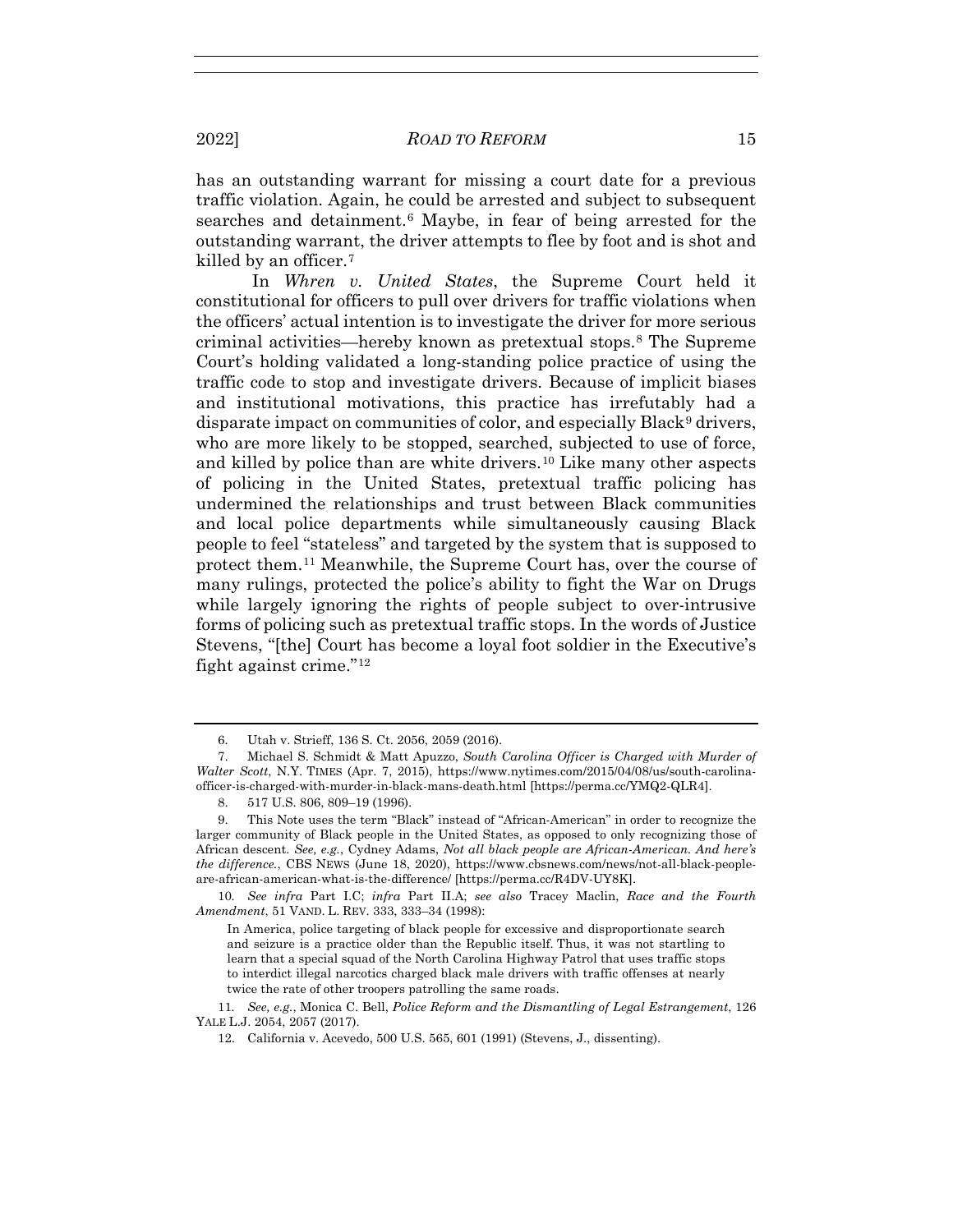As issues with racially discriminatory traffic policing continue to be brought to light by the Department of Justice (" $DQJ$ ")<sup>13</sup> and other investigations, proposed remedies like implicit bias training and policeworn body cameras remain ineffective in combatting the issue.14 In the wake of the police-killing of George Floyd and the subsequent Black Lives Matter protests of 2020, however, some municipalities have proposed a novel remedy: removing police from traffic-law enforcement.15

This Note advocates for the removal of police from traffic-law enforcement and the creation of unarmed Civilian Traffic Forces ("CTF") at the municipal and state levels. Since the Supreme Court's decision in *Whren*, there has been a significant amount of legal scholarship criticizing pretextual policing and the consequential discriminatory traffic policing that was validated by *Whren*.16 There is very little published scholarship, however, that whole-heartedly advocates for the removal of police from traffic-law enforcement and the creation of a CTF system.17 The CTF will be a government organization of unarmed civilians that replaces police in enforcing traffic laws, but will be limited on when they can contact police and what they can do after stopping and ticketing a driver. The intention is to lessen the divide between communities and police by lessening the number of unpleasant encounters, thereby also reducing police violence and abuse.

This Note will demonstrate that the police's role in traffic enforcement generates distrust between Black communities and police,

14*. See infra* Part II.D.

 <sup>13.</sup> U.S. DEP'T OF JUST., C.R. DIV., INVESTIGATION OF THE BALTIMORE CITY POLICE DEPARTMENT (2016), https://www.justice.gov/crt/file/883296/download [https://perma.cc/8WUM-GMP4] [hereinafter DOJ BALTIMORE REPORT]; U.S. DEP'T OF JUST., C.R. DIV., INVESTIGATION OF THE NEW ORLEANS POLICE DEPARTMENT (2011), https://www.justice.gov/sites/default/files/crt/legacy/2011/03/17/nopd\_report.pdf

<sup>[</sup>https://perma.cc/8MWN-FGSY] [hereinafter DOJ NEW ORLEANS REPORT]; U.S. DEP'T OF JUST., C.R. DIV., INVESTIGATION OF THE FERGUSON POLICE DEPARTMENT (2015), https://www.justice.gov/sites/default/files/opa/press-

releases/attachments/2015/03/04/ferguson\_police\_department\_report.pdf [https://perma.cc/S58E-TU7Z] [hereinafter DOJ FERGUSON REPORT].

<sup>15</sup>*. See infra* notes 215–2219 and accompanying text.

<sup>16</sup>*. E.g.*, Maclin, *supra* note 10; David A. Harris, *Driving While Black and All Other Traffic Offenses: The Supreme Court and Pretextual Traffic Stops*, 87 J. CRIM. L. & CRIMINOLOGY 544 (1997).

 <sup>17.</sup> There is only one article that exclusively recommends a CTF-like policy change. *See*  Jordan Blair Woods, *Traffic Without the Police*, 73 STAN. L. REV. 1471 (2021). Professor Woods is cited for multiple articles throughout this Note, and *Traffic Without the Police* offers a thorough framework for how a CTF system should work. While the system recommended in this Note is largely similar to the system recommended by Professor Woods, this Note differs in how it asserts outstanding warrants should be treated in the CTF system. This Note also adds to the scholarship on this topic by providing policymakers with a comprehensive framework for understanding why such a system is necessary.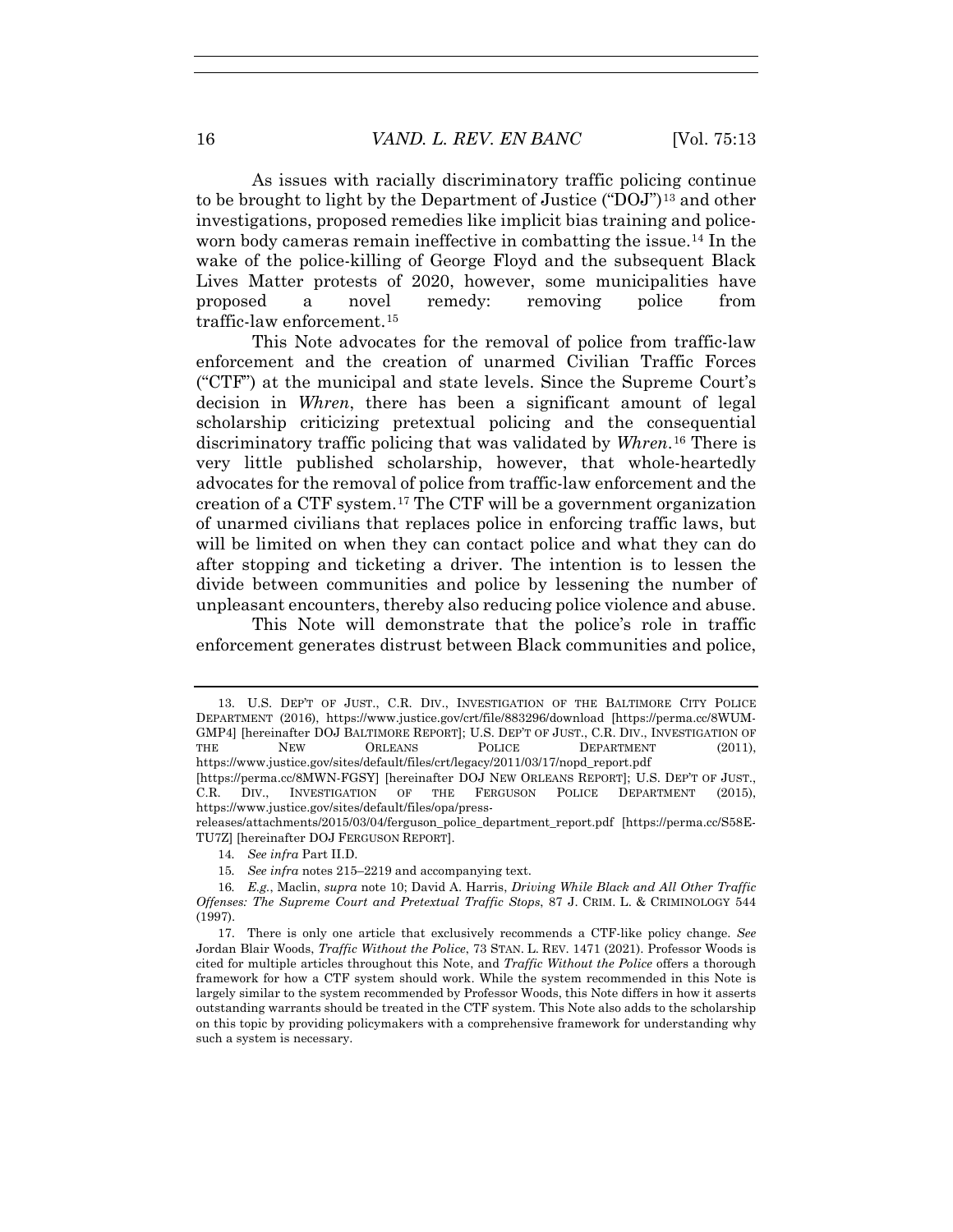and in turn, that by removing police from traffic enforcement, some of this distrust could be alleviated. Importantly, this Note recognizes that interactions at traffic stops are only responsible for a *fraction* of the distrust between Black communities and police, and that this solution is one of *many* changes that are necessary to address the disparate impacts of policing in today's United States.

This Note will proceed as follows: Part I explains the history and constitutional validation of pretextual traffic policing, and why officers are institutionally and implicitly motivated to target Black drivers under the current regime. Part I then empirically demonstrates how pretextual traffic policing has led to racially disparate traffic policing. Part II analyzes the effects that this phenomenon has on Black individuals and communities and discusses past attempts to mitigate these effects. Part II also asserts that pretextual traffic policing fails in its purpose of reducing and preventing the more serious crimes it is intended to address. Finally, Part III advocates for an unarmed Civilian Traffic Force and explains how the system will operate and be implemented, articulates its benefits, and assesses how it addresses the issues discussed in previous Parts. In doing so, this Note provides policymakers and advocates with a comprehensive framework to support their CTF proposals while also allowing opposing parties to become comfortable with the idea and its necessity.

# I. RACIALIZED TRAFFIC ENFORCEMENT IN THE UNITED STATES

Beginning in 1968 with *Terry v. Ohio*,18 where the Supreme Court allowed for police to stop—but not detain—individuals based on a "reasonable suspicion" of criminal activity, the Court has continuously expanded police discretion in stopping and searching suspected criminals.19 Most important to the traffic context, in *Whren v. United States*, a unanimous Supreme Court held that so long as an officer has probable cause20 to believe that a driver has violated a traffic law, and regardless of whether the officer would have stopped the driver if not for an alternative objective, the stop is constitutionally permissible under the Fourth Amendment.21 The parties in *Whren* agreed that the

 <sup>18. 392</sup> U.S. 1, 30 (1968).

 <sup>19.</sup> FRANK R. BAUMGARTNER, DEREK A. EPP & KELSEY SHOUB, SUSPECT CITIZENS: WHAT 20 MILLION TRAFFIC STOPS TELL US ABOUT POLICING AND RACE 11 (2018).

 <sup>20.</sup> Probable cause has been defined by the Supreme Court as where an officer is presented with circumstances under which it would be reasonable to believe that a crime has been committed. *See, e.g.*, Illinois v. Gates, 462 U.S. 213, 241 (1983) (quoting *Brinegar v. United States*, 338 U.S. 160, 175 (1949)).

 <sup>21. 517</sup> U.S. 806, 809–19 (1996).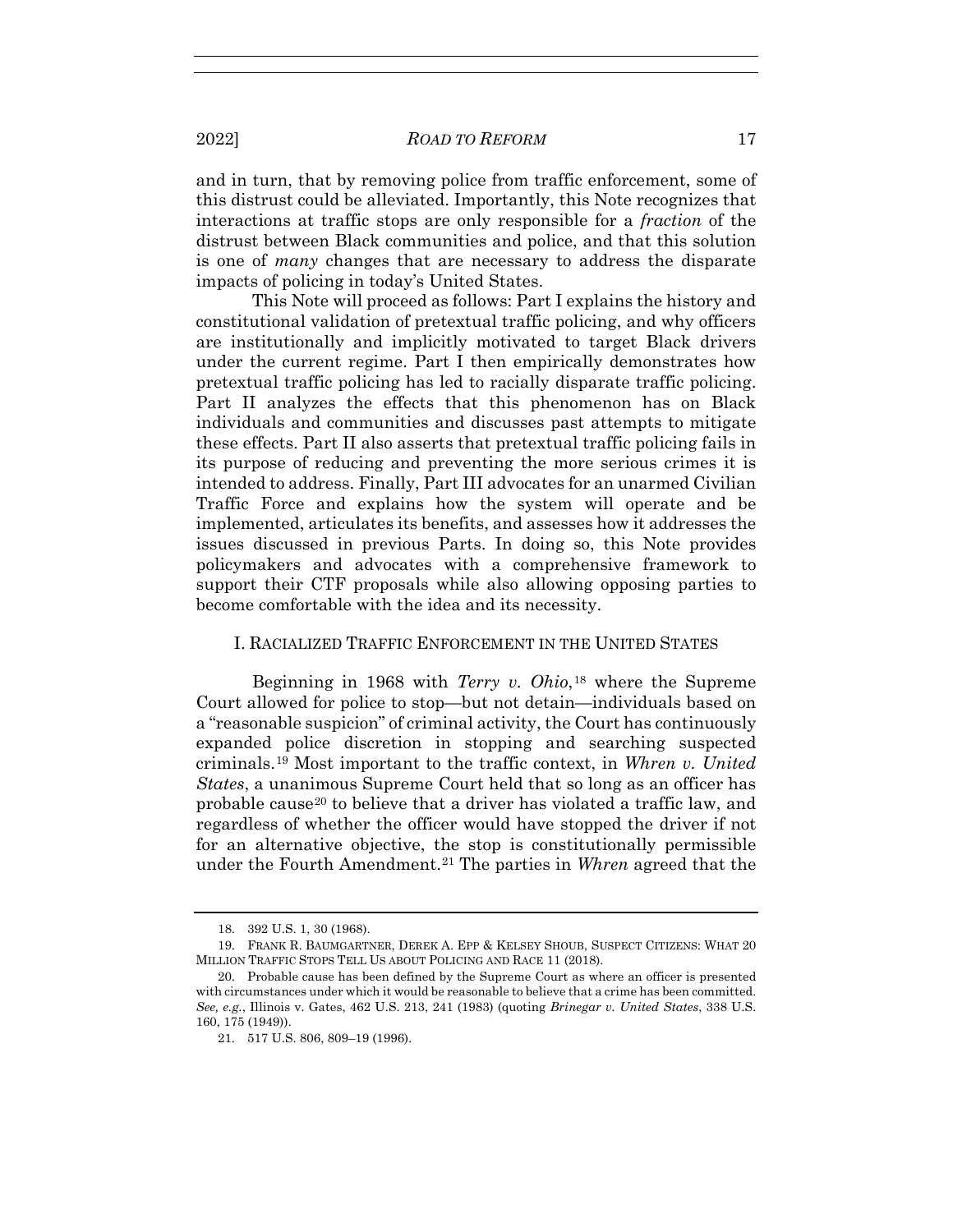arresting officer had probable cause to find numerous traffic violations had been committed.<sup>22</sup> The petitioners argued, however, that the probable cause standard in traffic law invited officers to pull over drivers, under the basis of a traffic violation, "as a means of investigating other law violations, as to which no probable cause or even articulable suspicion exists."23 Specifically, the petitioners in *Whren* alleged that the current law allowed for officers to stop drivers based on "impermissible factors, such as the race of the car's occupants," and investigate the drivers for "illegal drug-dealing activity" without any probable cause or reasonable suspicion to support the investigation.24 The Court ruled that this practice, now commonly known as a "pretextual stop," was constitutionally permissible.25

## *A. Traffic Policing as the "General Warrant"*

Over twenty million people in the United States are pulled over each year for traffic violations, making traffic stops one of the most common ways that people interact with police.26 Because of the vast and comprehensive nature of state traffic codes, it is virtually impossible for a driver to avoid committing a traffic violation on any given drive.<sup>27</sup> Traffic codes regulate everything from the equipment on one's car to the manner in which one is driving and often include peculiar and nuanced provisions that very few drivers are aware of.28 At the same time, traffic codes provide broad and unspecific provisions that allow officers extensive discretion to find probable cause for traffic violations.<sup>29</sup> As many police officers would therefore agree, the average driver violates the traffic code every three blocks that they drive.<sup>30</sup>

In turn, under *Whren*, it follows that an officer may single out any individual for any reason, tail the individual's car until she

27*. See* Harris, *supra* note 16, at 545.

28*. See id.* at 558–59.

29*. Id.* at 558. Consider, for example, some of the laws that the driver was found to have violated in *Whren*: "An operator shall . . . give full time and attention to the operation of the vehicle"; "No person shall turn any vehicle . . . without giving an appropriate signal"; "No person shall drive a vehicle . . . at a speed greater than is reasonable and prudent under the conditions . . . ." 517 U.S. 806, 810 (1996).

30*. See* Harris, *supra* note 16, at 558.

<sup>22</sup>*. Id.* at 810.

<sup>23</sup>*. Id.*

<sup>24</sup>*. Id.* at 809–10.

<sup>25</sup>*. Id.* at 814.

 <sup>26.</sup> Emma Pierson, Camelia Simoiu, Jan Overgoor, Sam Corbett-Davies, Daniel Jenson, Amy Shoemaker, Vignesh Ramachandran, Phoebe Barghouty, Cheryl Phillips, Ravi Shroff & Sharad Goel, *A Large-scale Analysis of Racial Disparities in Police Stops Across the United States*, 4 NATURE HUM. BEHAV. 736, 736 (2020).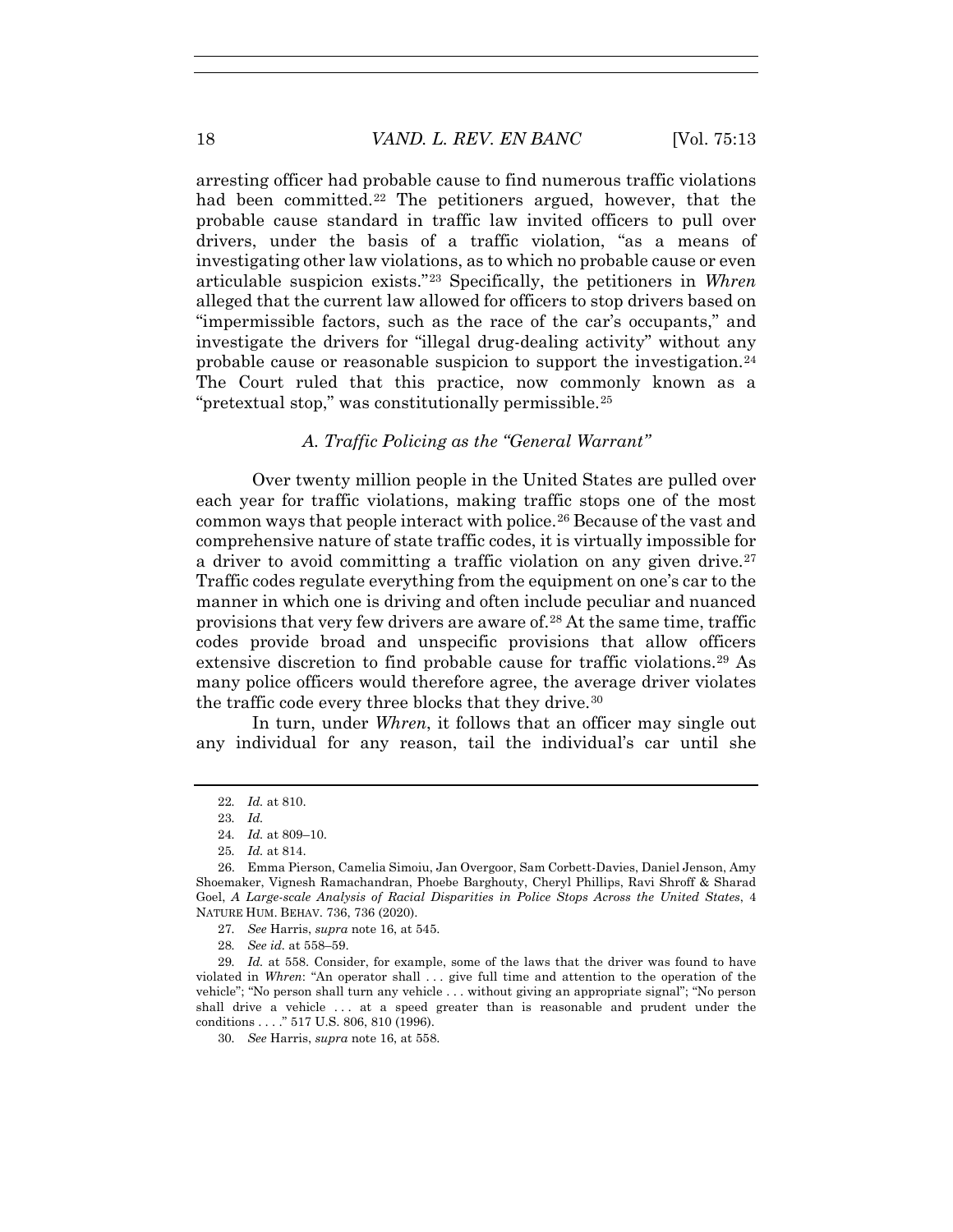inevitably violates the traffic code, and pull the driver over for said violation.31 This phenomenon has been described as a modern day "general warrant," referring to a colonial practice where law enforcement officials could search any person without reason or suspicion.32 Ironically, the Fourth Amendment was directly intended to end "general warrants," and was a product of decades of disdain towards the practice in the colonies.<sup>33</sup>

### 1. Fourth Amendment Doctrine and the Supreme Court

Of course, if pretextual stops ended with police giving drivers tickets or citations, they would be completely ineffective in their purpose of stopping nontraffic crime. Crucially, once a driver is stopped, the Supreme Court has held it permissible for police to perform a variety of actions.34 To name a few, police may conduct a records check of the stopped driver;35 ask the driver if she has drugs, sells drugs, is involved in a gang, or any other question that may come to mind;<sup>36</sup> order the driver to get out of her car;37 call in a drug-sniffing dog to smell the vehicle in search of narcotics;38 search within the driver's arm span and passenger compartment if the officer is reasonably suspicious that the driver poses a threat of violence;<sup>39</sup> or ask the driver for consent to search the car without informing the driver that she has a right to refuse consent.40 All of these constitutionally permitted actions are used by officers to discover crimes, especially those related to drugs and guns. Thus, officers are encouraged to pretextually stop potentially suspicious drivers and then use this wide range of leeway to explore criminal activity.41

 <sup>31.</sup> Diana Roberto Donahoe, *"Could Have," "Would Have": What the Supreme Court Should Have Decided in* Whren v. United States, 34 AM. CRIM. L. REV. 1193, 1204 (1997).

<sup>32</sup>*. See* Jay Schweikert, *Pretextual Stops and the General Warrant: Stopping the March of the*  Whren *Doctrine*, CATO INST.: CATO LIBERTY (Apr. 25, 2018, 3:44 PM), https://www.cato.org/blog/pretextual-stops-general-warrant-stopping-march-whren-doctrine [https://perma.cc/287F-8KPR ].

 <sup>33.</sup> Leonard W. Levy, *Origins of the Fourth Amendment*, 144 POL. SCI. Q. 79, 79, 82 (1999).

<sup>34</sup>*. See* Devon W. Carbado, *From Stopping Black People to Killing Black People: The Fourth Amendment Pathways to Police Violence*, 105 CALIF. L. REV. 125, 156–62 (2017).

<sup>35</sup>*. See id.* at 157.

<sup>36</sup>*. Id.*

 <sup>37.</sup> Pennsylvania v. Mimms, 434 U.S. 106, 111 (1977).

 <sup>38.</sup> *Cf.* Illinois v. Caballes, 543 U.S. 405, 410 (2005) (holding, however, bringing in drugsniffing dogs becomes unconstitutional if it prolongs the traffic stop).

 <sup>39.</sup> Michigan v. Long, 463 U.S. 1032, 1053 (1983).

 <sup>40.</sup> Schneckloth v. Bustamonte, 412 U.S. 218, 248 (1973).

<sup>41</sup>*. See infra* notes 50–55 and accompanying text (discussing pretextual policing practices).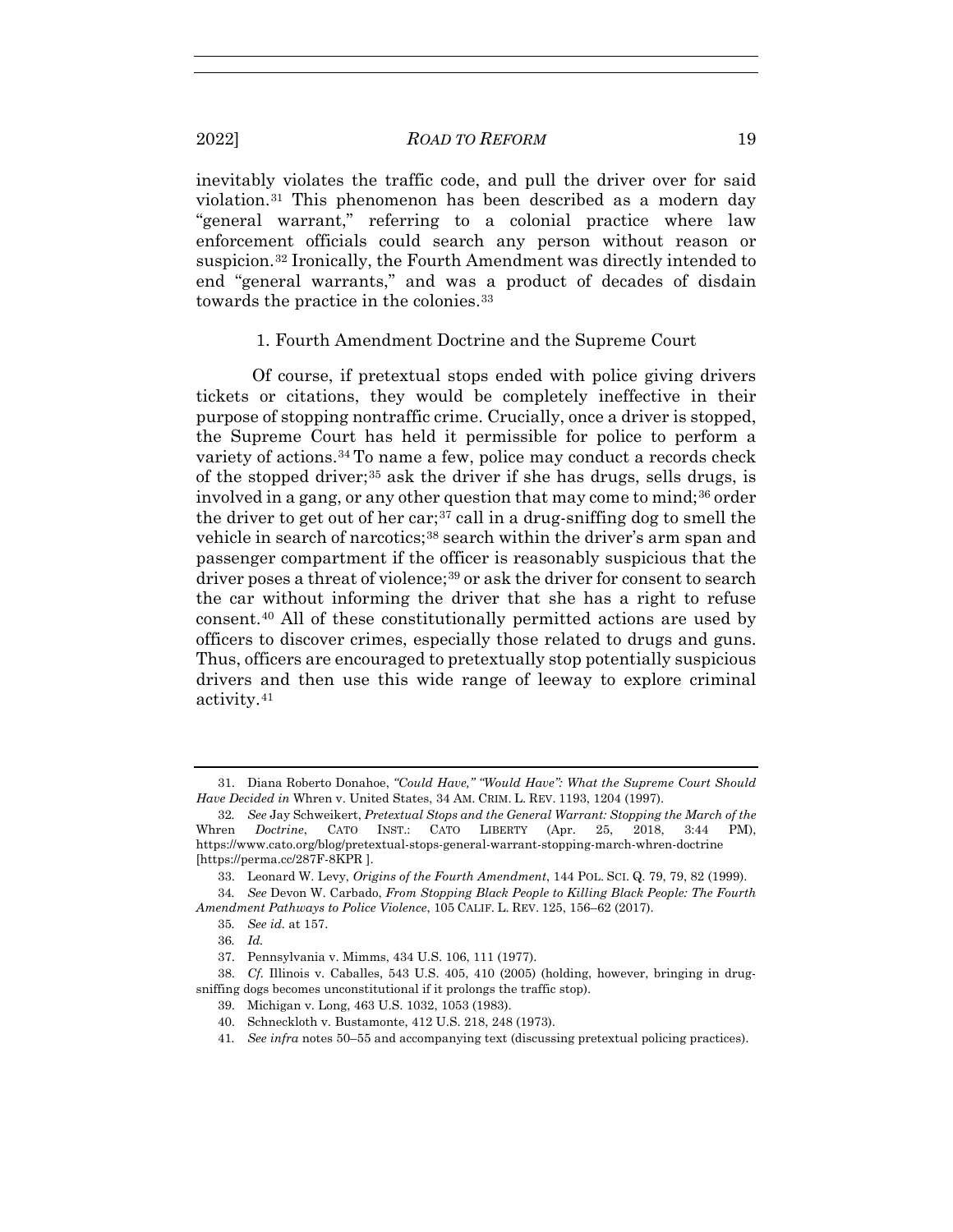Further, the Court held in *Atwater v. City of Lago Vista* that it is constitutional under the Fourth Amendment for an officer to arrest an individual so long as he has probable cause to believe that the individual committed "even a very minor criminal offense in his presence."<sup>42</sup> As Justice O'Connor explains in the dissenting opinion, "[a] custodial arrest exacts an obvious toll on an individual's liberty and privacy."43 Under previous Supreme Court decisions, if arrested while driving or as a passenger in a car, police can fully search the arrestee's  $body<sup>44</sup>$  and "[t]he arrestee may constitutionally be detained for up to forty-eight hours without having a magistrate determine whether there in fact was probable cause for the arrest."45 Additionally, if done in accordance with local police procedures, the arrestee's car may be impounded and searched at the police station—this search includes the entirety of the car and containers therein.<sup>46</sup> Discovered evidence, regardless of its relationship to the original offense, is admissible.47 While minor traffic violations are decriminalized in at least twenty-two states,48 drivers in the remaining twenty-eight states may be subject to a custodial arrest and its consequences for something as minor as driving without their seatbelt fastened.49 In sum, the consequences that stem from a pretextual stop are far reaching and have only been bolstered by the Supreme Court finding these invasive practices constitutional.

47*. Bertine*, 479 U.S. at 368. The arrestee in *Bertine* was arrested for driving under the influence of alcohol and taken into custody. During the inventory search, officers discovered "controlled substances, cocaine paraphernalia, and a large amount of cash." *Id*. at 369.

48. Woods, *supra* note 2, at 679–80.

 <sup>42.</sup> Atwater v. City of Lago Vista, 532 U.S. 318, 354 (2000).

<sup>43</sup>*. Id.* at 364 (O'Connor, J., dissenting).

 <sup>44.</sup> United States v. Robinson, 414 U.S. 218, 235 (1973) ("A custodial arrest of a suspect based on probable cause is a reasonable intrusion under the Fourth Amendment; that intrusion being lawful, a search incident to the arrest requires no additional justification.").

<sup>45</sup>*. Atwater*, 532 U.S. at 364 (O'Connor, J., dissenting) (citing *County of Riverside v. McLaughlin*, 500 U.S. 44, 114 (1991)).

 <sup>46.</sup> Colorado v. Bertine, 479 U.S. 367, 368 (1987). The Court in *Bertine* asserts that the search must be done in "good faith," but the facts of the case indicate that the "good faith" requirement is minimal and it is difficult for an arrestee to show that an inventory search was pretextual. *Id.*; *see also* South Dakota v. Opperman, 428 U.S. 364 (1976) (holding that inventory searches are permissible under the Fourth Amendment).

 <sup>49.</sup> This is specifically the offense that the driver in *Atwater* had been arrested for. The misdemeanor seatbelt offense carried a penalty of a \$50 fine. Nonetheless, Atwater was put in a squad car and taken to the local police station, "where booking officers had her remove her shoes, jewelry, and eyeglasses, and empty her pockets. Officers took Atwater's 'mug shot' and placed her, alone in a jail cell for about one hour, after which she was taken before a magistrate and released on \$310 bond." *Atwater*, 532 U.S. at 324.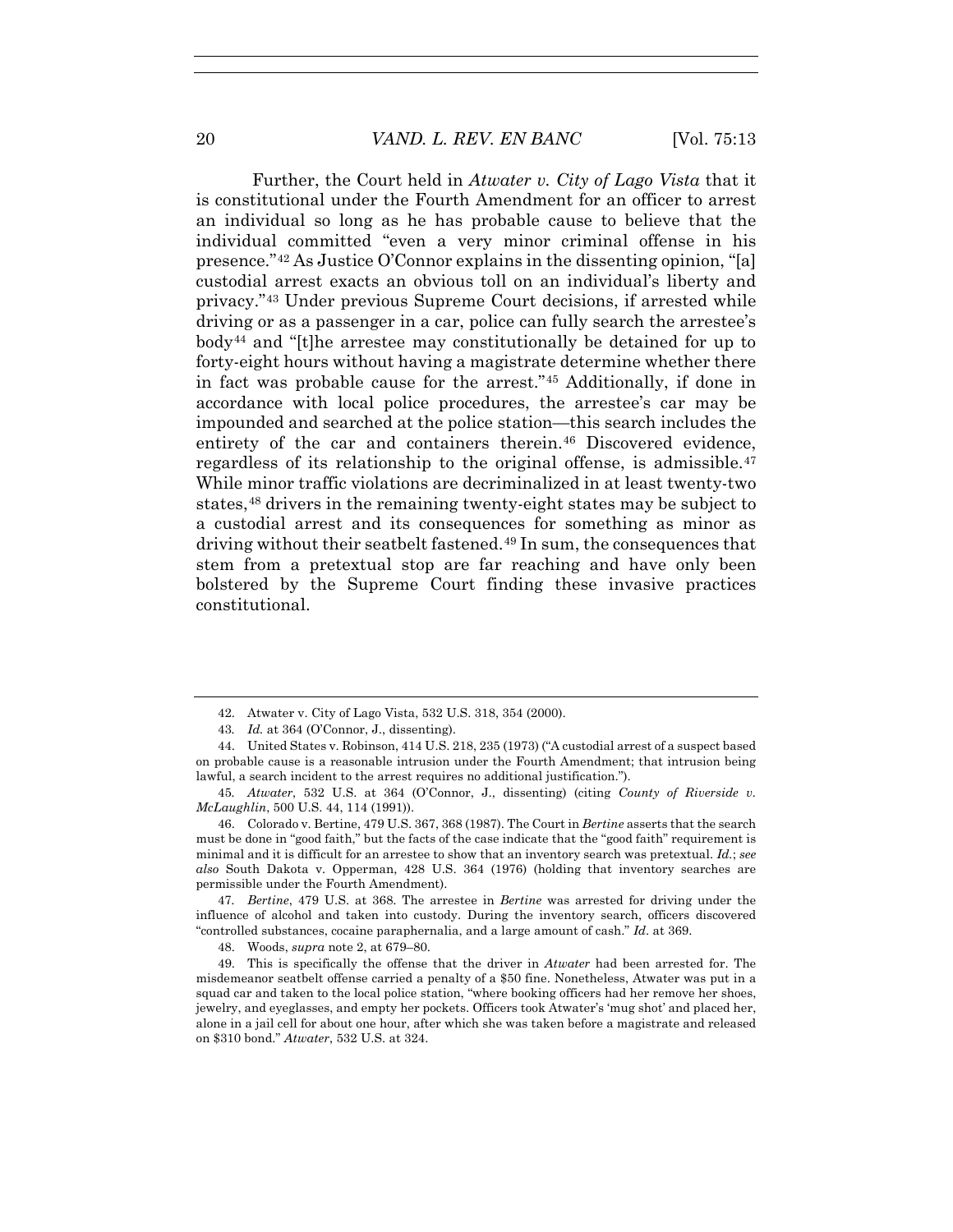# 2. Institutional, Implicit, and Systemic Motivations Behind Pretextual Policing

Police departments have used the traffic code as a tool in their efforts to prevent nontraffic crimes since police cars first took the roads in the 1930s.50 Beginning in the 1970s, using "investigatory stops" as a way of "proactive policing" had become an institutionally encouraged practice that suggested officers pull over "suspicious" looking drivers.51 Over the next two decades, a range of studies claimed to show that pretextual traffic stops were effective toward stopping nontraffic crime, and it became a common practice.<sup>52</sup>

Police departments encourage and reward officers who engage in pretextual stops to pull over and arrest drug traffickers and other criminals.53 In turn, officers are also encouraged to rely on racial profiling to pull over drivers who they believe are more likely to be nontraffic criminals.54 This was most notably apparent in the Drug Enforcement Agency's ("DEA") "Operation Pipeline," a War on Drugs initiative that sought to apprehend drug traffickers and dealers by pulling over drivers who fit DEA-developed drug courier profiles.55 These profiles originally included race-based factors and instructed officers to consider the race or ethnicity of a driver as a possible indicator that they were a drug trafficker.<sup>56</sup> In DEA training videos, Black people were explicitly identified as being more likely to have illegal drugs.57 This training was not only federally institutionalized,

<sup>50</sup>*. See* CHARLES R. EPP, STEVEN MAYNARD-MOODY & DONALD HAIDER-MARKEL, PULLED OVER: HOW POLICE STOPS DEFINE RACE AND CITIZENSHIP 30–33 (John M. Conley & Lynn Mather eds., 2014); *see also*, Maclin, *supra* note 10, at 334–36 (discussing how today's police "continue to target blacks in a manner reminiscent of the slave patrols of colonial America. Using minor, generally under-enforced, traffic violations as pretext, officers target black and Hispanic motorists because they hope to discover illegal narcotics or other criminal evidence").

<sup>51</sup>*. See, e.g.*, EPP ET AL., *supra* note 50, at 31.

<sup>52</sup>*. See id.*

<sup>53</sup>*. See* Carbado, *supra* note 34, at 156; *see also* NAT'L HIGHWAY TRAFFIC SAFETY ADMIN., THE HIGHWAY SAFETY DESK BOOK 4–11 (1996) (stating that increased traffic-law enforcement leads to lower levels of more serious crimes, and instructing officers on how to become "two people for the price of one: an officer skilled in traffic and another knowledgeable in general criminal investigative techniques").

<sup>54</sup>*. See* Woods, *supra* note 2, at 719 ("Many scholars have criticized *Whren* from a constitutional angle for encouraging racial profiling in traffic settings.").

<sup>55</sup>*. E.g.*, Samuel R. Gross & Katherine Y. Barnes, *Road Work: Racial Profiling and Drug Interdiction on the Highway*, 101 MICH. L. REV. 651, 671 (2002).

<sup>56</sup>*. See* Anthony A. Braga, Rod K. Brunson & Kevin M. Drakulich, *Race, Place, and Effective Policing*, 45 ANN. REV. SOCIO. 535, 539 (2019).

 <sup>57.</sup> EPP ET AL., *supra* note 50, at 33; DAVID A. HARRIS, PROFILES IN INJUSTICE: WHY RACIAL PROFILING CANNOT WORK 49 (2002) ("[S]ome training stressed the ethnic and racial characteristics of narcotics organizations. . . . And surprisingly, the DEA still admits that it in fact trained local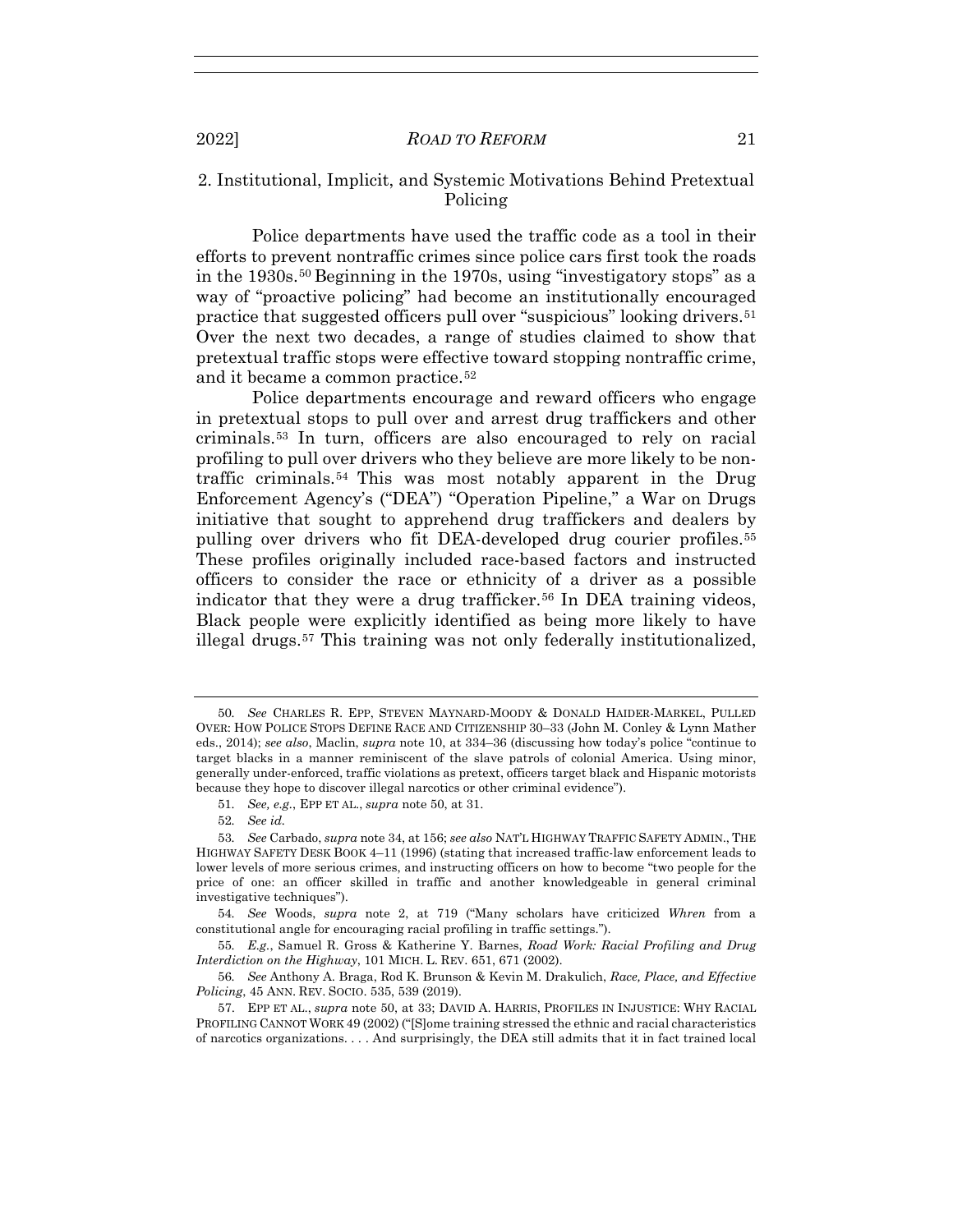but it was widespread. By the late 1990s, the DEA trained over twentyseven thousand state and local officers, and this training was often passed down to the officers' own local departments.58 Large-scale policing authorities and city-specific policies have similarly incorporated pretextual stops as an effective means for discovering nontraffic crimes and have included race as a factor in determining which drivers officers should pull over.59

Institutionally encouraged profiling is not the only factor involved when analyzing how pretextual stops target Black drivers. Social psychology research suggests that among the American citizenship, and especially among white people, "crime has a black face."60 Generally preexisting racial implicit biases are substantially reinforced and bolstered by police training and experiences.61 Studies have found that officers are implicitly biased to associate unidentified Black faces with crime and danger more than white faces.<sup>62</sup> Implicit

 59. One of the leading authorities on police training, *Tactics for Criminal Patrol* by Charles Remsberg, recommends police use stops that "seek[ ] to maximize the number of citizen contacts in vehicle stops during each shift and, through specific investigative tactics, to explore the full arrest potential of each." EPP ET AL., *supra* note 50, at 36 (quoting CHARLES REMSBERG, TACTICS FOR CRIMINAL PATROL: VEHICLE STOPS, DRUG DISCOVERY AND OFFICER SURVIVAL (1995)). Like the DEA, Remsberg encourages officers to seek out potential criminals by a number of factors that have very little to do with crime, and both implicitly and sometimes explicitly involve race. *Id.* at 37; *see also* Maclin, *supra* note 10, at 343–44. Maclin tells the story of Avon, Connecticut, where "the supervising sergeant of the Avon Police Department instructed his officers to find a reason to stop black and Hispanic motorists driving through Avon. The sergeant thought it proper to scrutinize and run license plate checks on motorists who do not appear to have business in Avon.'" *Id* at 345.

 60. EPP ET AL., *supra* note 50, at 45; *see also* R. Richard Banks, Jennifer L. Eberhardt & Lee Ross, *Discrimination and Implicit Bias in a Racially Unequal Society*, 94 CALIF. L. REV. 1169, 1183 (2006) (discussing Race Implicit Association Tests where "[t]he majority of participants sort words and images faster when White is paired with the positive attribute, and Black with the negative attribute. The majority of participants are thus said to have an implicit bias against African Americans").

police to use race—as 'one of many factors' when considering whether to conduct a search of a vehicle.").

 <sup>58.</sup> EPP ET AL., *supra* note 50, at 33; HARRIS, *supra* note 57, at 50 (discussing how a 1999 task force investigation of the California Highway Patrol ("CHP") discovered "that Pipeline's roots had grown very deeply into CHP" and "that Pipeline's tactics make extensive, primary use of profiling and that, despite denials that race is part of this, these profiles result in stops and searches that disproportionately affect minorities, especially Latinos").

 <sup>61.</sup> EPP ET AL., *supra* note 50, at 45.

<sup>62</sup>*. See* Joshua Correll, Bernadette Park, Charles M. Judd, & Bernd Wittenbrink, *The Police Officer's Dilemma: Using Ethnicity to Disambiguate Potentially Threatening Individuals*, 83 J. PERSONALITY & SOC. PSYCH. 1314, 1317, 1319 (2003). *The Police Officer's Dilemma*'s studies used video game simulations where Black and white men were depicted on screens, some armed and some not. Participants were told to shoot via the video game if the individual on the screen was armed. Across the board, participants were more likely to mistakenly shoot an unarmed Black individual than an unarmed white individual and were more likely to correctly shoot an armed Black individual than an armed white individual. *Id.*; Banks et al., *supra* note 60, at 1172; *see also* Braga et al., *supra* note 56, at 542.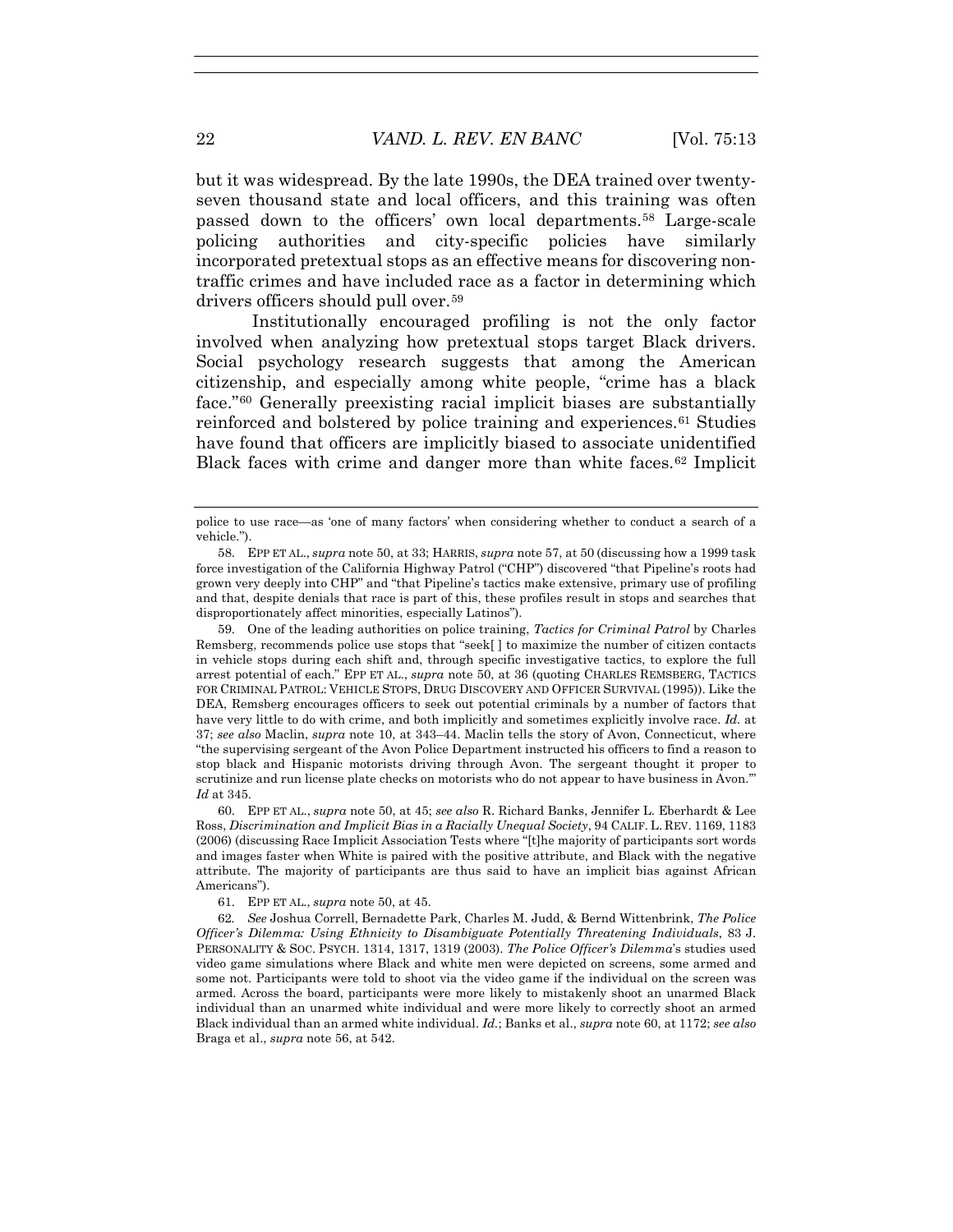2022] *ROAD TO REFORM* 23

bias, in conjunction with the institutional position that race-based traits indicate a higher likelihood of criminality, work together to lead police officers to believe that Black drivers are more likely to be guilty of nontraffic crimes.63 Police are systemically incentivized to focus on drug and gun crime over traffic safety,  $64$  to police aggressively,  $65$  and to aim to make more arrests as a measure of their success.66 Officers are thereby motivated to give in to the institutionally explicit and internally implicit biases discussed above and target Black drivers.<sup>67</sup> With this combination of incentives and biases in mind, and because of the institutional encouragement and constitutional authorization of pretextual stops, it becomes easy to understand why the term "driving while Black" has been coined an unlisted but openly enforced crime.<sup>68</sup>

# *B. The Effect of Warrants in Traffic Stops*

The current system of warrants in the United States and the Supreme Court jurisprudence surrounding warrants offer another motivation for discriminatory traffic policing. In *Utah v. Strieff*, an officer illegally stopped and detained an individual in violation of the Fourth Amendment,69 but then, during the detainment, discovered that

<sup>63</sup>*. See* Devon W. Carbado, *Blue-on-Black Violence: A Provisional Model of Some of the Causes*, 104 GEO. L.J. 1479, 1497 (2016) ("When police officers think about crime and criminality, Black people are implicitly on their minds. And when officers think about or observe African-Americans, crime and criminality are implicitly on their minds. This research helps explain why Africans-Americans have repeated interactions with the police.").

<sup>64</sup>*. See, e.g.*, Jonathan Blanks, *Thin Blue Lies: How Pretextual Stops Undermine Police Legitimacy*, 66 CASE W. RSRV. L. REV. 931, 942 (2016). Blanks goes on to assert that the drug trade was lucrative for law enforcement through "asset forfeiture and other incentives such as federal grants for drug enforcement task forces," thus incentivizing drug trade enforcement and thereby pretextual policing. *Id.* at 942–43 (citations omitted).

<sup>65</sup>*. Id.* at 945. Recently, however, there is undoubtedly significant pushback to aggressive policing. *See* Larry Buchanan, Quoctrung Bui & Jugal K. Patel, *Black Lives Matter May be the Largest Movement in U.S. History*, N.Y. TIMES (July 3, 2020), https://www.nytimes.com/interactive/2020/07/03/us/george-floyd-protests-crowd-size.html [https://perma.cc/YN4A-79NU].

<sup>66</sup>*. See* Blanks, *supra* note 64, at 943 ("Whether or not there is an unofficial quota, officers may maximize arrests for arrests' sake because they are easily quantifiable."). Blanks identifies low level crimes like loitering, truancy, and illegal tobacco sales as areas where police have historically arrested Black people to increase their arrest numbers, *id.*, and small traffic infractions are similarly either unavoidable or low-level. *Id.* Because police are taught to and implicitly believe they will more likely have grounds to arrest a Black driver than a white driver, the arrest-metric incentivizes racial targeting.

<sup>67</sup>*. See supra* notes 53–63 and accompanying text.

<sup>68</sup>*. See, e.g.*, Sharon LaFraniere & Andrew W. Lehren, *The Disproportionate Risks of Driving While Black*, N.Y. TIMES (Oct. 25, 2014), https://www.nytimes.com/2015/10/25/us/racial-disparitytraffic-stops-driving-black.html [https://perma.cc/CYS3-92EZ].

 <sup>69.</sup> The individual was stopped when leaving a house that was being investigated for "narcotics activity," and the Court agreed with the trial court that the officer lacked reasonable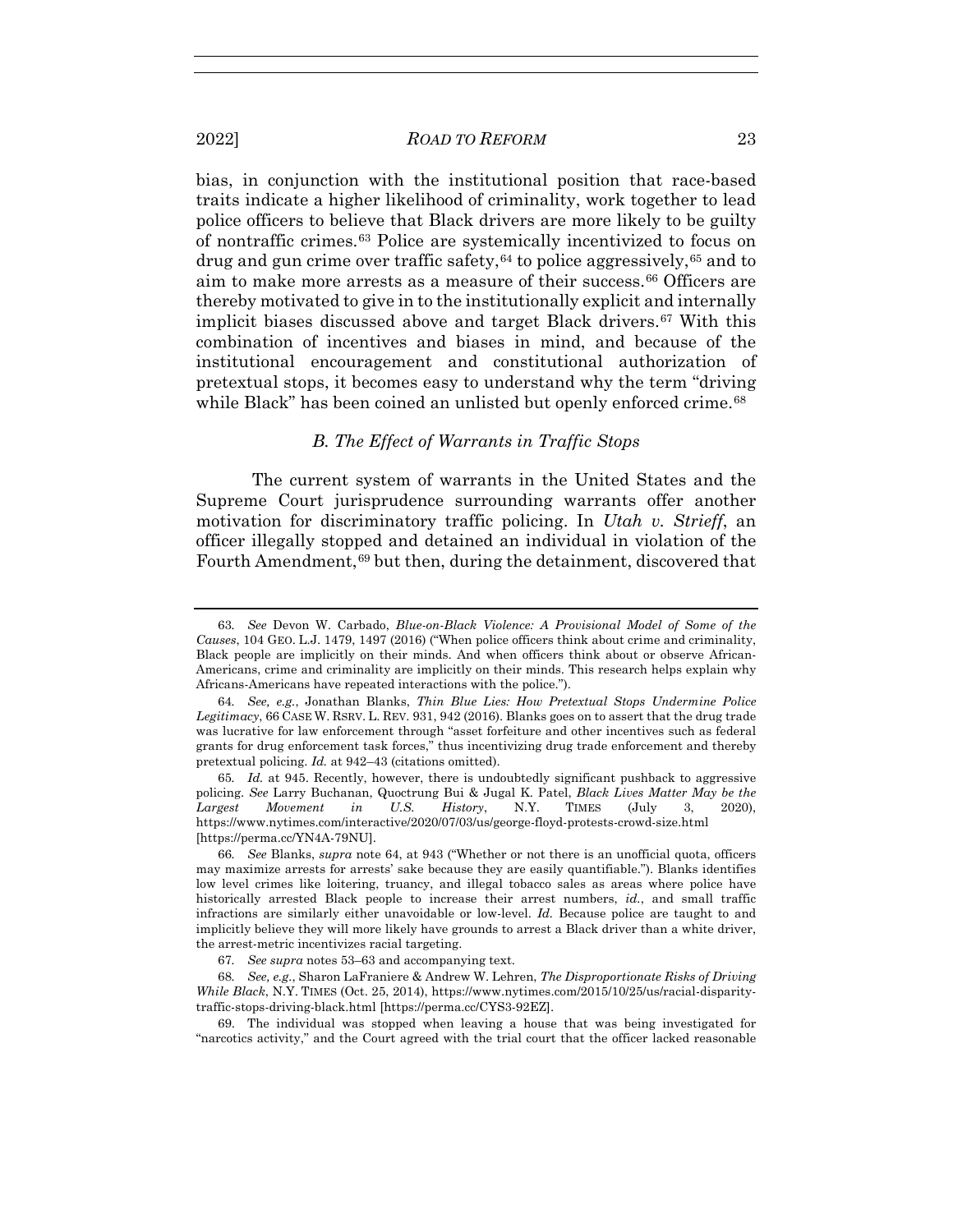the individual had an outstanding arrest warrant.70 The Supreme Court held the subsequent arrest for the outstanding warrant permissible and any evidence seized during the search incident to arrest as admissible, even though the original detainment violated the Fourth Amendment.71

*Strieff* therefore holds, as implied in Justice Sotomayor's dissent,<sup>72</sup> that when an officer is suspicious that any given driver may have an outstanding warrant, regardless of the basis for or level of her suspicion, the officer can stop the driver without any legitimate reason and run a warrant check.73 If a warrant turns up, the officer can arrest and search the driver and whatever is within the driver's reaching distance74 for evidence of illegal activity or impound the car for an inventory search.75 If there is no outstanding warrant, the driver, "distressed though he may now be[,] is permitted to go on his way."76 And, as Justice Sotomayor makes clear, "outstanding warrants are surprisingly common. The States and Federal Government maintain databases with over 7.8 million outstanding warrants, the vast majority of which appear to be for minor offenses."77

As with seemingly all other aspects of policing, "[w]arrant enforcement plays a critical role in cementing class and race disparity in the criminal justice system by creating 'arrest feedback.' "78 The DOJ's *Investigation of the New Orleans Police Department*, for example, found that twenty-thousand of the sixty-thousand arrests made in 2009 by the New Orleans Police Department ("NOPD") were for outstanding traffic or misdemeanor warrants.79 The investigation also found "troubling disparities in treatment of the City's African-American community" by the NOPD.80 Similarly, in its *Investigation of the Ferguson, Missouri Police Department*, the DOJ found that during traffic stops between October 2012 and October 2014, Ferguson police arrested 460 individuals based exclusively on outstanding warrants,

- 73*. See* HARMON, *supra* note 1, at 332.
- 74. Arizona v. Gant, 556 U.S. 332, 351 (2009).

- 76*. Id.*
- 77*. Strieff*, 125 S. Ct. at 2068 (Sotomayor, J., dissenting) (citation omitted).
- 78. Nirej Sekhon, *Dangerous Warrants*, 93 WASH. L. REV. 967, 972 (2018).
- 79. DOJ NEW ORLEANS REPORT, *supra* note 13, at 29.
- 80*. Id.* at 35.

suspicion and the stop was therefore "an unlawful investigatory stop." 136 S. Ct. 2056, 2059–60 (2016).

 <sup>70.</sup> The outstanding arrest warrant was for a traffic violation. *Id.* at 2060.

<sup>71</sup>*. Id.* at 2059.

<sup>72</sup>*. Id.* at 2065 (Sotomayor, J., dissenting).

<sup>75</sup>*. See supra* notes 42–49 and accompanying text (describing the consequences of arrests).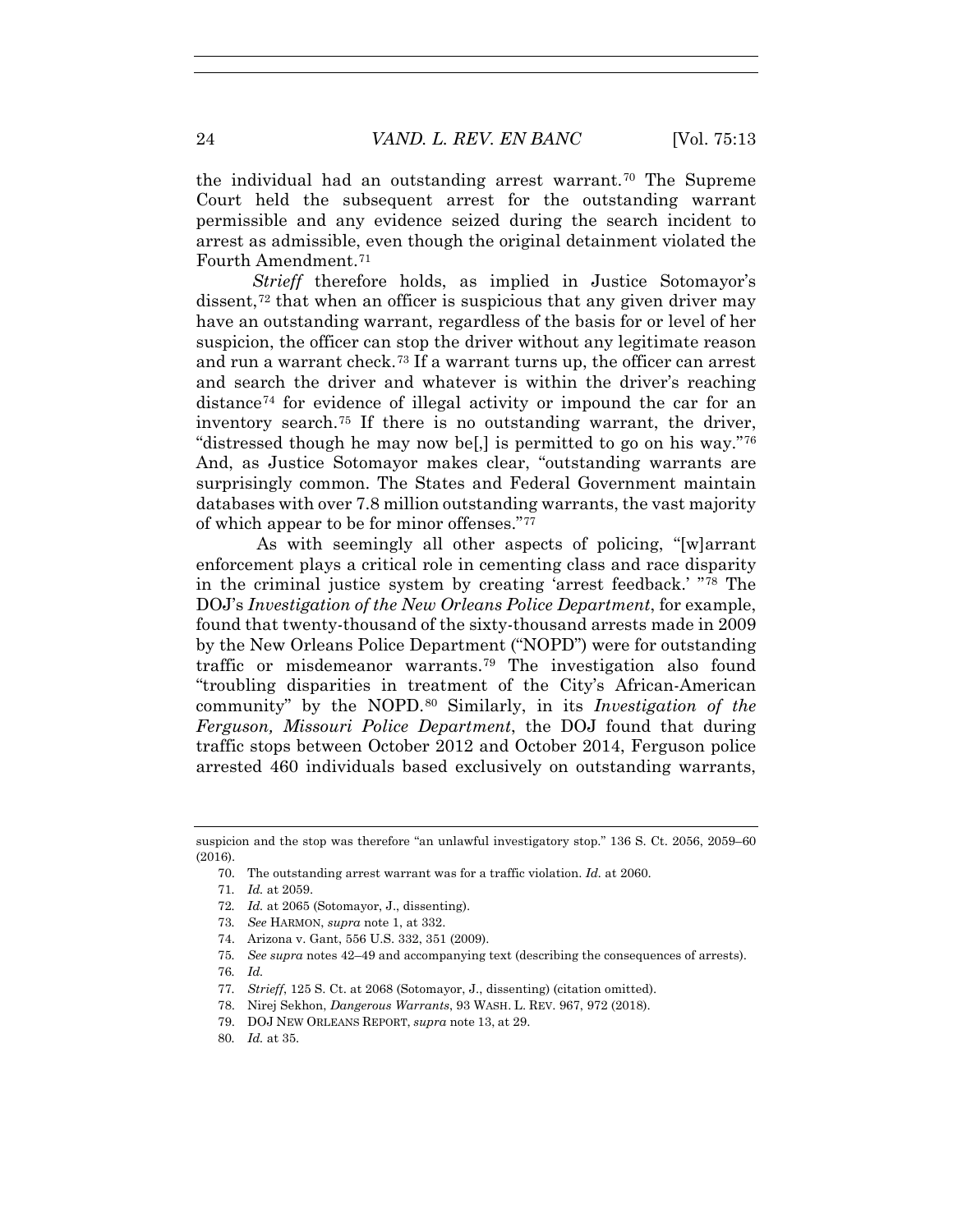and that ninety-six percent of those individuals were Black.<sup>81</sup> These statistics are the byproduct of a cycle in policing:

Where there are a disproportionately high number of outstanding warrants for poor and minority defendants, police will target those communities for warrant enforcement. In the course of doing so, police will likely identify new criminal cases. This feedback supplies its own self-supporting rationale because the demographic profile of those with outstanding warrants reaffirms pre-existing, racialized notions about crime-prone neighborhoods and communities.<sup>82</sup>

Not surprisingly, the most common reason for an outstanding warrant is that an individual failed to appear in court for a traffic citation.83 Thus, traffic tickets, even when they are for noncriminal traffic violations, create incentives for officers to more heavily police areas where they believe more outstanding warrants exist.84 Because police are motivated to make more arrests, they target individuals who are more likely to have outstanding warrants.85 Once an individual is recognized in a neighborhood as somebody who has not been able to afford previous fines, or whose license plate number brings up an outstanding warrant, they become continuously targeted by police.<sup>86</sup> Each encounter brings a greater risk of police using force against the individual, and as made evident by the police killing of Philando Castille, the more often one is stopped by police, the more likely a tragedy will occur.87 One can also imagine how an individual with outstanding warrants could react when being pulled over. Walter Scott, for example, attempted to flee from police after being pulled over because he allegedly feared being arrested for unpaid child support, and was shot and killed by an officer.<sup>88</sup> In aggregate, the system of outstanding warrants and Supreme Court jurisprudence incentivizes discriminatory traffic policing that disproportionately affects Black drivers by, at a minimum, giving officers the latitude to make more pretextual stops and searches, and at worst, creating more opportunities for police violence against Black people.

85*. See supra* note 66 and accompanying text.

86*. See* Lopez, *supra* note 84.

 <sup>81.</sup> DOJ FERGUSON REPORT, *supra* note 13, at 67.

 <sup>82.</sup> Sekhon, *supra* note 788, at 972.

<sup>83</sup>*. Id.* at 984.

 <sup>84.</sup> *See* German Lopez, *The Tyranny of a Traffic Ticket*, VOX (Aug. 10, 2016, 11:20 AM), https://www.vox.com/2016/8/5/12364580/police-overcriminalization-net-widening

<sup>[</sup>https://perma.cc/V2AK-BCXU] ("And it happens disproportionately to poor people of color. As those who are already heavily policed, they are the ones who are more likely to catch a cop's eye if they run a stop sign, fail to signal on a turn, have a broken taillight, or sell untaxed cigarettes.").

<sup>87</sup>*. See id.* (Castille "had incurred dozens of traffic stops, fines, and suspensions—adding up to more than \$6,000 in fines through 46 police stops," making police more likely to stop him and increasing the opportunities for a violent incident to occur).

<sup>88</sup>*. See infra* Part II.A; *see also* Schmidt & Apuzzo, *supra* note 7.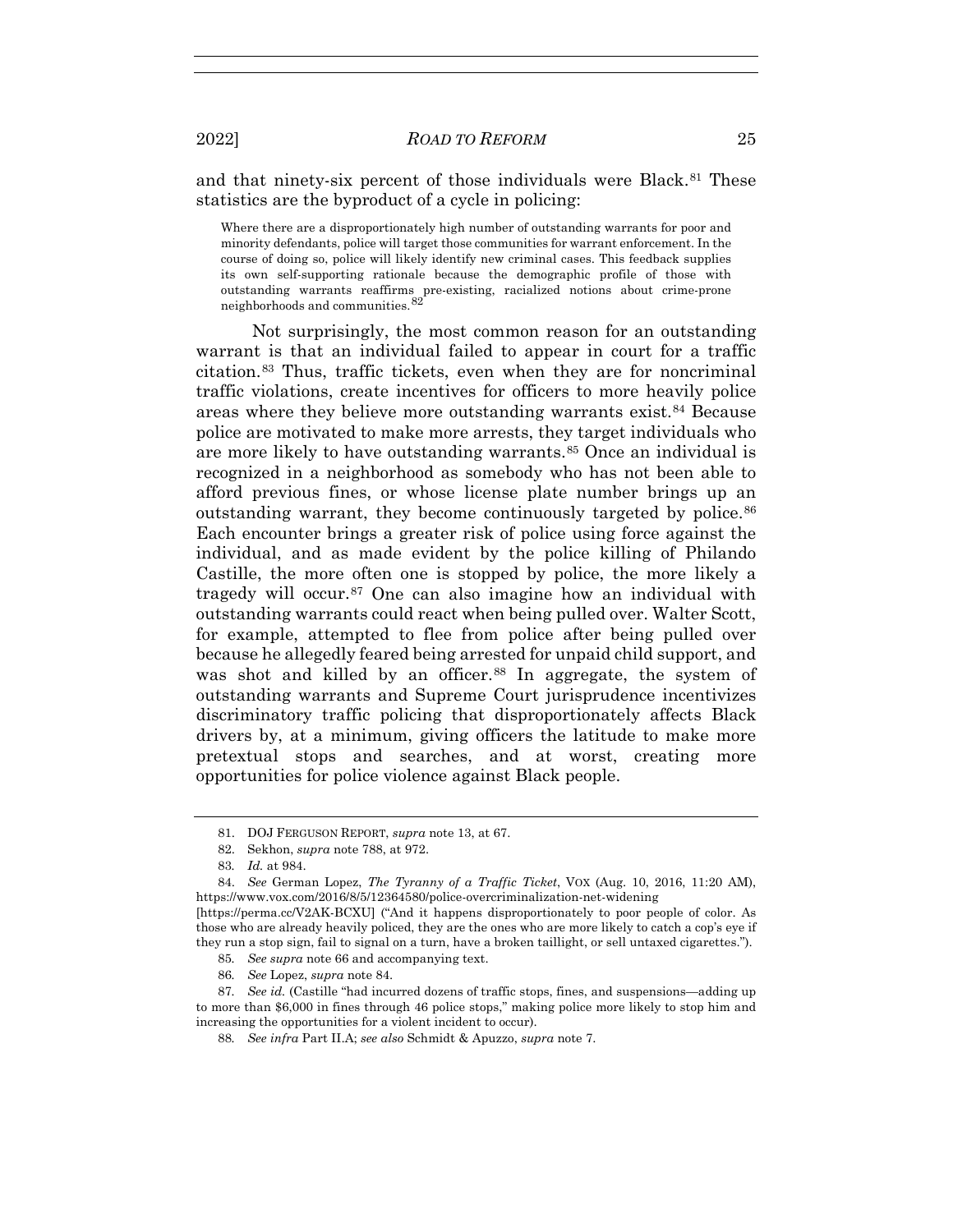#### *C. The Unofficial Criminalization of "Driving While Black"*

The criminalization of "driving while Black"  $89$  is not a fallacy  $90$ proportionately compared to the national population, Black drivers are statistically pulled over far more often than white drivers.<sup>91</sup> 2010 statistics from North Carolina, for example, indicate that based on their share of the population, Black drivers were sixty-three percent more likely to be pulled over than white drivers.<sup>92</sup> This phenomenon is irrefutably not the product of different driving behaviors between races—there is no evidence that Black drivers make more traffic violations,  $93$  and some data even indicates the opposite.  $94$ 

Perhaps even more alarming is the increased frequency that Black drivers are searched during traffic stops as compared to white drivers. Between 1995 and 1996, while Black drivers represented seventeen percent of drivers on Maryland state highways, they made

 91. Pierson et al., *supra* note 26, at 737. This study is particularly informative because of its wide scope: the data was taken from 2011 to 2018 and consists of approximately ninety-five million stops from a combination of fifty-six state and municipal police forces. The study found that "among state patrol stops, the annual per-capita stop rate for black drivers was 0.10 compared to 0.07 for white drivers." *Id.* In cities, the difference was 0.20 to 0.14. *Id.*

 92. BAUMGARTNER ET AL., *supra* note 19, at 69. The authors go on to state that the Black population in North Carolina drives eighty-four miles for every 100 miles driven by white people, further substantiating the inequity discussed above. *Id.* at 72. Moreover, the study indicates that Black populations are overpoliced in all localities, regardless of how big the Black community is within each locality. *Id.* at 73.

93*. See* Stephen Rushin & Griffin Edwards, *An Empirical Assessment of Pretextual Stops and Racial Profiling*, 73 STAN. L. REV. 637, 657 (2021) (describing the "extensive and growing body of literature" on the different experiences of white and Black drivers with police, and how the literature indicates "differences in driving behavior generally do not explain this differential treatment"); Maclin, *supra* note 10, at 357 ("The statistical disparities discussed above cannot be explained away by claiming that blacks are worse drivers than whites, simply because there is no evidence that blacks as a group drive differently from whites.").

 94. EPP ET AL., *supra* note 50, at 57 (finding Black drivers speed less than white drivers and violate smaller traffic rules, like properly signaling or completely stopping at stop signs, at a lesser rate than white drivers as well). The authors do mention that Black people spend, on average, a half hour more time driving than white people, which the authors admit is statistically significant but not enough to lead to such significant differences in stop and search rates. *Id.*

 <sup>89.</sup> Importantly, many statistical analyses indicate that Latinx and Hispanic drivers are also subject to the disparate impacts of traffic regulation. This is an equally important issue to address. Because more scholarship and statistical analyses exist pertaining to Black drivers, this Note stays focused on the effects that traffic policing and pretextual stops have on Black communities. Readers should recognize that most things said relating to Black drivers in this Note are also applicable to Latinx and Hispanic drivers, and that the CTF solution will equally mitigate the disparate effects that traffic policing has had on Latinx and Hispanic people.

<sup>90</sup>*. See, e.g.*, Harris, *supra* note 16, at 546 n.10 ("I heard this phrase often from clients I represented in Washington, D.C. and its surrounding Maryland counties; among many of them, it was the standard way of describing the common experience of constant stops and harassment of blacks by police. Thus I was not surprised to see the phrase show up recently in the popular press.").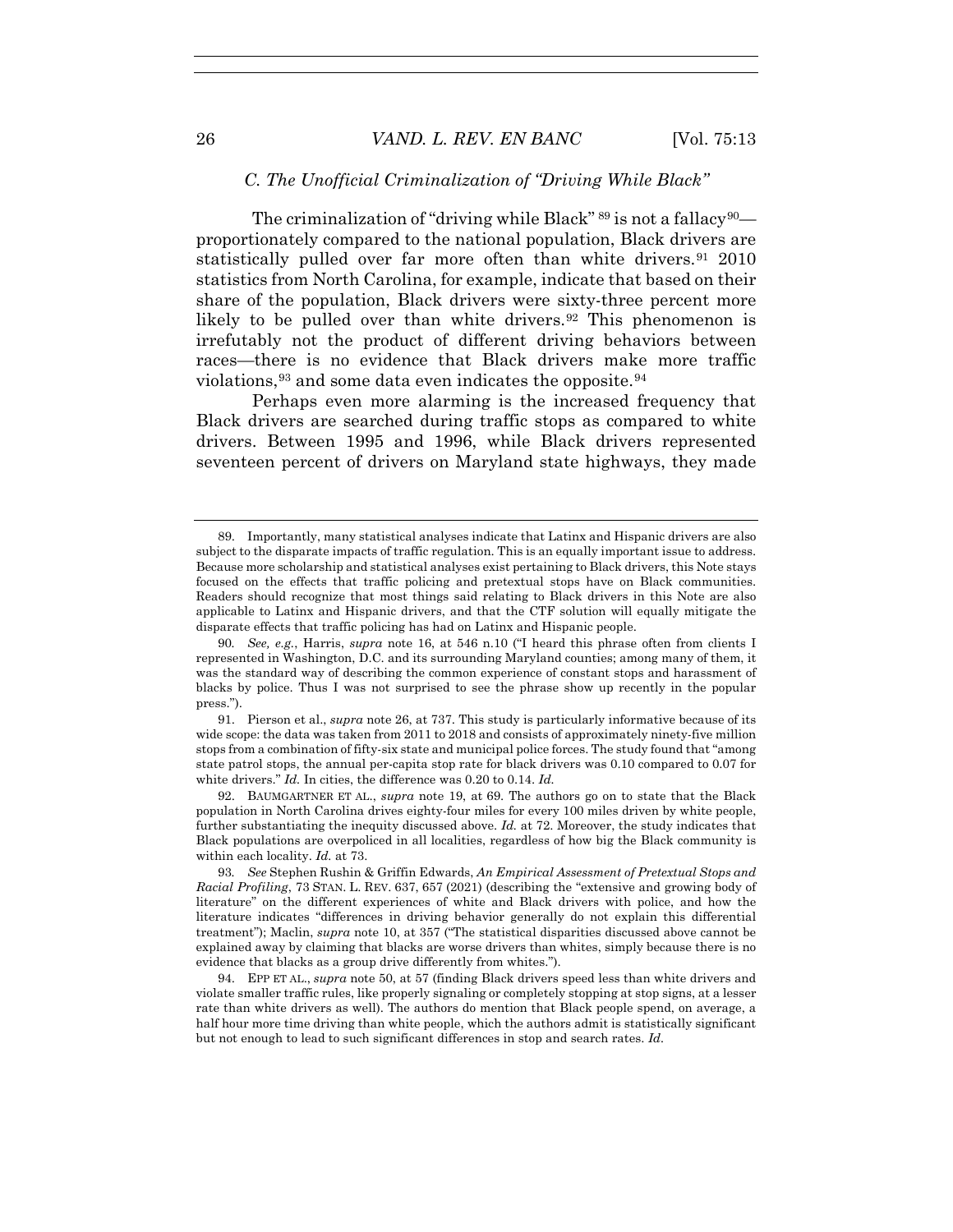up almost seventy-three percent of drivers whose cars were searched.95 Statistics from North Carolina show Black drivers are 115 percent more likely to be searched during a traffic stop than white drivers.<sup>96</sup> Another study of over ninety-five million stops across the country between 2011 and 2018 found that while 4.3 percent of stopped Black drivers were searched, only 1.9 percent of stopped white drivers were searched.<sup>97</sup> Importantly, this study also found fewer objective indicators of crime are required for officers to decide to search Black drivers than white drivers.98 Overwhelmingly, statistics indicate that these higher stop and search rates are a product of police acting on biases and doing pretextual stops.99

The disproportionate impact that pretextual stops have on Black drivers becomes far more apparent when analyzing the statistics with a different approach. By distinguishing between what they call "trafficsafety stops" and "investigatory stops," Charles Epp, Steven Maynard-Moody, and Donald Haider-Markel are more accurately able to identify how Black drivers are often stopped for different violations than white

98*. Id.* at 739. Pierson et al. use a "threshold test," which is designed to estimate the perceived likelihood that a driver is carrying contraband, to supplement the more typically used "hit rates" test. The test assumes that, during each stop, officers "observe a myriad of contextual factors," such as race, gender, and stop location, and "that officers distill" these factors into single number "that represents their subjective estimate of the likelihood that the driver is carrying contraband." *Id.* at 743. By giving numerical values to different factors, the authors compute inferred threshold levels for each race. They found that white drivers had twice as high a threshold as Black drivers, meaning non-race factors had to being significantly more present for white drivers to be searched. *Id.* at 739. As will be demonstrated in Part II.E, *infra*, this decreased threshold of suspicion is misguided; evidence of crime is more likely found in cars of white drivers than Black drivers.

 99. BAUMGARTNER ET AL., *supra* note **Error! Bookmark not defined.**, at 88 (inducing that Black drivers are more likely to be stopped for pretextual investigatory purposes because they are significantly more likely to experience "light outcomes" in traffic stops); Rushin & Edwards, *supra* note 93, at 644 (comparing data on traffic stops from Washington in periods when the Washington Supreme Court held pretextual stops as unconstitutional in *State v. Ladson*, 979 P.2d 833 (Wash. 1999) (en banc), to when it was subsequently held constitutional in *State v. Arreola*, 290 P.3d 983 (Wash. 2012) (en banc), the authors found an increase in traffic stops of Black drivers relative to white drivers following the 2012 decision, thus indicating that pretextual stops directly produce disproportionate traffic policing); *see also* Nicola Persico & Petra E. Todd, *The Hit Rates Test for Racial Bias in Motor-Vehicle Searches*, 25 JUST. Q. 37 (2008) (confirming the validity of using hitrate tests to measure levels of bias in policing). *But see* Rohit Asirvatham & Michael D. Frakes, *Are Constitutional Rights Enough? An Empirical Assessment of Racial Bias in Police Stops*, DUKE L. SCH. PUB. L. & LEGAL THEORY SERIES NO. 2020-56 (forthcoming 2021) (manuscript at 8) (challenging Rushin & Edwards's analysis of Washington traffic stop data).

 <sup>95.</sup> HARRIS, *supra* note 57, at 79; Maclin, *supra* note 10, at 349–50.

 <sup>96.</sup> BAUMGARTNER ET AL., *supra* note **Error! Bookmark not defined.**, at 85; *see also* Maclin, *supra* note 10, at 352 (showing that in Orlando, Florida, Criminal Patrol Unit officers were sixand-a-half times more likely to search a Black driver after a stop than a white driver). A series of other localized studies have yielded similar results in all categories. In places ranging from Boston to San Diego to medium-sized North Carolina suburbs, Black drivers are consistently stopped and searched at higher rates. RONNIE A. DUNN & WORNIE REED, RACIAL PROFILING: CAUSES & CONSEQUENCES 35 (2011).

 <sup>97.</sup> Pierson et al., *supra* note 26, at 738.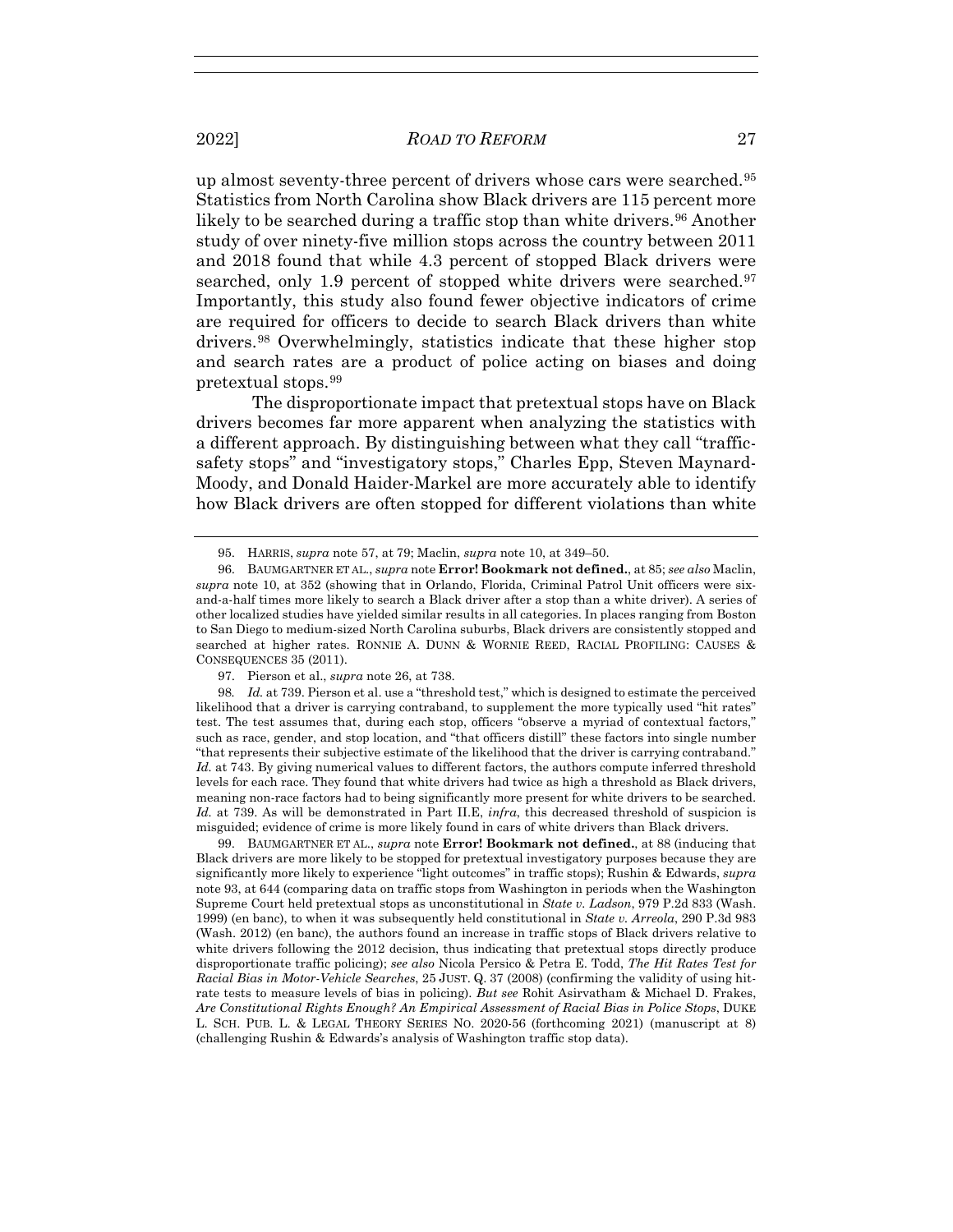drivers.100 Traffic-safety stops are, according to police, justified by "must stop" violations, such as speeding, reckless driving, suspicion of driving under the influence, and running a red light—often situations where the driver's conduct is dangerous.<sup>101</sup> Investigatory stops, on the other hand, are justified by "de minimis" driving violations—such as malfunctioning lights, expired tags, slow driving, long stops, and failure to signal—that, according to police, prompt discretionary decisions of whether to stop the driver.<sup>102</sup> Under this distinction, it becomes clear that Black drivers are pulled over for investigatory stops far more often than white drivers.<sup>103</sup> In the authors' survey, fifty-two percent of traffic stops of Black drivers were "investigatory," whereas thirty-four percent of stops of white drivers were "investigatory."104 Therefore, according to the study, Black drivers are subject to pretextual stops at a higher rate than white drivers, which, as explained above, can be attributed to institutional practices and implicit biases that target Black drivers under a suspicion that they are committing nontraffic crimes.

#### II. IMPACTS OF THE CURRENT TRAFFIC POLICING REGIME

As stated before, traffic stops are the most common way for people to interact with police.105 Therefore, traffic stops are likely one experience people draw from when determining their feelings toward law enforcement generally. Given the leverage afforded by Fourth Amendment doctrine that police have to stop, search, and interact with drivers,<sup>106</sup> this Part will demonstrate how traffic stops create opportunities for use of force and verbal abuse by police, particularly against Black drivers. Then, this Part will argue that the combination of disproportionate traffic policing and experiences of physical and verbal abuse by police has the sociological effect of leaving Black people with a feeling of "statelessness," which has its own negative consequences. This Part will then address some previous attempts to remedy the current system, and finally this Part will show that the ends

 <sup>100.</sup> EPP ET AL., *supra* note 50, at 59–61.

<sup>101</sup>*. Id.*

<sup>102</sup>*. Id.* Investigatory stops also include instances where police provide no justification for stopping a driver or stop the driver to check that they have valid driver's license and no outstanding warrants. *Id.*

<sup>103</sup>*. Id.*

<sup>104</sup>*. Id.* Black drivers were pulled over for "traffic safety" stops only thirty-five percent of the time. *Id.*

 <sup>105.</sup> Bureau of Just. Stat., *Traffic Stops*, OFF. OF JUST. PROGRAMS, https://www.bjs.gov/index.cfm?tid=702&ty=tp [https://perma.cc/PHH3-K2YR].

<sup>106</sup>*. See supra* Part I.A.1.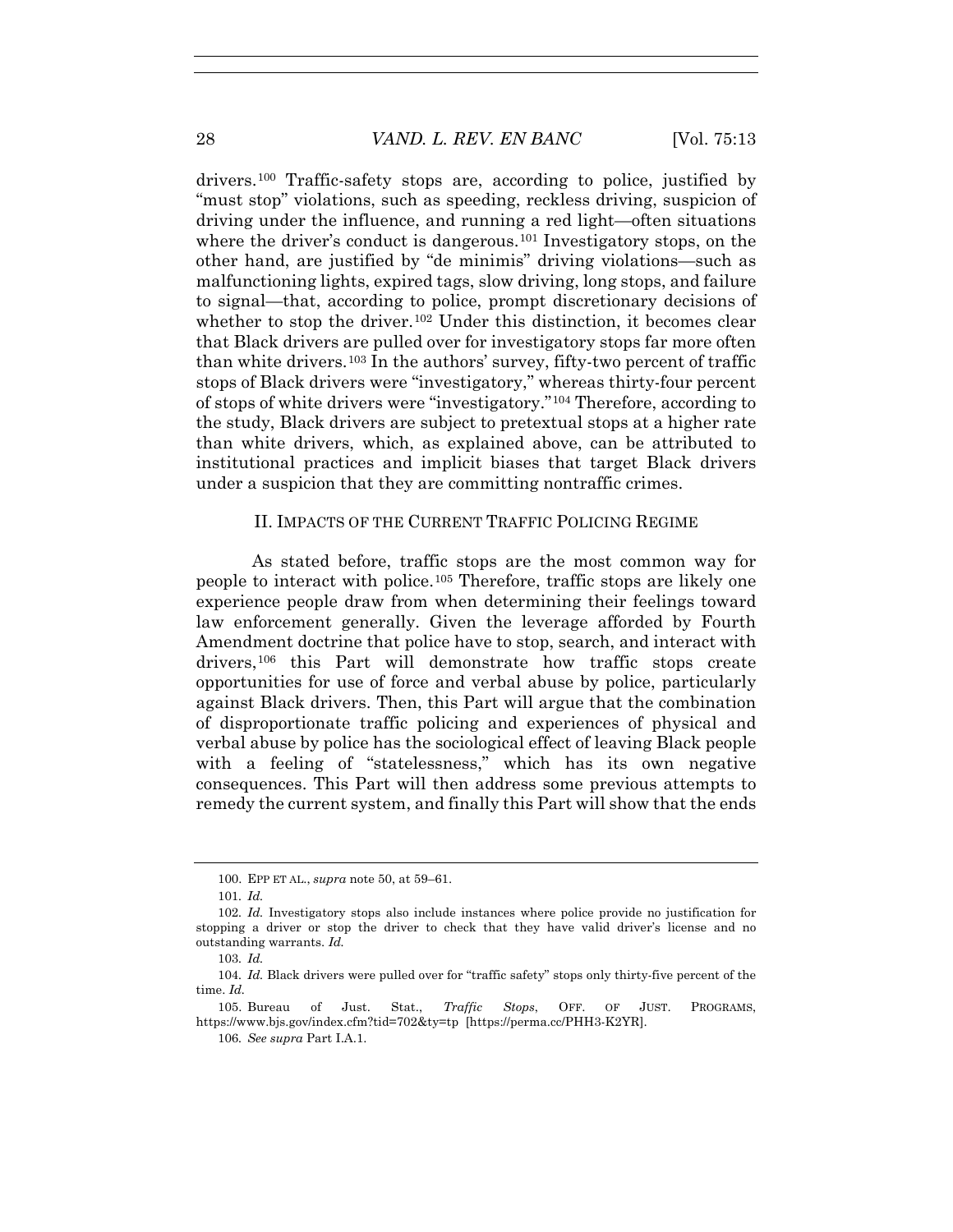do not come close to justifying the means—pretextual traffic policing is not effective for discovering criminal activity.

# *A. Use of Force and Traffic Regulation*

Of the over thirteen million traffic stops surveyed by the DOJ in 2011, six percent of pulled over drivers—780,311 people—experienced "some type of force" by police ranging from threats, shouting, and violence, and 1.5 percent—195,077 people—were subject to *physical force* during a traffic stop.107 Analysis of databases on police violence indicate that "a substantial number" of reported instances of police violence began with traffic stops, and that eight to nine percent of killings by police from November to December 2016 occurred during a traffic stop.108 According to a 2021 *New York Times* investigation, over the past five years, more than one unarmed person per week has been killed during a traffic stop.109 Moreover, it is important to note that police use of force is extremely underreported in the United States, leaving major gaps in the current data.<sup>110</sup> While injured drivers do have a constitutional avenue for challenging police use-of-force under the Fourth Amendment and *Graham v. Connor*,<sup>111</sup> these instances are nonetheless a product of an expansive traffic code, the *Whren* doctrine, and the widespread use of pretextual traffic policing.<sup>112</sup>

 <sup>107.</sup> LYNN LANGTON & MATTHEW DUROSE, BUREAU OF JUST. STAT., U.S. DEP'T OF JUST., POLICE BEHAVIOR DURING TRAFFIC AND STREET STOPS, 2011, at 2, 10 (2013) [https://perma.cc/9JB8-23N6]. The report only includes one round number—that 62,936,500 people of sixteen years or older had contact with the police in 2011. Based off the rates of general involuntary contact (49.2 percent) and, within that, contact from traffic stops (forty-two percent), I was able to extrapolate these specific figures.

 <sup>108.</sup> Rushin & Edwards, *supra* note 93, at 700 (citing *The Counted: People Killed by Police in the US*, GUARDIAN (June 1, 2015), https://www.theguardian.com/us-news/nginteractive/2015/jun/01/the-counted-police-killings-us-database [https://perma.cc/URF8-2KPE]).

 <sup>109.</sup> David D. Kirkpatrick, Steve Eder, Kim Barker & Julie Tate, *Why Many Police Traffic Stops Turn Deadly*, N.Y. TIMES (Oct. 31, 2021), https://www.nytimes.com/2021/10/31/us/policetraffic-stops-killings.html?campaign\_id=190&emc=edit\_ufn\_20211101&instance\_id=44333&nl= updates-from-the-newsroom&regi\_id=141932745&segment\_id=73241&te=1&user\_id= 84ed60da5c6a4359d6de69a737aa1c28 [https://perma.cc/X8UP-DG5B].

<sup>110</sup>*. See* Tom Jackman, *FBI May Shut Down Police Use-of-Force Database Due to Lack of Police Participation*, WASH. POST (Dec. 9, 2021), https://www.washingtonpost.com/crimelaw/2021/12/09/fbi-police-shooting-data/ [https://perma.cc/W9TZ-UTAW] (asserting that the *Washington Post* has found there to be roughly twice as many fatal shootings by police per year than is reported in the federal database and that only fifty-five percent of officers had reported to database in 2020).

 <sup>111. 490</sup> U.S. 386 (1989) (developing an "objective reasonableness" test for assessing civilian excessive force claims against police). *But see* Kirkpatrick et al., *supra* note 109 ("Most of the officers did so with impunity. Only five have been convicted of crimes in those killings, according to a review of the publicly reported cases.").

<sup>112</sup>*. See supra* Part I.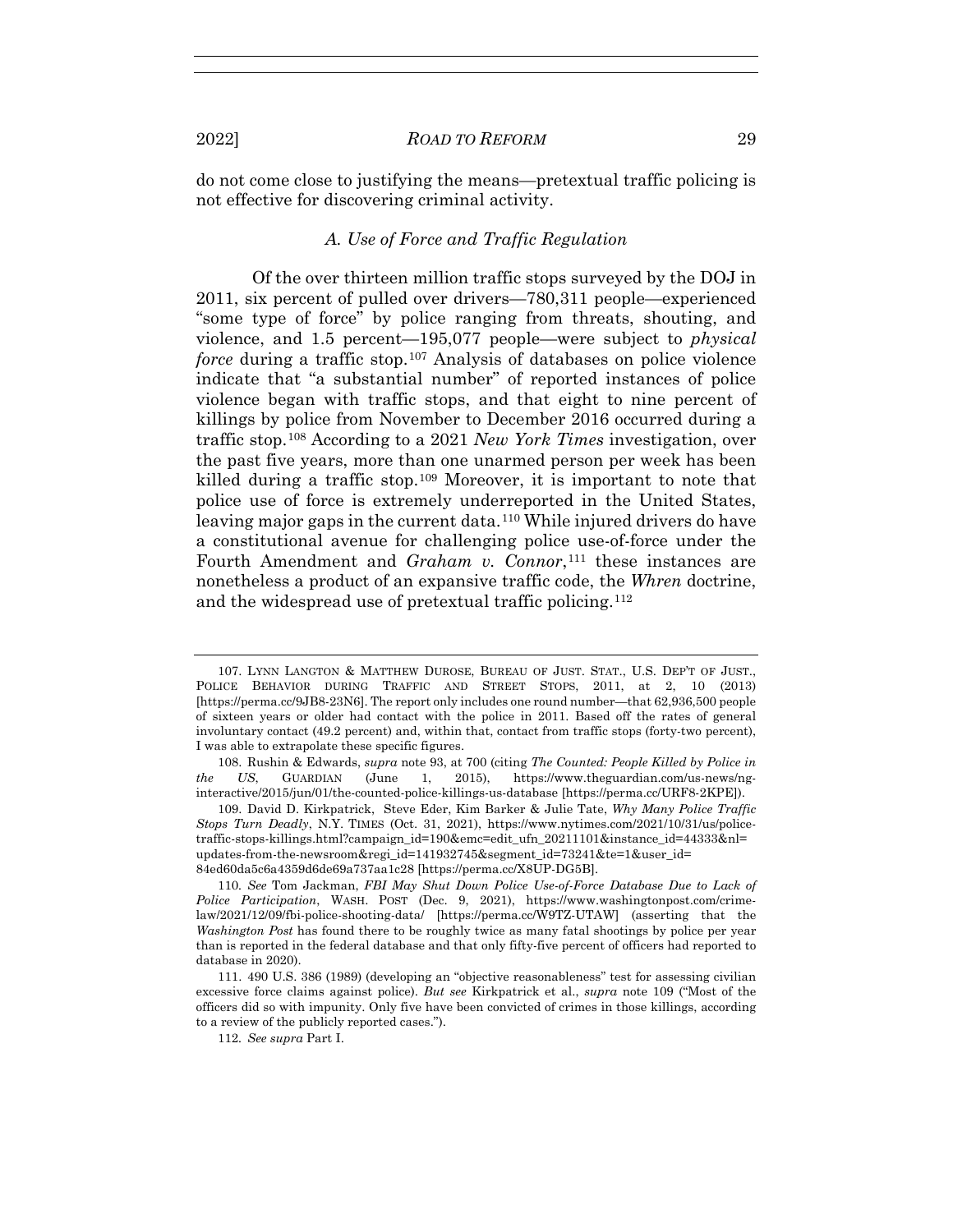According to a 2015 U.S. Bureau of Justice Statistics report, Black people are disproportionately impacted by use of force from police.113 Three percent of Black people had experienced the threat or use of force by police, compared to one percent of white people.<sup>114</sup> Further, Black people who experienced either the threat or use of force were seventeen percent more likely than white people to consider the force excessive.115 Lastly, for all respondents who had a police-initiated contact with police, 5.2 percent of Black people reported force being threatened or used in their most recent police-initiated contact, while 2.4 percent of white people reported similarly.116 Therefore, when approached by police, Black people are more than twice as likely as white people to be subjected to or threatened with force.<sup>117</sup> Crucially, all of these statistics account for the disproportionate frequency in which Black people encounter police, and irrefutably show that in any given interaction, Black people are more likely to be subject to the threat or use of force than white people. Black men are also 2.46 times as likely as white men to be killed by police,<sup>118</sup> and unarmed Black men are killed by police at three times the rate as unarmed white men.119 As some critics note, the *Graham* jurisprudence has sequestered any Equal Protection discussions of racial injustice from how courts analyze useof-force claims.120 Thus, the courts do not present an avenue to address the unequal treatment discussed above.

But these instances are better understood as real people's stories, not statistics. Walter Scott, at fifty years old, was shot and killed by a police officer in South Carolina after being pulled over for a broken taillight.121 Scott, as discussed above, was shot while fleeing

 <sup>113.</sup> ELIZABETH DAVIS, ANTHONY WHYDE & LYNN LANGTON, BUREAU OF JUST. STAT., U.S. DEP'T OF JUST., CONTACTS BETWEEN POLICE AND THE PUBLIC, 2015, at 17 (2018) [https://perma.cc/7NL5-UC6T].

<sup>114</sup>*. Id.*

<sup>115</sup>*. Id.*

<sup>116</sup>*. Id.* at 16.

 <sup>117.</sup> Alexi Jones, *Police Stops Are Still Marred by Racial Discrimination, New Data Shows*, PRISON POL'Y INITIATIVE (Oct. 12, 2018), https://www.prisonpolicy.org/blog/2018/10/12/policing/ [https://perma.cc/7X46-UDNZ] (summarizing key statistics from the Bureau of Justice Statistics report).

 <sup>118.</sup> Frank Edwards, Hedwig Lee & Michael Esposito, *Risk of Being Killed by Police Use of Force in the United States by Age, Race-Ethnicity, and Sex*, 116 PROC. NAT'L ACAD. SCIS. U.S. 16793, 16794–95 (2019).

 <sup>119.</sup> Brita Belli, *Racial Disparity in Police Shootings Unchanged Over 5 Years*, YALE NEWS (Oct. 27, 2020), https://news.yale.edu/2020/10/27/racial-disparity-police-shootings-unchangedover-5-years [https://perma.cc/6JPU-8ZUR].

 <sup>120.</sup> Osagie K. Obasogie & Zachary Newman, *The Futile Fourth Amendment: Understanding Police Excessive Force Doctrine Through an Empirical Assessment of Graham v. Connor, 112 NW.* L. REV. 1465, 1497 (2018).

 <sup>121.</sup> Schmidt & Apuzzo, *supra* note 7.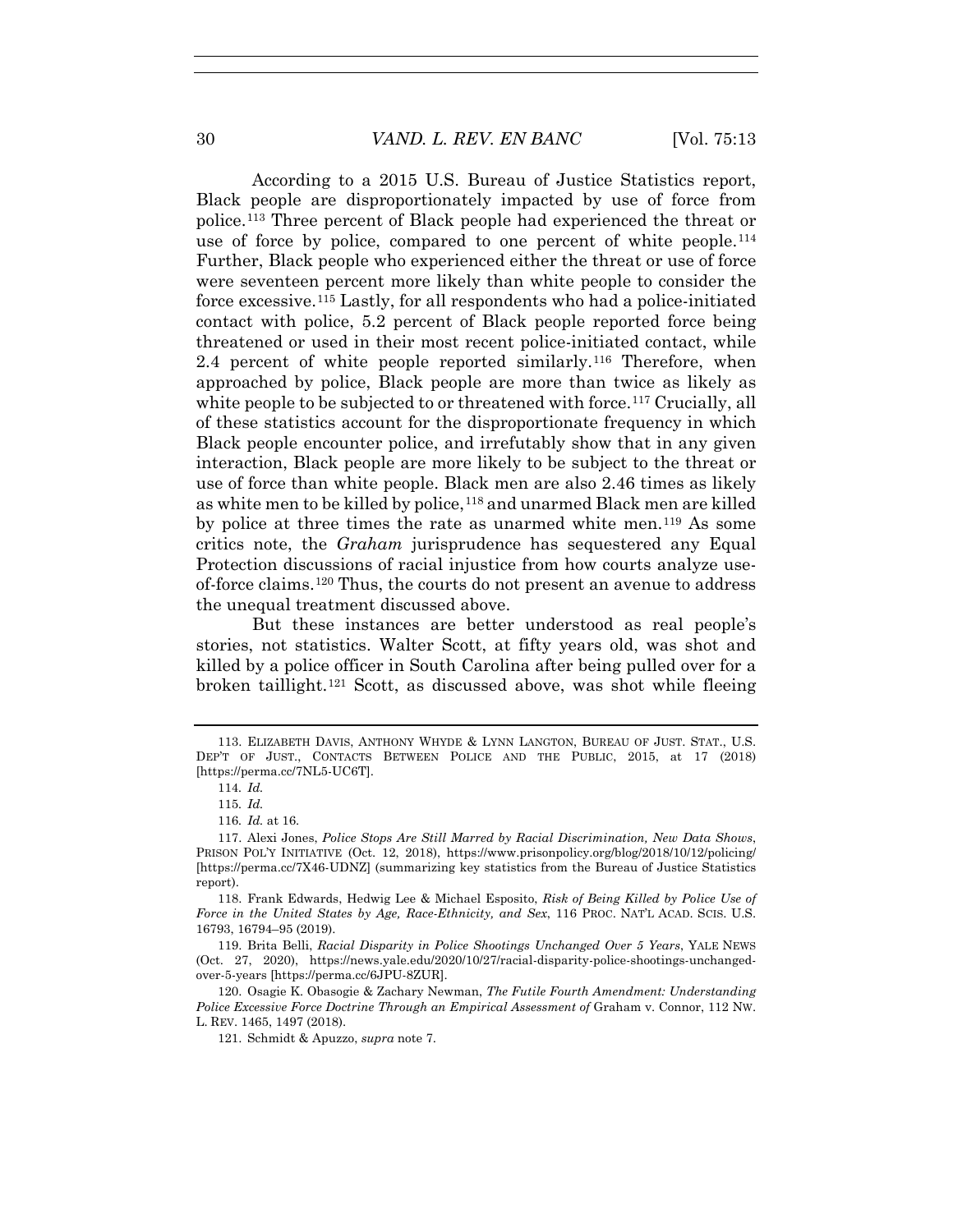2022] *ROAD TO REFORM* 31

from the officer on foot because he feared going to jail for unpaid child support that he owed.<sup>122</sup> Samuel DuBose was forty-three years old when he was pulled over for an alleged missing license tag.123 DuBose was shot in the head and killed by an officer when, after being asked to remove his seatbelt, DuBose allegedly turned on his car and attempted to drive away.124 Twenty-eight-year-old Sandra Bland was stopped for failing to signal in Texas.125 The police dashcam video shows the officer forcibly pulling Bland out of her car, threatening to tase her, and indicates further physical confrontation ensued after her arrest.126 Bland hanged herself and died in her jail cell three days later.127 As stated by Professor Devon Carbado, "relatively nonserious activities on the part of African Americans are so often the precursors to police violence, including killings  $\dots$ ."<sup>128</sup>

#### *B. Verbal Disrespect During Traffic Stops*

Not only are Black drivers more likely to be pulled over, searched, and subjected to police violence,<sup>129</sup> they are also more likely to be verbally disrespected by officers during traffic stops.130 A systematic analysis of police body camera footage from 981 traffic stops in Oakland, California found police were sixty-four percent more likely to use disrespectful speech toward Black drivers than toward white

129*. E.g.*, Pierson et al., *supra* note 26, at 737 ("In particular, among state patrol stops, the annual per-capita stop rate for black drivers was 0.10 compared to 0.07 for white drivers; and among municipal police stops, the annual per-capita stop rate for black drivers was 0.20 compared to 0.14 for white drivers."); *supra* Part II.A.

<sup>122</sup>*. Id.*

 <sup>123.</sup> Dana Ford, *University Cop Indicted for Murder in Shooting of Motorist Samuel DuBose*, CNN, https://www.cnn.com/2015/07/29/us/ohio-sam-dubose-tensing-indictment/index.html [https://perma.cc/N6XF-G9JX] (last updated July 30, 2015, 12:18 AM) (includes body-cam footage of the shooting).

<sup>124</sup>*. Id.*; *see also The Shooting of Samuel DuBose*, 129 HARV. L. REV. 1168, 1170–77 (2016) (providing an interesting analysis on campus police departments following DuBose's killing).

<sup>125</sup>*. Sandra Bland Arrest Video Released by Texas Officials*, BBC (July 22, 2015) https://www.bbc.com/news/world-us-canada-33613783 [https://perma.cc/Z3WG-UF8Y] (includes video of Bland's arrest).

<sup>126</sup>*. Id.*

<sup>127</sup>*. Id.*

 <sup>128.</sup> Carbado, *supra* note 334, at 164. Police are also vulnerable and subjected to violence when conducting traffic stops. Between 1988 and 1997, an average 8.9 police homicides and 5,850 assaults against police occurred each year during traffic stops. Illya D. Lichtenberg & Alisa Smith, *How Dangerous Are Routine Police–Citizen Traffic Stops? A Research Note*, 29 J. CRIM. JUST. 419, 422 (2001). As this Note will later show, *infra* notes 270–277 and accompanying text, there is a misguided narrative that traffic stops are uniquely dangerous for police.

 <sup>130.</sup> Rob Voigt, Nicholas P. Camp, Vinodkumar Prabhakaran, William L. Hamilton, Rebecca C. Hetey, Camilla M. Griffiths, David Jurgens, Dan Jurafsky & Jennifer L. Eberhardt, *Language from Police Body Camera Footage Shows Racial Disparities in Officer Respect*, 114 PROC. NAT'L ACAD. SCIS. U.S. 6521, 6521 (2017).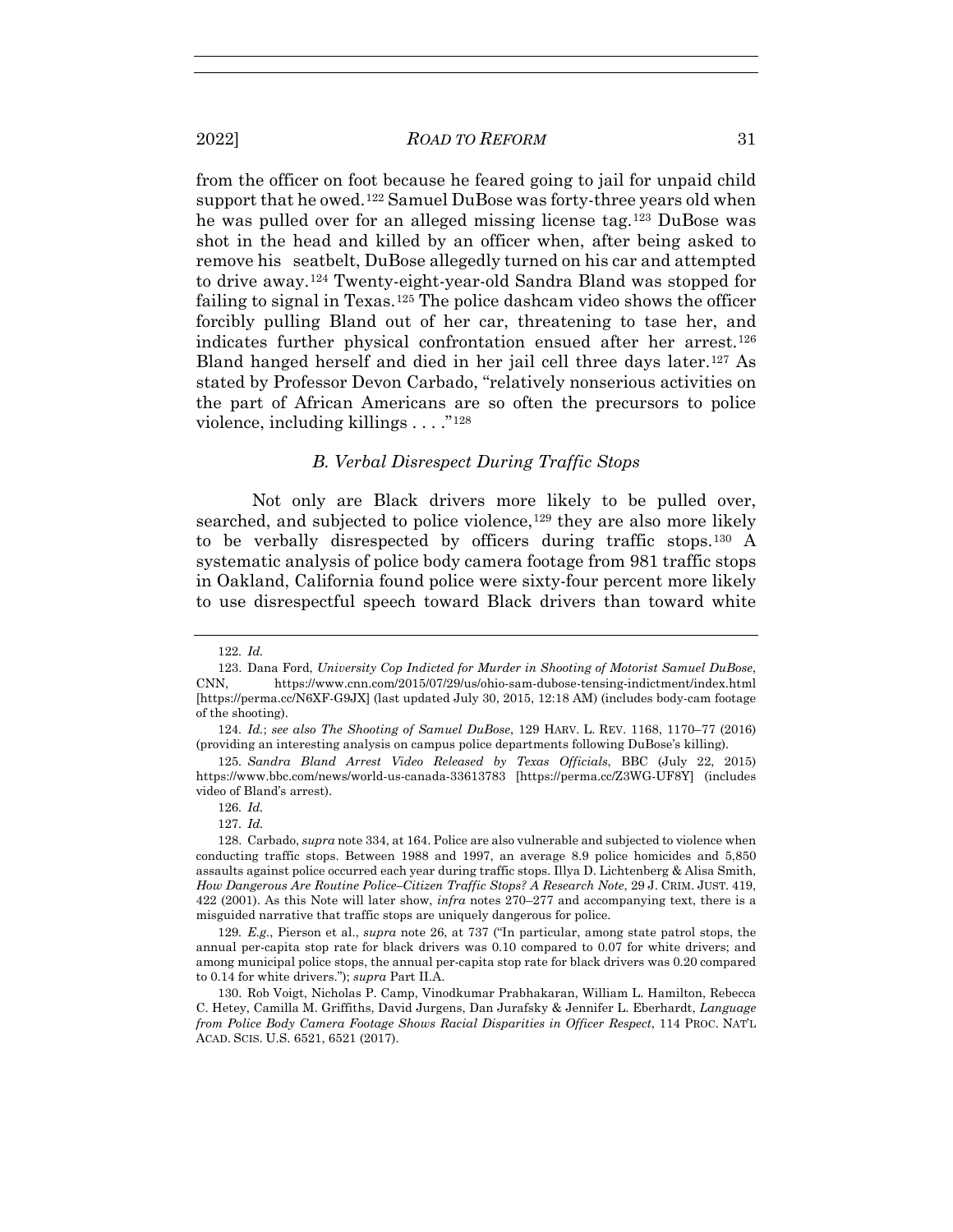drivers.131 Meanwhile, white drivers were fifty-seven percent more likely to hear respectful utterances from police.<sup>132</sup>

The study also insists that police enter interactions with Black drivers with a predisposition that the Black driver is going to be disrespectful toward the officer.<sup>133</sup> It found officers speak less respectfully to Black drivers than white drivers at the very beginning of their interactions, "suggesting that officers speak differently to community members of different races even before the driver has had the opportunity to say much at all."134 This study adds to previous scholarship about Black community relations with police by showing that even in interactions where no search or force occurs, Black people are still subject to disproportionately worse experiences.135 These experiences of disrespect contribute to the sociological feeling of statelessness and the cycle of animosity that is explained below.

#### *C. Sociological Consequences*

#### 1. Procedural (In)justice

While these instances of violence and verbal abuse are both disturbing and a call for concern, they are not the only issue brought forth by the police's role in traffic-law enforcement. Because Black drivers are disproportionately subject to traffic stops,<sup>136</sup> searches,<sup>137</sup> and improper police behavior,  $138$  police are rightfully perceived to be

137*. E.g.*, LANGTON & DUROSE, *supra* note 107, at 9 ("A lower percentage of white drivers stopped by police were searched (2%) than black drivers (6%) or Hispanic drivers (7%).").

138*. E.g.*, *id.* at 3 ("White drivers pulled over by police (89%) were more likely than black drivers (83%) to think that police behaved properly."); Josh Allen & Elizabeth Monk-Turner, *Citizen Perceptions of Legitimacy of Traffic Stops*, 38 J. CRIM. JUST. 589, 590, 593 (2010) (corroborating the results of a previous study where authors Lundman and Kaufman found that ninety-two percent of white drivers who were stopped believed police acted properly during the stops, while eighty-two percent of Black drivers who were stopped held the same beliefs); Voigt et al., *supra* note 130, at 6524.

<sup>131</sup>*. Id.* at 6524. By analyzing the body camera footage of traffic stops, the study identified specific utterances made by police that ranged from the most to least respectful and tracked to whom and how often each utterance was used.

<sup>132</sup>*. Id.*

<sup>133</sup>*. Id.*

<sup>134</sup>*. Id.*

<sup>135</sup>*. Id.*

<sup>136</sup>*. E.g.*, HARRIS, *supra* note 57, at 53–64 (citing studies in New Jersey, where Black drivers made up for 13.5 percent of the cars on the highway, thirty-five percent of the cars stopped on the highway; Maryland, where Black drivers made up seventeen percent of the driving population but seventy-two percent of stopped drivers; and in Florida, where Black and Hispanic drivers combined for five percent of the cars on the highway but seventy percent of the stopped cars).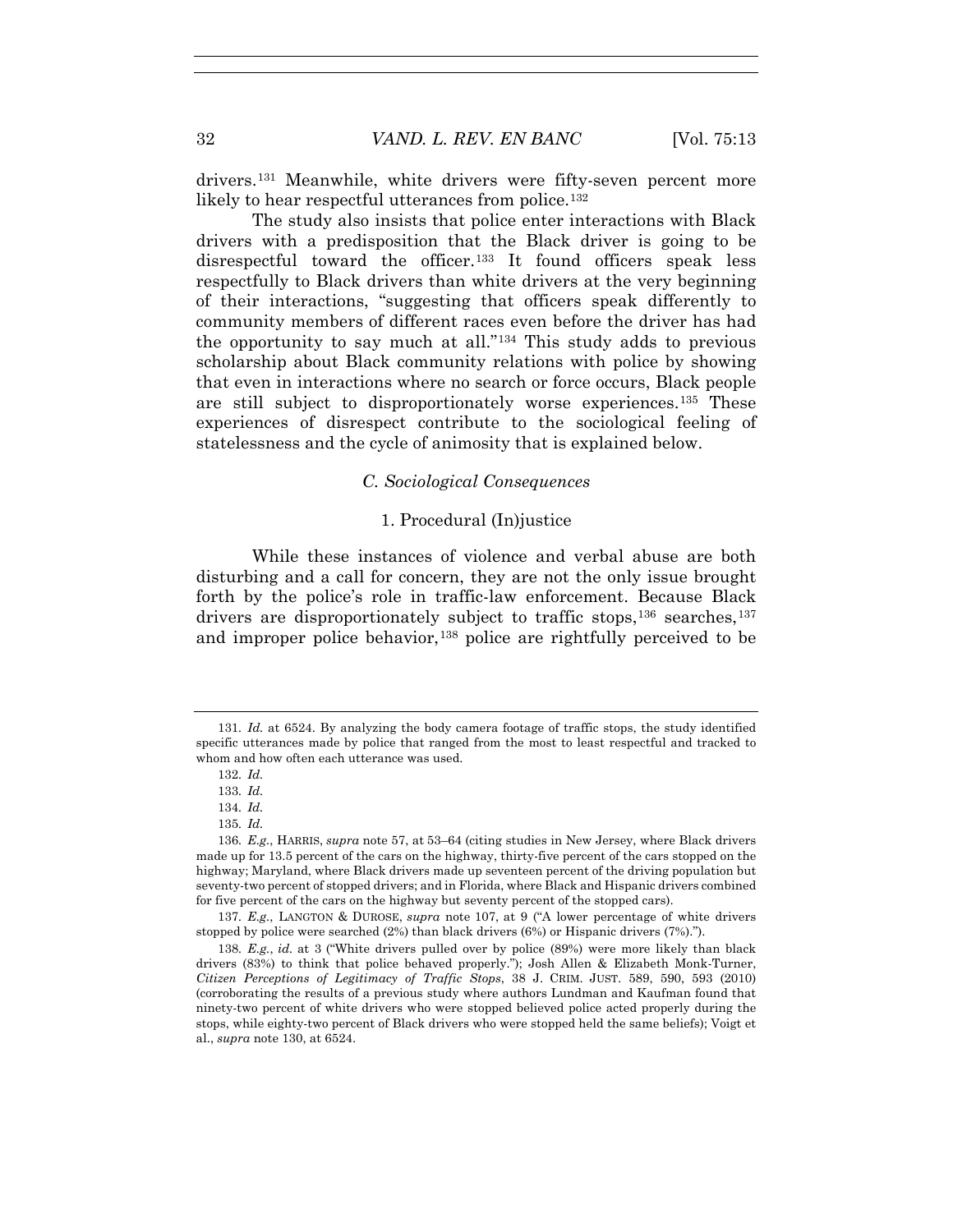treating Black drivers in a procedurally unjust manner.<sup>139</sup> Procedural justice is an essential factor in police legitimacy—when people do not believe the police are procedurally just, they do not believe the police are legitimate.140 In turn, members of Black communities that are overpoliced or who believe they have been pulled over because of constitutionally accepted racial profiling are doubtful of police legitimacy.141 This is particularly illuminated by a 2020 Gallup Panel Survey, which gathered that only eighteen percent of Black Americans are "very confident" that police in their area "would treat [them] with courtesy and respect" during a typical interaction.142 Comparatively, fifty-six percent of white Americans held this level of confidence.143 Similarly, while twelve percent of Black Americans felt "not at all confident" that they would be treated well by police, only two percent of white Americans had the same doubts.<sup>144</sup> The dangers in lacking police legitimacy are two-fold: people who view police as illegitimate feel less obligated to obey police authority,145 and they are likewise less likely to utilize police services and call for police assistance.146 Further, people's levels of perceived police legitimacy affect their interactions with government broadly: while thirty-six percent of people who perceive high levels of police legitimacy vote, the voting rate is only twenty-three percent for those who perceive low levels of legitimacy.147 Again, these

<sup>139</sup>*. See* Bell, *supra* note 11, at 2076–77 (describing people, across all races and ethnicities, to view police as procedurally just when they receive "the same type of treatment from police regardless of their race or class"); Braga et al., *supra* note 56, at 547 ("Procedural justice focuses on how the police treat citizens in their everyday encounters."); BAUMGARTNER ET AL., *supra* note **Error! Bookmark not defined.**, at 109 ("Citizens who feel they have become suspects withdraw from the police and government in general.").

<sup>140</sup>*. See* Braga et al., *supra* note 56, at 547 ("The process-based model of police legitimacy suggests that when police are perceived to make fair decisions and treat people with respect, they will be viewed as legitimate authorities.").

<sup>141</sup>*. See id.* at 541 ("[A]ggressive policing strategies have been shown to erode police legitimacy in the eyes of community members.").

 <sup>142.</sup> Lydia Saad, *Black Americans Want Police to Retain Local Presence*, GALLUP (Aug. 5, 2020), https://news.gallup.com/poll/316571/black-americans-police-retain-local-presence.aspx [https://perma.cc/VBP5-L9YK].

<sup>143</sup>*. Id.*

<sup>144</sup>*. Id.*

 <sup>145.</sup> Bell, *supra* note 11, at 2059 ("Empirical evidence suggests that feelings of distrust manifest themselves in a reduced likelihood among African Americans to accept law enforcement officers' directives and cooperate with their crime-fighting efforts."); *see also* Jason Sunshine & Tom R. Tyler, *The Role of Procedural Justice and Legitimacy in Shaping Public Support for Policing*, 37 L. & SOC'Y REV. 513, 534 (2003) (finding that public evaluations of police legitimacy had the greatest influence on whether people complied with the law).

<sup>146</sup>*. See* Bell, *supra* note 11, at 2073.

 <sup>147.</sup> BAUMGARTNER et al., *supra* note **Error! Bookmark not defined.**, at 4.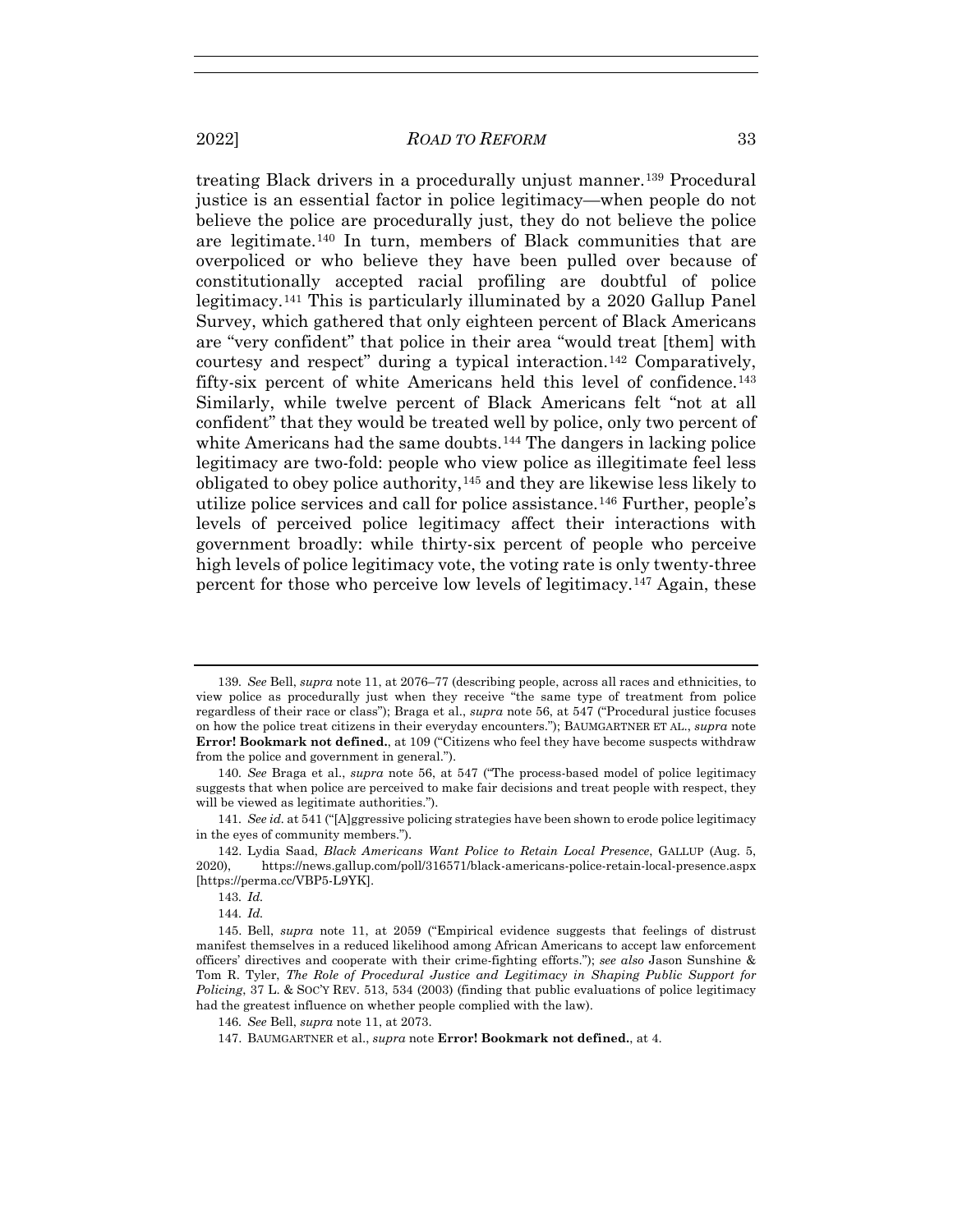issues are primarily derived from whether or not people believe that the police are procedurally just and fair.148

Because, under the Fourth Amendment,<sup>149</sup> police are constitutionally permitted and are both institutionally and implicitly motivated to enforce traffic laws in a discriminatory manner, traffic enforcement inherently undermines Black people's perceptions of police legitimacy and leads to the damaging issues discussed above. This perception is not just created on an individual basis from personal experiences with police but is equally generated from other people's negative experiences and cultural feelings of mistreatment.150 Explaining this phenomenon in the context of Black communities, Professor Monica Bell puts it best:

[T]he ritualistic observation of Black men and women having unjust, and often deadly, interactions with law enforcement conveys a message to their coethnics and other similarly situated observers. That message might be that police as a whole are dangerous, untrustworthy, and opposed to the idea that African Americans and the poor are truly members of the polity. Group conversations, both in person and through social media, can crystallize that message.<sup>151</sup>

These shared negative experiences, brought forth by the law itself, leave Black Americans feeling "stateless—unprotected by the law and its enforcers . . . . "<sup>152</sup>

# 2. A Self-Perpetuating Cycle of Animosity

Even where discriminatory traffic policing is not prevalent, the police's role in traffic enforcement has still been found to create animosity toward police. According to a multi-year study published in 1971, respect for police is greater in jurisdictions where police do not

<sup>148</sup>*. Id.* ("The core determinant of whether law enforcement is perceived as legitimate, and thus worthy of obedience and assistance, is whether police officers behave in a procedurally just manner.").

<sup>149</sup>*. See supra* Part I.A.1.

<sup>150</sup>*. See* Bell, *supra* note 11, at 2105 (describing this phenomenon as being grounded in sociological and socio-legal theory).

<sup>151</sup>*. Id.*; *see also* Angela J. Davis, *Race, Cops, and Traffic Stops*, 51 U. MIA. L. REV. 425, 442 (1997) (at the conclusion of her criticism of the *Whren* decision, Professor Davis writes: "When people of color experience injustices that are tolerated and even sanctioned by courts and other criminal justice officials, they develop distrust and disrespect for the justice system."); BAUMGARTNER ET AL., *supra* note **Error! Bookmark not defined.**, at 188 (describing "the damages from excessive police attention" as "compounding").

 <sup>152.</sup> Bell, *supra* note 11, at 2057; *see also* BAUMGARTNER ET AL., *supra* note **Error! Bookmark not defined.**, at 13 ("We should not be surprised that these more aggressive tactics, which effectively (though perhaps inadvertently) treat as criminal suspects large numbers of individuals depending on where they live or work, how they dress, and how they look, would have generated a great deal of mistrust, anger, and alienation.").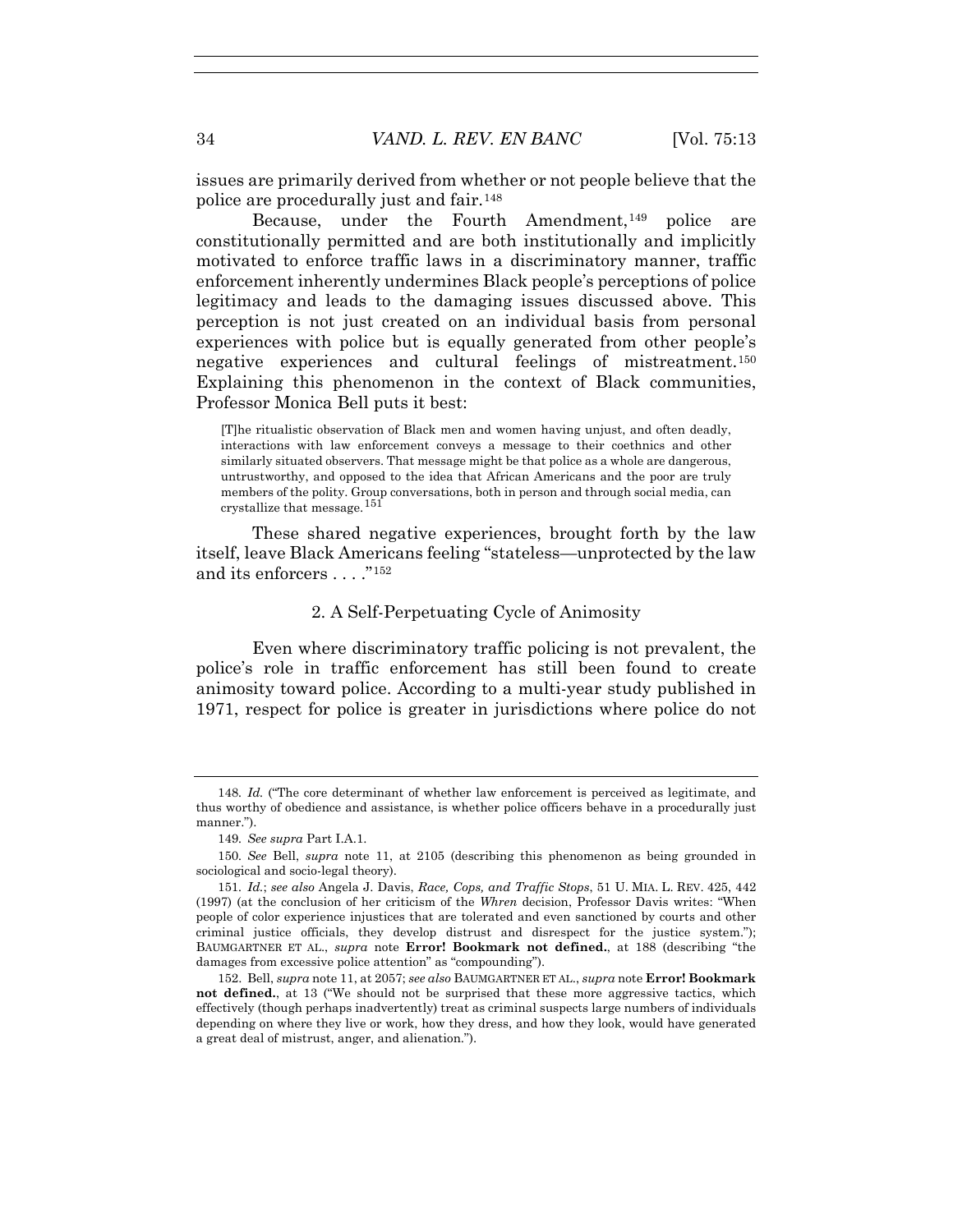play an active role in traffic enforcement.153 While the study does not attempt to analyze why this is the case, one answer could be that discretionary policing naturally breeds resentment,154 and traffic policing is naturally discretionary.155 Especially where discretionary stops are culturally acknowledged and where Black drivers are disproportionately affected by such discretion,<sup>156</sup> resentment toward police is a natural consequence.157

With all of this in mind, one can imagine how a self-perpetuating cycle ensues. The systems described above lead to a disproportionately high number of Black drivers being pulled over,<sup>158</sup> and therefore more opportunities for Black people to have negative experiences with police that shape their perceptions of police and the perceptions held by members of their communities.159 In turn, Black individuals become less trusting of police and develop disrespect for police and the greater law enforcement system.160 This disrespect and expectation of discriminatory discretion manifests when Black drivers are pulled over for minor traffic infractions. In a survey where drivers were asked questions about their own behavior, Black drivers self-identified to be significantly more likely to be disrespectful to police officers when pulled over.161 By both experience and ingrained norms among police forces,162 officers likely begin to expect to be disrespected when they pull

156*. See* EPP ET AL., *supra* note 50, at 123–25 (describing how, when stopped, Black drivers "focus on whether or not the stop was really about traffic-law enforcement or something else").

157. Blanks, *supra* note 64, at 939.

158*. Supra* Part I.C.

 159. Bell, *supra* note 11, at 2105 (describing how experiences that individuals have with police tend to shape the perceptions of not just those individuals, but also people in the individuals' communities); EPP ET AL., *supra* note 50, at 120 ("Past research has suggested that African Americans are more likely than whites to hear stories of police stops. These studies also suggest that many of the stories shared by African Americans are of disrespectful behavior by police officers, and it is thought that hearing such stories leads people to more negatively evaluate police behavior in their own stops.").

160*. See* Davis, *supra* note 151, at 442.

161*. See* EPP ET AL., *supra* note 50, at 86 (the survey asked drivers different questions about their own behavior, and determined that Black drivers spoke significantly more disrespectfully to officers than white drivers, however, the survey found that during investigatory stops, Black and white drivers were almost equally likely to speak disrespectfully to police).

162*. See* DAVID H. BAYLEY, POLICE FOR THE FUTURE 135 (1994) (stating police think traffic stops are "unpredictable").

 <sup>153.</sup> P.R. Wilson & D. Chappell, *The Effects of Police Withdrawal from Traffic Control: A Comparative Study*, 61 J. CRIM. L., CRIMINOLOGY, & POLICE SCI. 567, 569 (1971).

<sup>154</sup>*. See* DOJ FERGUSON REPORT, *supra* note 13, at 81 (stating that even when police were acting lawfully, their discretionary enforcement actions led to community distrust of police).

 <sup>155.</sup> Because all drivers are making multiple traffic violations per drive, Harris, *supra* note 16, at 545, police can pick and choose who they pull over, making traffic policing discretionary.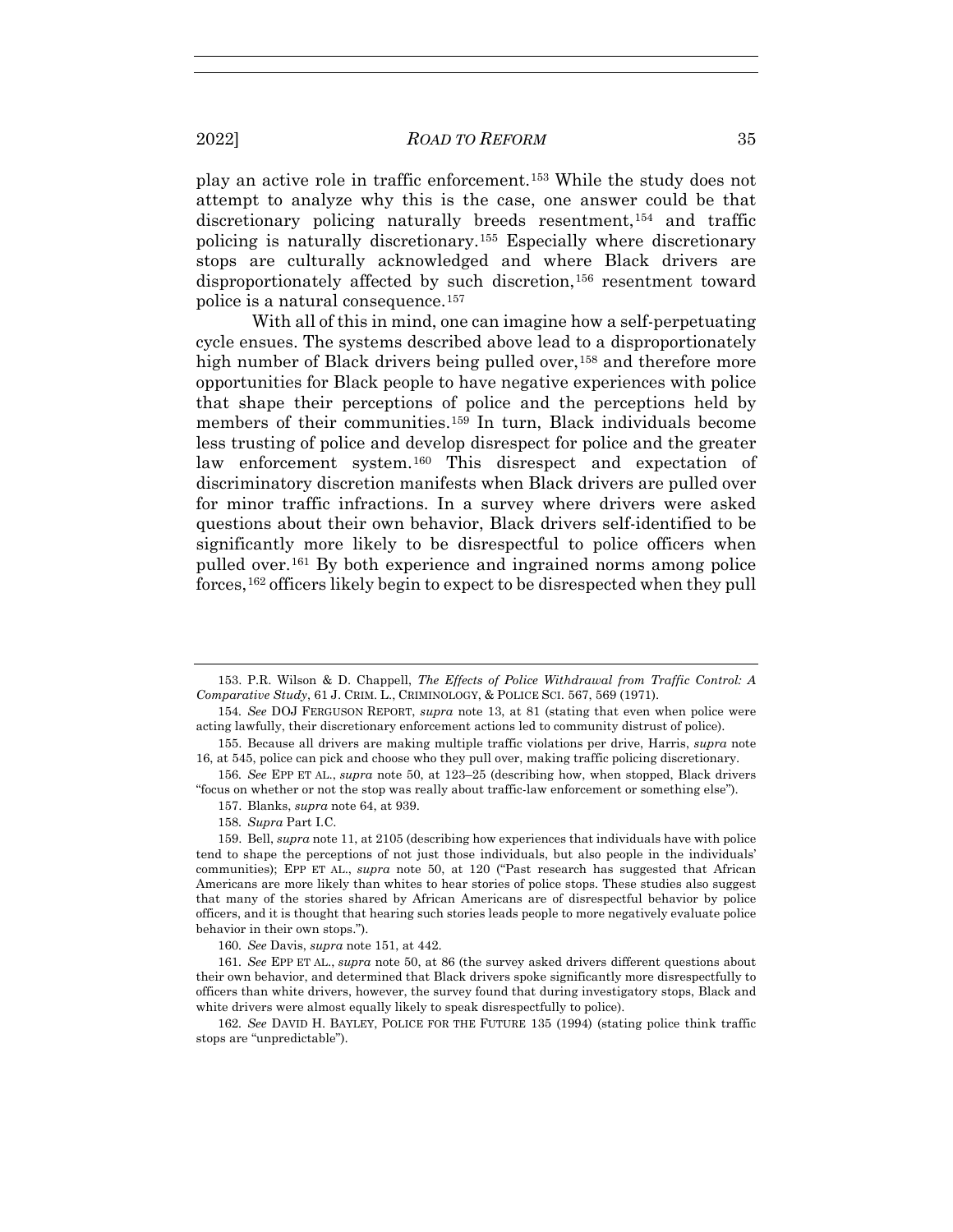over a Black driver.163 Importantly, police officers often exhibit a masculinity complex that manifests in an exaggerated need to appear "macho."164 Because of what Professor Frank Rudy Cooper has labeled the "hegemonic pattern of masculinity" among police officers, two expected behaviors are likely to ensue when officers enter interactions with the expectation that they will be disrespected: (1) a "command presence," and (2) the "punishment of disrespect."165 Ergo, as evidenced by the Oakland police body camera study, police will treat Black drivers disrespectfully at the onset of the traffic stop.166 These behaviors are received negatively by Black drivers, and thus, the cycle perpetuates itself: experiences are shared within Black communities and police departments and expectations are shaped for future interactions.167 When these expectations are compounded with the experiences and stories of police violence, the issue becomes even more pervasive and a more painful message echoes through Black communities—feelings of illegitimacy and legal estrangement,168 and ultimately, "that, in the context of police interactions, Black lives don't matter."169

#### *D. Attempted Reforms*

Municipalities, police departments, and scholars have for decades pursued policies and reforms that were designed to curtail both police violence and discriminatory traffic policing. While many potential reforms are valuable and should never be ignored, they often miss the mark on adequately addressing the painful and sometimes lethal effects of the current traffic policing regime.<sup>170</sup>

170*. Supra* Part II.A–C.

<sup>163</sup>*. See generally* Carbado, *supra* note 63, at 1508–09 (describing the self-instantiating cycle where police officers implicitly expect African Americans to be violent, and then interact with African Americans in law enforcement situations where violence is likely to occur, which substantiates this expectation). This same logic can be applied to disrespect during traffic stops.

<sup>164</sup>*. See generally* Frank Rudy Cooper, *"Who's the Man?": Masculinities Studies, Terry Stops, and Police Training*, 18 COLUM. J. GENDER & L. 671 (2009).

<sup>165</sup>*. Id.* at 693 ("I contend that the desire to boost one's masculine esteem is a train traveling behind, and obscured by, the desire to boost one's racial esteem in some officers' decisions to disproportionately stop and frisk men belonging to racial minorities.").

<sup>166</sup>*. See* Voigt et al. *supra* note 130, at 6524.

<sup>167</sup>*. See* Bell, *supra* note 11, at 2107–09.

<sup>168</sup>*. See id.*

 <sup>169.</sup> Carbado, *supra* note 34, at 164. Further, a second self-perpetuating cycle might exist as well. Because negative personal and cultural perceptions of police among Black communities likely leads to Black individuals being less likely to call on police for help, *see* Bell, *supra* note 11, at 2073, police perceive that they cannot rely on community members to help them stop crime in communities, and therefore must use proactive means of policing such as pretextual traffic stops. When police believe pretextual stops are more necessary, and therefore happen more often, they become more a part of the collective experience in Black communities that continues to shape negative perceptions of police–thus, the cycle described above is more likely to grow.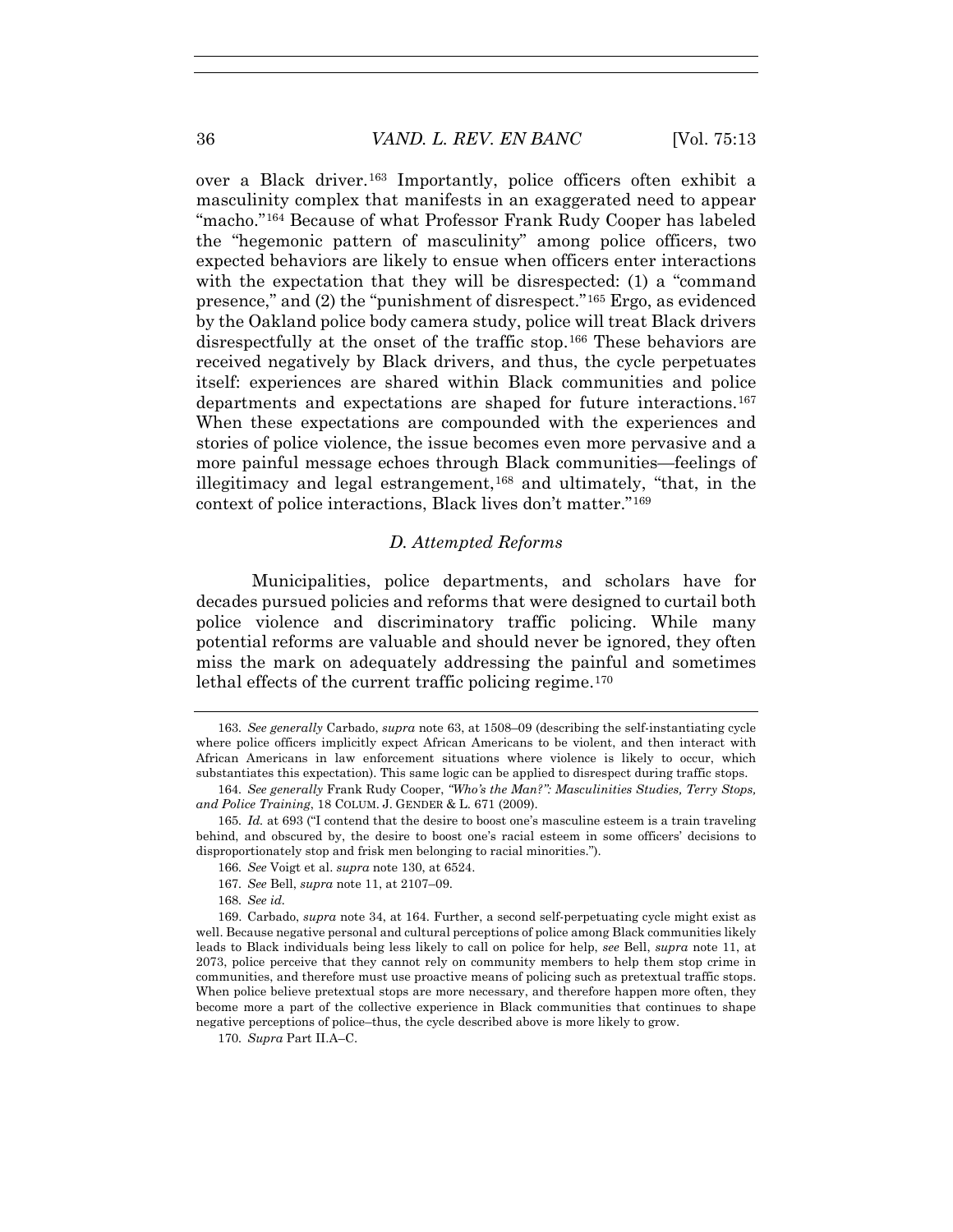Many jurisdictions, per recommendations and funding from the DOJ, have required officers to wear body cameras and record their interactions with civilians in order to deter officer misconduct.171 Studies have shown, however, that body cameras have not had the expected effect and have made no significant change to police behavior.172 Similarly, beginning in 2014 and once again brought forth in 2020, reformers have advocated for "implicit bias training" to combat racial discrimination in policing.173 Implicit bias training teaches officers how their preconceived and unconscious stereotypes can lead them to make quick and unfounded judgments, often times determining that Black people are suspects or violent with less of a foundation than for white people.174 Like the deployment of body cameras, however, these trainings have not had their intended effect.<sup>175</sup>

There are also traffic-specific remedies that have attempted to address discriminatory traffic policing. Berkeley, California recently passed a set of "sweeping police reforms" that included the "elimination of police stops for low-level offenses—such as failing to wear a seat belt or driving with expired license plate tags."176 Similarly, Philadelphia's

172*. See* Zuckerman, *supra* note 171; David Yokum, Anita Ravishankar & Alexander Coppock, *Evaluating the Effects of Police Body-Worn Cameras: A Randomized Controlled Trial* 18–22, LAB @ DC (Oct. 20, 2017), https://bwc.thelab.dc.gov/TheLabDC\_MPD\_BWC\_Working\_Paper\_10.20.17.pdf [https://perma.cc/NC6C-PYMF] (study done on behalf of the Executive Office of the Mayor in D.C. involving 2,224 Metropolitan Police Department officers).

<sup>171</sup>*. See, e.g.*, Heather Haddon, *New Jersey Police to Get Body Cameras*, WALL ST. J. (July 28, 2015, 12:00 AM), https://www.wsj.com/articles/new-jersey-police-to-get-body-cameras-1438044845 [https://perma.cc/7ZMW-XVSZ] (discussing how, because officers will know their conduct is recorded and could be watched, they will be deterred from improper conduct); Ethan Zuckerman, *Why Filming Police Violence Has Done Nothing to Stop It*, MIT TECH. REV. (June 3, 2020), https://www.technologyreview.com/2020/06/03/1002587/sousveillance-george-floyd-police-bodycams/ [https://perma.cc/C5VA-XVE9].

<sup>173</sup>*. E.g.*, Michael Hobbes, *'Implicit Bias' Trainings Don't Actually Change Police Behavior*, HUFFINGTON POST (June 12, 2020, 5:45 AM), https://www.huffpost.com/entry/implicit-biastraining-doesnt-actually-change-police-behavior\_n\_5ee28fc3c5b60b32f010ed48 [https://perma.cc/32NJ-YVHY].

<sup>174</sup>*. See* Martin Kaste, *NYPD Study: Implicit Bias Training Changes Minds, Not Necessarily Behavior*, NPR (Sept. 10, 2020, 5:00 AM), https://www.npr.org/2020/09/10/909380525/nypd-studyimplicit-bias-training-changes-minds-not-necessarily-behavior [https://perma.cc/UVX9-GDET].

<sup>175</sup>*. Id.* (discussing an NYPD study that found that even while officers "expressed more awareness of the concept of implicit bias and greater willingness to try to manage it," when examining "data about NYPD officers' actions on the job before and after the training . . . [and looking] at a breakdown of the ethnic disparities among the people who were arrested and had other kinds of interactions with those officers . . . they found no meaningful change") (citing ROBERT E. WORDEN, SARAH J. MCLEAN, ROBIN S. ENGEL, HANNAH COCHRAN, NICHOLAS CORSARO, DANIELLE REYNOLDS, CYNTHIA J. NAJDOWSKI & GABRIELLE T. ISAZA, THE IMPACTS OF IMPLICIT BIAS TRAINING IN THE NYPD (2020)); Hobbes, *supra* note 173 (citing a study published in the Journal of Experimental Psychology).

 <sup>176.</sup> Sarah Ravani, *Berkeley Adopts Sweeping Police Reforms Including Taking Cops off Routine Traffic Stops*, S.F. CHRON. (Feb. 23, 2021, 9:16 PM),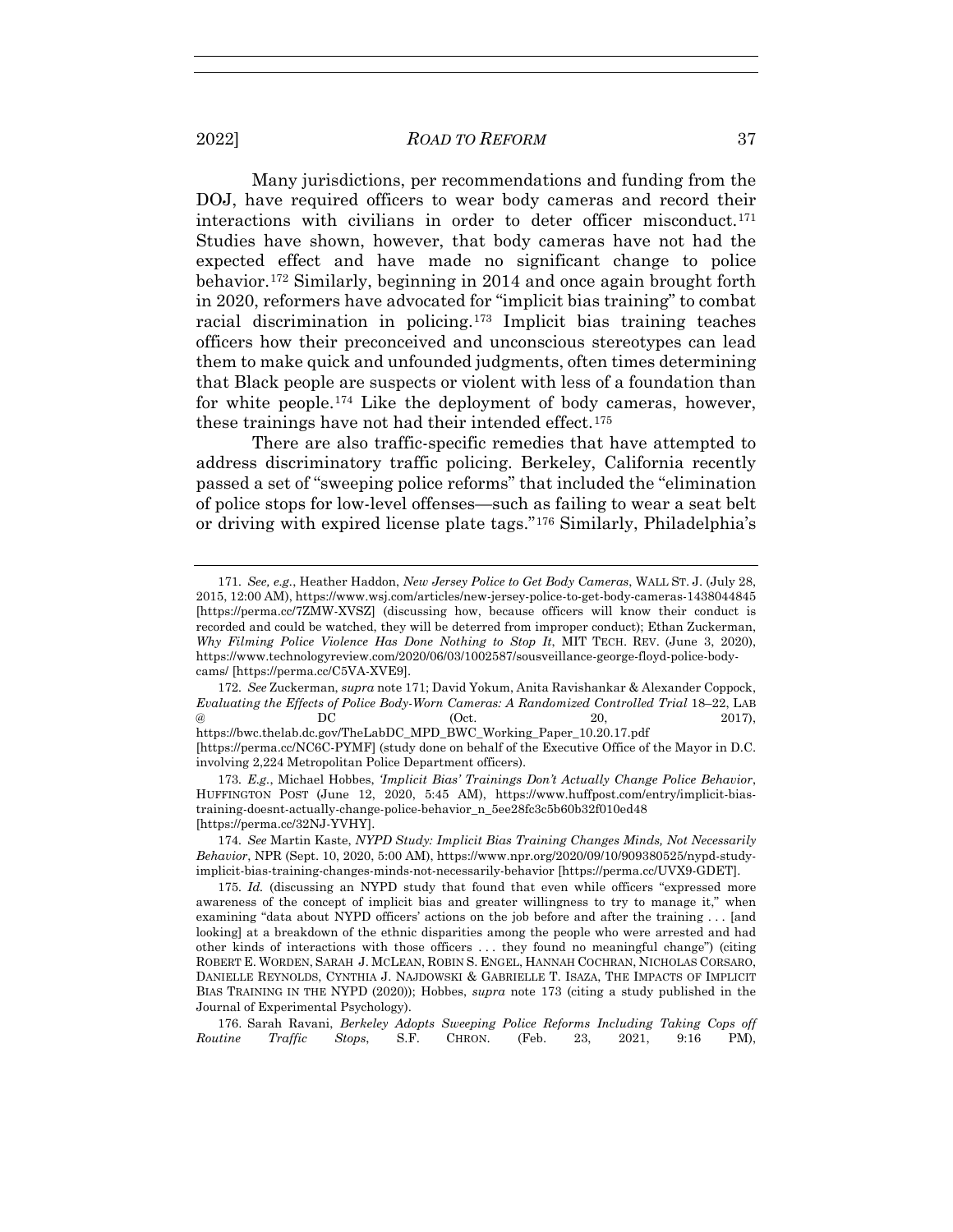municipal government has recently gained some notoriety for its "Driving Equality Bill," which was signed by the city's mayor on November 3, 2021.177 The law prohibits police from pulling drivers over for low-level traffic violations such as broken lights, bumper issues, and license plate visibility violations.178 By no means are these changes steps in the wrong direction, but given the vastness of the traffic code and the fact that drivers make moving violations every three blocks they drive,  $179$  they could potentially have no effect at limiting pretextual stops.

Automated traffic enforcement is another proposed solution that certainly has merit. Proponents of speed and red light cameras argue that they are effective and do not distinguish between different races of drivers, while also dramatically reducing police-involved traffic stops.<sup>180</sup> Automated traffic enforcement faces serious public<sup>181</sup> and legal182 opposition, however. Thus, a complete switch to automatic enforcement is very unlikely.

Many scholars have argued for changes within police departments.183 Unfortunately, these types of changes have been found

https://www.sfchronicle.com/bayarea/article/Berkeley-to-consider-sweeping-police-reforms-15971071.php [https://perma.cc/4BE7-UHL7].

<sup>177</sup>*. E.g.*, Evan Simko-Bednarski, Maya Brown & Emma Tucker, *Mayor Signs Legislation Making Philadelphia the First Major US City to Ban Police from Stopping Drivers for Low-Level Traffic Violations*, CNN (Nov. 3, 2021), https://www.cnn.com/2021/11/03/us/philadelphia-trafficstop-equality-bill-mayor-approval/index.html [https://perma.cc/97JA-3UW6].

<sup>178</sup>*. Id.*

<sup>179</sup>*. See supra* notes 27–30 and accompanying text.

<sup>180</sup>*. See* Elizabeth E. Joh, *Discretionless Policing: Technology and the Fourth Amendment*, 95 CALIF. L. REV. 199, 221 (2007) (analyzing automated traffic enforcement as a complete solution for many of the issues discussed in this Note). A recent study in Washington, D.C., however, found that traffic cameras were disproportionately placed in predominantly Black neighborhoods, leading to a disproportionate number of tickets for Black drivers. William Farrell, *Predominantly Black Neighborhoods in D.C. Bear the Brunt of Automated Traffic Enforcement*, D.C. POL'Y CTR. (June 28, 2018), https://www.dcpolicycenter.org/publications/predominately-black-neighborhoodsin-d-c-bear-the-brunt-of-automated-traffic-enforcement/ [https://perma.cc/D5G3-WP47].

<sup>181</sup>*. See* Joh, *supra* note 180, at 230–32 (discussing why, for reasons about privacy, preference for human-enforcement, fairness, and supposed distinctions between "technically legal violations, and abiding by the purpose for which the laws exist," the public may be opposed to an allautomated traffic enforcement system).

 <sup>182.</sup> Automated enforcement of traffic law has also been called constitutionally questionable and was struck down as unconstitutional by the Missouri Supreme Court in 2015. *See Automated Enforcement Overview*, NCSL (July 21, 2020), https://www.ncsl.org/research/transportation/automated-enforcement-overview.aspx [https://perma.cc/W7ZG-9WTK ].

<sup>183</sup>*. See* Blanks, *supra* note 64, at 946 ("Ending or severely limiting pretextual stops should be part of a broader shift away from unnecessary hostile confrontations with the public and toward more positive everyday interactions with people in those communities."); Harris, *supra* note 16, at 582 ("Perhaps police departmental regulation, and further study, can lead us in new directions."); EPP ET AL., *supra* note 50, at 160 ("The immediate task is to change institutionalized practices that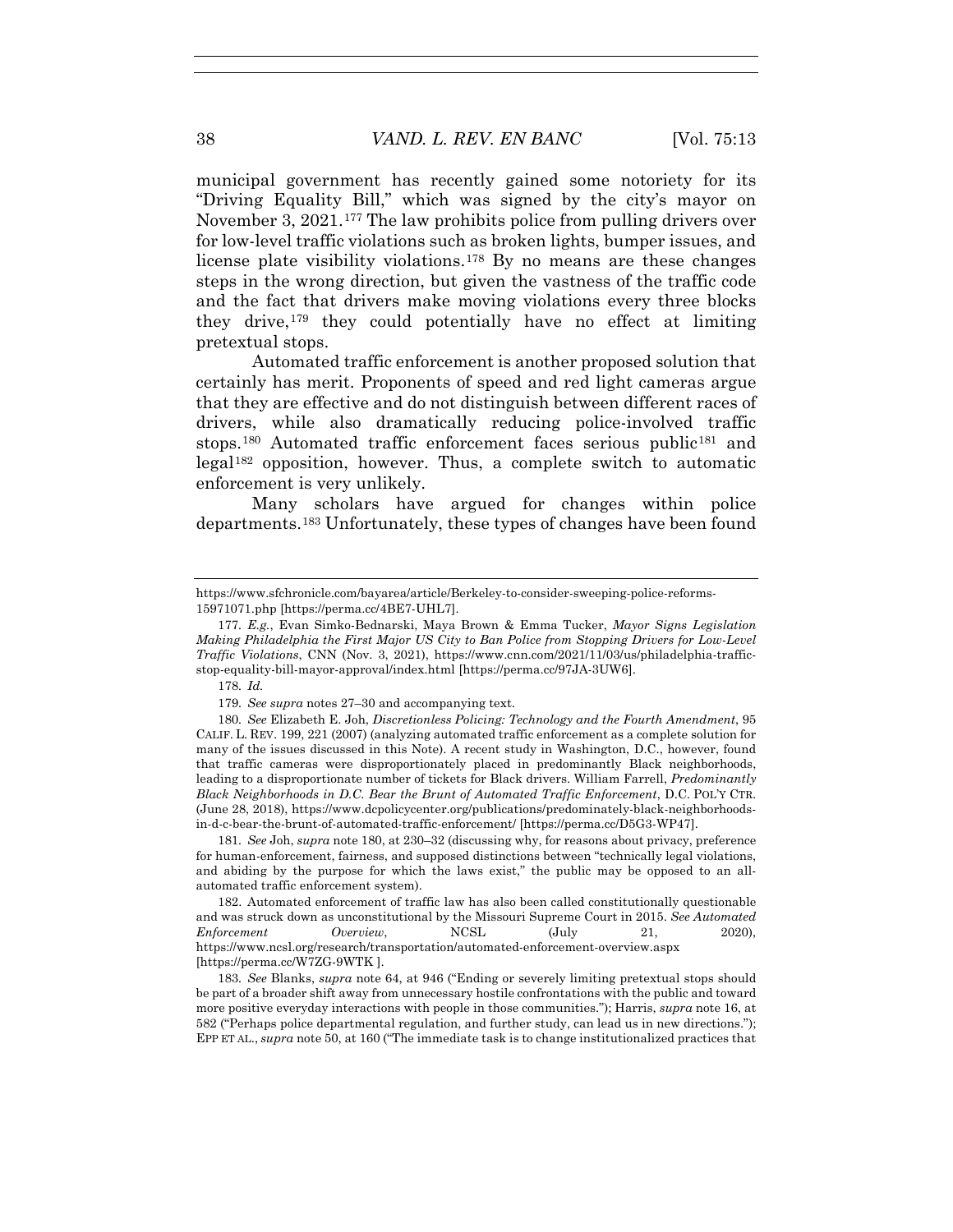to be insufficient as well. In Oakland, California, for example, the Oakland Police Department responded to a finding of discriminatory traffic policing by encouraging its officers to materially decrease the amount of stops they made for minor traffic offenses.184 Following the department's policy change, however, Black drivers were still significantly more likely to be stopped and arrested than white drivers.185 In conclusion, there is little doubt that discriminatory enforcement is an unavoidable consequence of traffic policing, and therefore requires that the police be removed from the area entirely.

# *E. Is Pretextual Traffic Enforcement an Effective Policing Tactic? (No.)*

Proponents of pretextual stops in policing argue that it is an effective and necessary means of proactively fighting crime.186 That is why the practice was first promoted in the War on Drugs<sup>187</sup> and why police officials defended the practice after it was condemned by the Clinton Administration in 1999.188 But the practice is ineffective and falsely promoted.189 A 1990 DOJ survey found that police discovered evidence of crime in ten percent of the stop and search procedures they conducted.190 The vast majority of discovered evidence is small amounts of drugs, specifically marijuana.191 A study in Maryland found that marijuana was twice as likely to be seized as cocaine and that the

have become the taken-for-granted definitions of professionalism, of what it means to do good police work.").

<sup>184</sup>*. See* Woods, *supra* note 17, at 1489–90.

<sup>185</sup>*. Id.*

<sup>186</sup>*. See, e.g.*, EPP ET AL., *supra* note 50, at 153 ("Although police widely believe that investigatory stops help fight crime, the evidence supporting this belief is surprisingly thin."); Aaron Gordon, *We Don't Need Cops to Enforce Traffic* Laws, VICE: MOTHERBOARD (June 11, 2020, 7:00 AM), https://www.vice.com/en/article/g5pvgm/we-dont-need-cops-to-enforce-traffic-laws [https://perma.cc/WB5J-RVMZ ] (explaining how police unions lobby against automated traffic enforcement, like traffic cameras, "because they say the traffic stop has become a key crimefighting tool in arresting people with guns and drugs"); Harris, *supra* note 16, at 571–72 (quoting a Maryland State Police official: "The facts speak for themselves . . . When you got a high number of these consent searches resulting in drug arrests do we in law enforcement or the public want to say the state police should discontinue these searches?"); BAYLEY, *supra* note 162, at 135 ("In defense of their importance to crime prevention, traffic police often point out that in enforcing regulations they discover wanted persons, stolen cars, contraband drugs, and evidence pertaining to other crimes.").

<sup>187</sup>*. See, e.g.*, HARRIS, *supra* note 57, at 48–51.

<sup>188</sup>*. See* EPP ET AL., *supra* note 50, at 48–49.

<sup>189</sup>*. See, e.g.*, *id.* at 153 ("It is easier to remember the successful stop: . . . officers intentionally exaggerate how often they find drugs or guns. In truth, it is extremely rare."); BAYLEY, *supra* note 162 ("Unfortunately, there is no evidence to support this common claim. No department that I studied [ ] could cite a study of the proportion of traffic 'stops' resulting in crime 'hits.' ").

 <sup>190.</sup> HARRIS, *supra* note 57, at 86.

<sup>191</sup>*. Id.*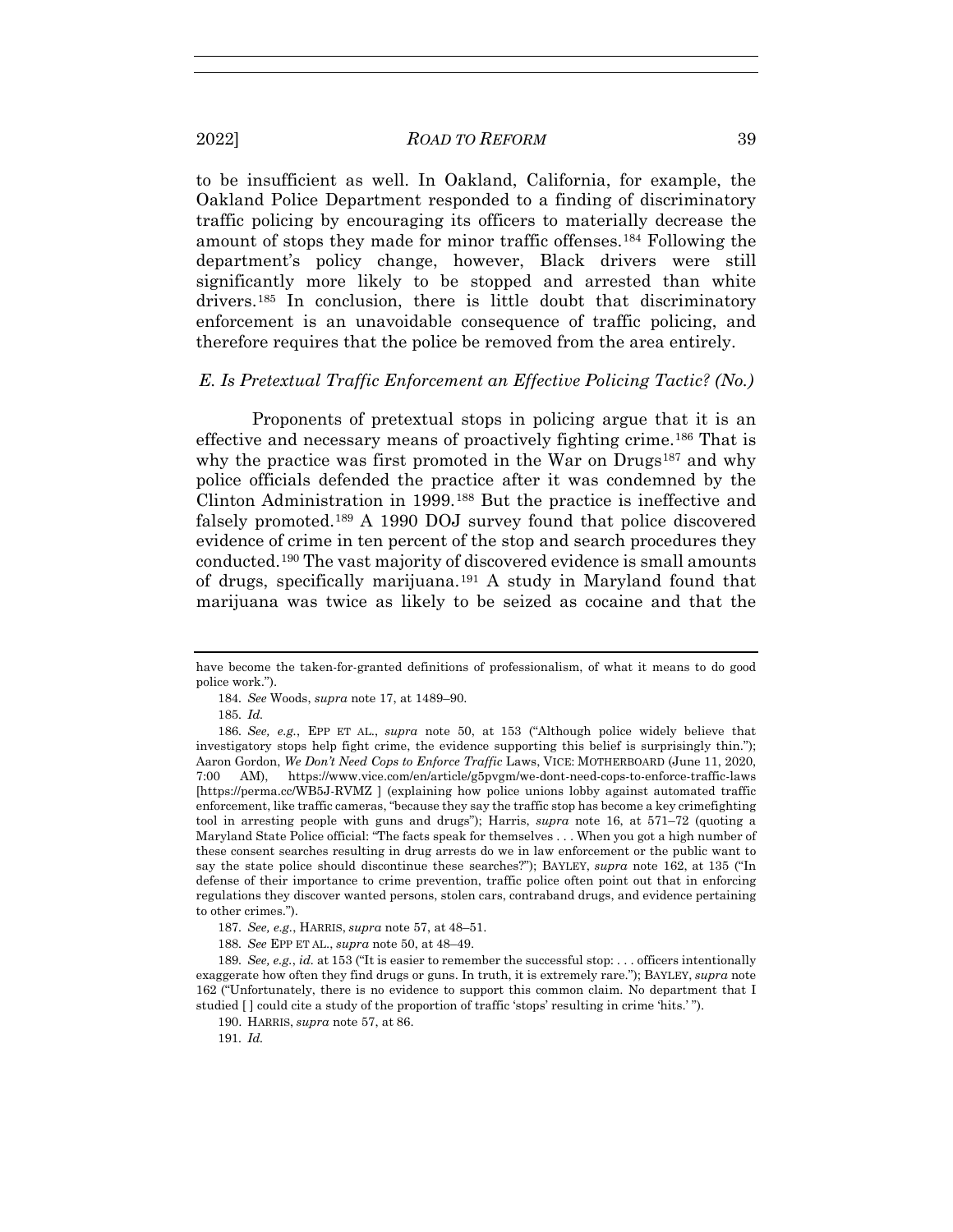average quantity was 4.2 grams—far below the quantity that felon drug-dealers typically carry.192

Race-specific evaluations give further reason to doubt the effectiveness of pretextual traffic policing. As posed by a former highranking police official, "Why do [police departments] send people into minority or high-crime neighborhoods to look for guns? Because that's where the guns are."<sup>193</sup> But the empirical evidence indicates that this strategy is misguided. Data from New Jersey in 2000 shows that police were twice as likely to find contraband when searching white drivers' cars as they were when searching Black drivers' cars.194 Therefore, while Black drivers were being searched at significantly higher rates, searches were not more likely to lead to evidence of crime.195 As Professor Sarah Seo stated in August 2020:

Statistical studies conducted in states that collect traffic stop data uniformly indicate that "hit rates"—the percentage of car searches that lead to the discovery of criminal evidence—are low, and most drugs that are found are in small amounts. Investigative traffic stops are ineffective, especially at pursuing dealers and traffickers, and mostly harass and alienate those who are unjustifiably targeted for inspection.<sup>196</sup>

In one study, where Black drivers were five times as likely to have their cars searched as white drivers, police discovered contraband in eleven percent of vehicle searches of Black drivers.197 When searching white drivers' cars, however, police found contraband twentyseven percent of the time.198 One particularly illuminating set of statistics comes from the DOJ's report on the Ferguson Police Department.199 The Ferguson report found that Black drivers were more likely to be stopped and searched by police, but were "[twenty-six percent] *less* likely to have contraband found on them than whites."200 The DOJ discovered a very similar trend in Baltimore in 2016.201 Reflecting on these statistics, the DOJ concluded that the lower hit rate for Black drivers demonstrates that the police were acting with bias and

200*. Id.*

<sup>192</sup>*. Id.*; *see also* BAUMGARTNER ET AL., *supra* note **Error! Bookmark not defined.**, at 103– 05 ("A major drug bust is a vanishingly rare occurrence on the motorways.").

 <sup>193.</sup> HARRIS, *supra* note 57, at 79.

<sup>194</sup>*. Id.* at 80.

<sup>195</sup>*. Id.*

 <sup>196.</sup> SARAH A. SEO, A PATH TO NON-POLICE ENFORCEMENT OF CIVIL TRAFFIC VIOLATIONS, JUST. COLLABORATIVE INST. 3 (Aug. 2020), https://tjcinstitute.com/wpcontent/uploads/2020/09/non-police-enforcement-of-civil-traffic-violations.pdf [https://perma.cc/Y99P-DZTV].

 <sup>197.</sup> EPP ET AL., *supra* note 50, at 105.

<sup>198</sup>*. Id.*

 <sup>199.</sup> DOJ FERGUSON REPORT, *supra* note 13, at 4.

 <sup>201.</sup> DOJ BALTIMORE REPORT, *supra* note 13, at 53.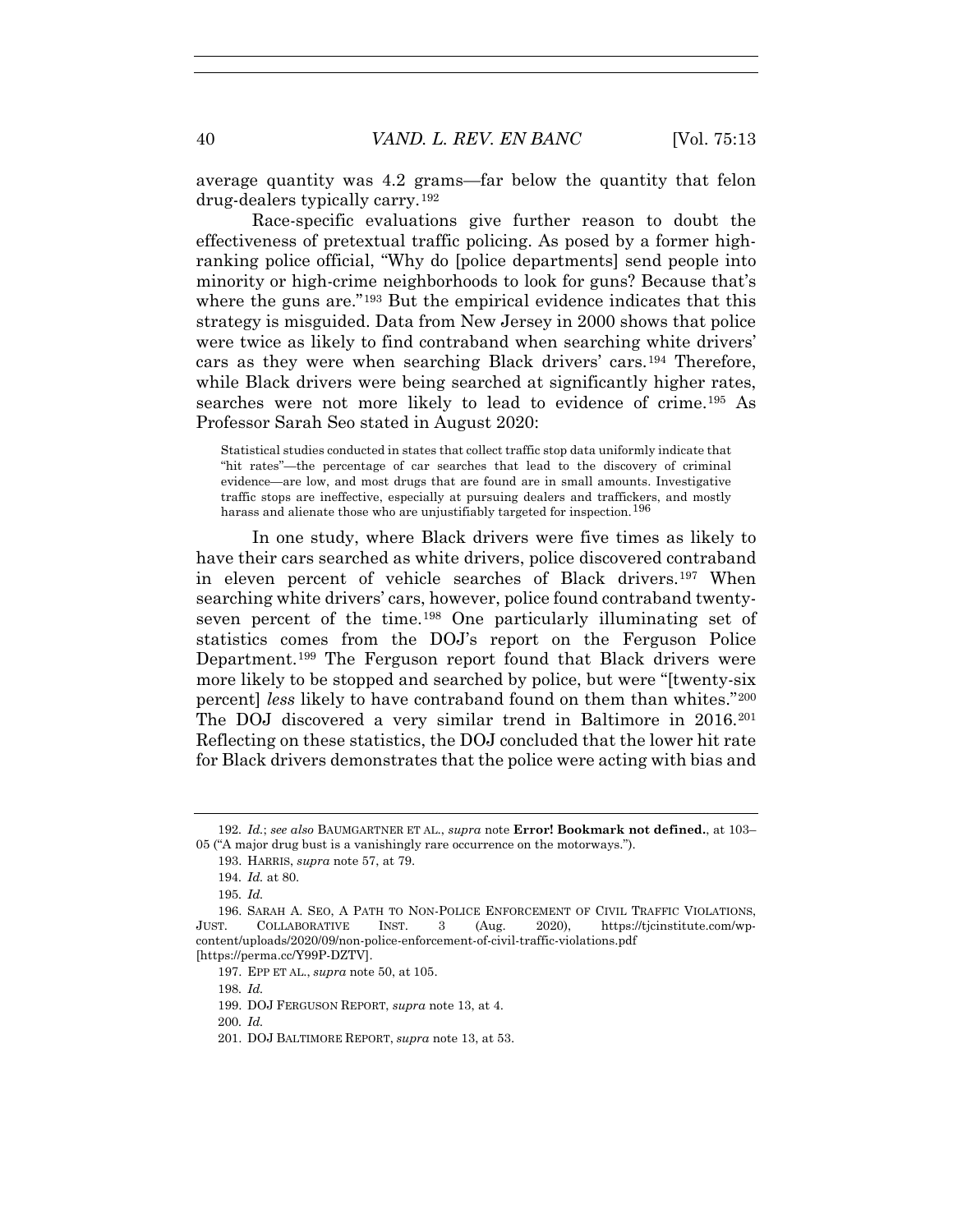that "this disparate enforcement practice is ineffective."202 Similarly, analysis from North Carolina shows that, compared to white drivers, "[o]fficers are [twenty-two] percent less likely to find contraband on Black drivers following consent searches and [twelve] percent less likely after probable cause searches."203 From this data, the authors deduced that officers either have a lower threshold when determining whether to search a Black driver or are worse at assessing whether they should search Black drivers.<sup>204</sup>

While the *Whren* doctrine explicitly permits officers to make pretextual stops, the holding does not require pretextual policing be executed effectively. Statistical indications that pretextual traffic stops are ineffective tools for policing against drugs and violence should make one immediately wary of the practice, especially considering the damaging consequences discussed above. But, from the police's perspective, the cost-benefit analysis of using traffic stops to detect crime is favorable when compared to other means of policing. "Street 'sweeps,' stops and frisks, and traffic stops are all relatively easy, quick, and inexpensive."205 More in-depth investigations, on the other hand, "require police officers to work hard to penetrate these operations, either by going undercover or using informants."206 Police need to generate enough evidence to meet the probable cause standard required before they are issued a warrant and are ultimately spending more time and money, and facing more danger in this context.207 Whereas innocent people bear the costs of routine, noninvestigative traffic stops—namely, time and dignity—and officers expend very little during such stops, the opposite is true of nontraffic based investigations.208 Police are able to externalize costs onto innocent civilians, making the use of traffic stops for proactive crime fighting a preferable route for departments.<sup>209</sup> Of course, the effects of fruitless searches are not considered when determining whether this type of policing is worthwhile.<sup>210</sup> From the police's perspective, citizens should not mind a brief stop and inconvenience by an officer with the intention to stop more pressing

 <sup>202.</sup> DOJ FERGUSON REPORT, *supra* note 13, at 65; *see also* SEO, *supra* note 196; HARRIS, *supra*  note 57, at 79 (based on similar statistics about hit rates, Harris stoutly concludes: "Racial profiling is neither an efficient nor effective tool for fighting crime").

 <sup>203.</sup> BAUMGARTNER ET AL., *supra* note **Error! Bookmark not defined.**, at 113.

<sup>204</sup>*. Id.*

 <sup>205.</sup> HARRIS, *supra* note 57, at 90.

<sup>206</sup>*. Id.*

<sup>207</sup>*. Id.*

<sup>208</sup>*. Id.*

<sup>209</sup>*. Id.*

 <sup>210.</sup> BAUMGARTNER ET AL., *supra* note **Error! Bookmark not defined.**, at 99.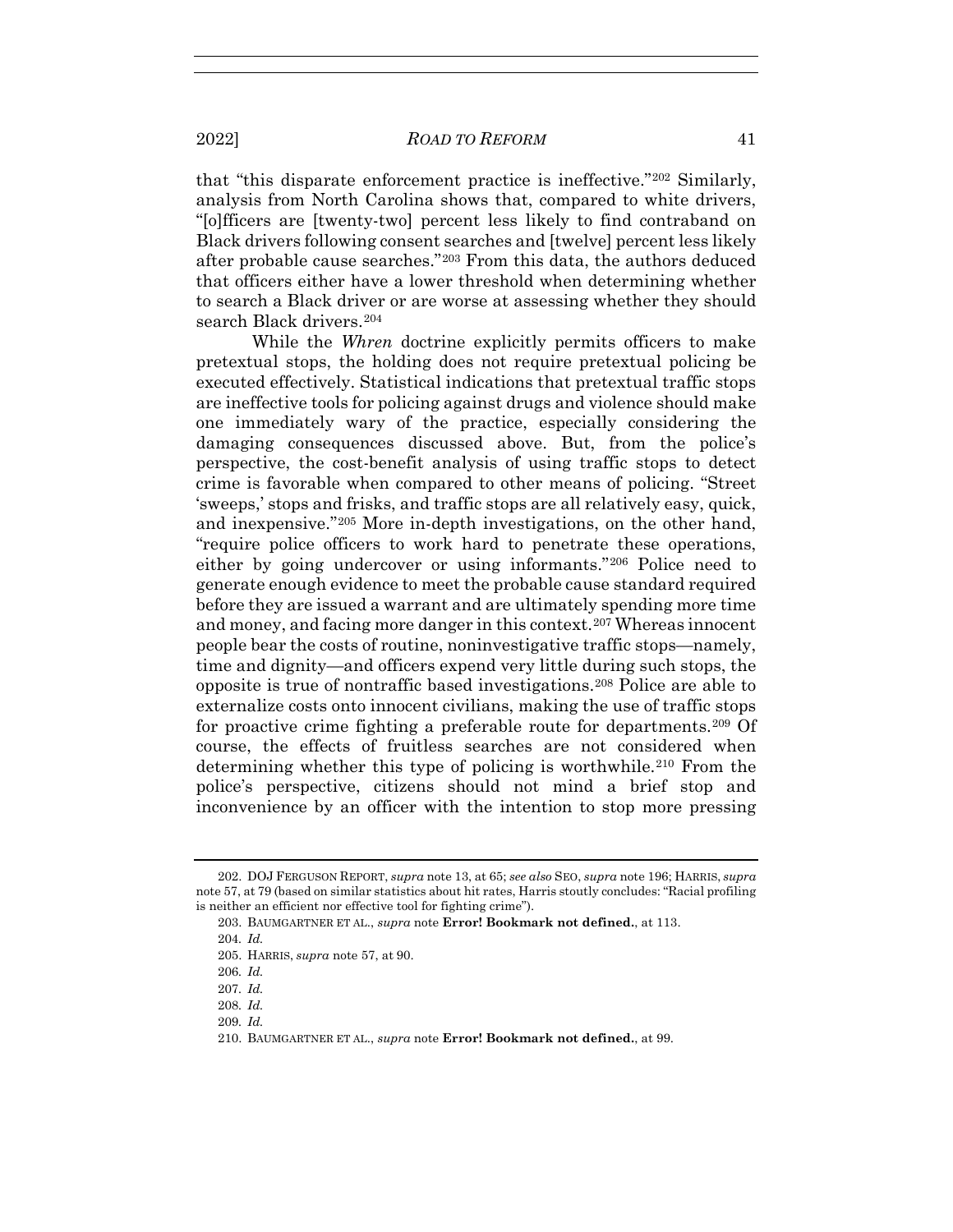crimes.211 But when we consider that this practice repeatedly inconveniences a subset of the population, the true cost on society is amplified. This is unsettling, especially because of the practice's ineffectiveness and negative consequences affecting minority communities.212 Thus, the following Part will advocate for a novel alternative.

## III. THE CIVILIAN TRAFFIC FORCE SOLUTION

To limit the negative consequences derived from citizen-police interactions during traffic stops, one simple yet fundamental change ought to be made: police should be largely removed from the traffic-law enforcement context. This is not to say that traffic laws should not be enforced,<sup>213</sup> but rather they should generally be enforced by a separate government entity that functions similarly to the nonpolice authorities who administer parking tickets in many U.S. jurisdictions.<sup>214</sup> These nonpolice authorities, whom, for the rest of this Note, will be referred to as the "Civilian Traffic Force" ("CTF"), would operate similarly to today's traffic patrol, except that they would have limited authority, be entirely outside of the criminal system, and not carry any weapons.

Following forty-six-year-old George Floyd's death by the kneeling chokehold of a Minneapolis police officer<sup>215</sup> and the subsequent "defund the police" movement,  $216$  multiple municipalities and counties began considering fundamental changes to their traffic-law enforcement regimes that would remove police from traffic

<sup>211</sup>*. Id.* at 109.

<sup>212</sup>*. See* HARMON, *supra* note 1, at 291 (recommending that "any coercive government practices should (1) serve important public goals; (2) impose harms no greater than its benefits; (3) not unfairly burden individuals or groups; and (4) be reasonable in light of alternatives").

 <sup>213.</sup> This Note recognizes the importance of traffic safety—9,478 people died because of speeding in 2019. *Speeding*, NAT'L HIGHWAY SAFETY ADMIN., https://www.nhtsa.gov/riskydriving/speeding#:~:text=Overview,faster%20doesn't %20mean%20safer [https://perma.cc/HM9E-QY3B] (last visited Sept. 27, 2021).

 <sup>214.</sup> Some authors have briefly addressed this idea when criticizing the current state of traffic enforcement but have not significantly focused on it. *See, e.g.*, Woods, *supra* note 2, at 756 ("Jurisdictions would create alternative regimes that shift the responsibility to enforce decriminalized traffic violations to state actors without traditional police powers. Some jurisdictions have partially gone in this direction by removing parking enforcement from the hands of the police."); Rushin & Edwards, *supra* note 93, at 703 (describing how jurisdictions have "experimented" by "transferring traffic enforcement to units whose only responsibility is to enforce the traffic code" that "may result in more evenhanded enforcement, and it would presumably eliminate the use of traffic enforcement as a pretext for other criminal investigations").

<sup>215</sup>*. E.g.*, *George Floyd: What Happened in the Final Moments of His Life*, BBC (July 16, 2020), https://www.bbc.com/news/world-us-canada-52861726 [https://perma.cc/H7RW-RQZ5].

<sup>216</sup>*. See, e.g.*, Rashawn Ray, *What Does 'Defund the Police' Mean and Does It Have Merit*, BROOKINGS: FIXGOV (June 19, 2020), https://www.brookings.edu/blog/fixgov/2020/06/19/whatdoes-defund-the-police-mean-and-does-it-have-merit/ [https://perma.cc/XB93-8SMU]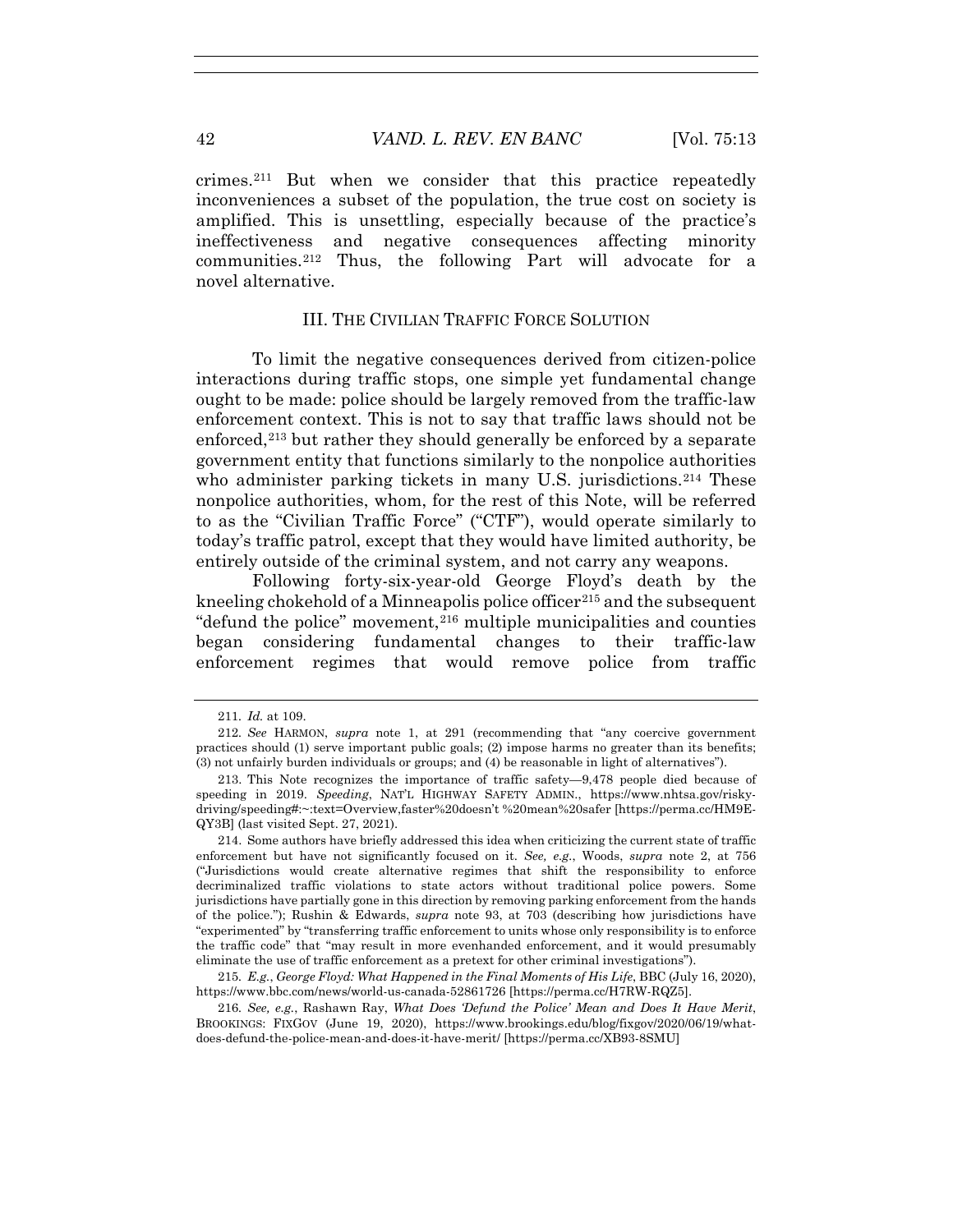regulation.217 Proponents of these changes cite many of the issues discussed above when articulating why the change may be necessary. In Bethesda, Maryland, policy advocates cited a 2018 study that found Black drivers are seven times as likely to be stopped as white drivers.<sup>218</sup> The proposed policy drafted in Cambridge, Massachusetts specifically reads:

Routine traffic stops disproportionately impact Black and Brown drivers, who are pulled over and searched more often than white drivers, leading to potentially stressful interactions with police. This racist outcome is not the result of biases by individual officers, although those may play a role, but rather is primarily the result of systemic biases, including overpolicing in Black neighborhoods, and training of police officers to be hypervigilant and to expect violent resistance, despite such incidents being very rare.<sup>219</sup>

Thus, the ultimate goal of these potential policies, and the CTF solution promoted by this Note, is as follows: to end the practice of discriminatory traffic-law enforcement by removing any incentives to use the traffic code pretextually. In turn, Black drivers will be less suspicious of unfair treatment by police, which would ultimately reduce the animosity existing between police and Black communities, garner more trust for police, and lessen the opportunities for confrontational and violent interactions.

# *A. Defining the CTF System220*

The CTF would use a combination of patrol cars and traffic cameras to identify drivers violating traffic laws and administer warnings or citations to drivers whom they pull over or catch on camera.

- 218. Tan, *supra* note 217.
- 219. MacNeill, *supra* note 217.

<sup>217</sup>*. See* Arianna MacNeill, *Cambridge is Considering Shifting 'Routine Traffic Enforcement' Away From Police. Here's What to Know*, BOSTON.COM (July 30, 2020), https://www.boston.com/news/local-news/2020/07/30/cambridge-routine-traffic-enforcement-

proposal [https://perma.cc/N3JQ-28JZ] (Cambridge, Massachusetts City Council "is considering a proposal that would move 'routine traffic enforcement' duties from police officers to a group of unarmed city employees"); Janie Har, *Berkeley Moves Toward Removing Police From Traffic Stops*, AP NEWS (July 15, 2020), https://apnews.com/article/1fddb1955d5ce8b7e60a6d4619dd214e [https://perma.cc/4WG4-T3MB]; Rebecca Tan, *Should Police Be in Charge of Traffic Enforcement? In a Suburb Beset by Racial Inequities, Lawmakers Aren't Sure.*, WASH. POST (Aug. 10, 2020), https://www.washingtonpost.com/local/md-politics/montgomery-police-bias-traffic-

<sup>/2020/08/07/818</sup>fd860-d72e-11ea-aff6-220dd3a14741\_story.html [https://perma.cc/8XMH-BATE]; Kiara Alfonseca, *Police Reform Moves Forward Amid Officer's Trial for Death of Duante Wright*, ABC NEWS (Dec. 9, 2021), https://abcnews.go.com/US/police-reform-moves-forward-amid-officerstrial-death/story?id=81628190 [https://perma.cc/VZ6H-A939].

 <sup>220.</sup> Woods' article offers a more comprehensive framework of how "traffic without police" would work, as that is the main focus of his paper. *See* Woods, *supra* note 17, at 1488–1507. This Note defers to Woods' framework as to what policymakers should follow, and the following section only notes some key aspects of the CTF system's design. On one point, however, this Note disagrees with Woods' proposed system and suggests police be even more limited in when they way stop drivers. *See infra* note 228 and accompanying text.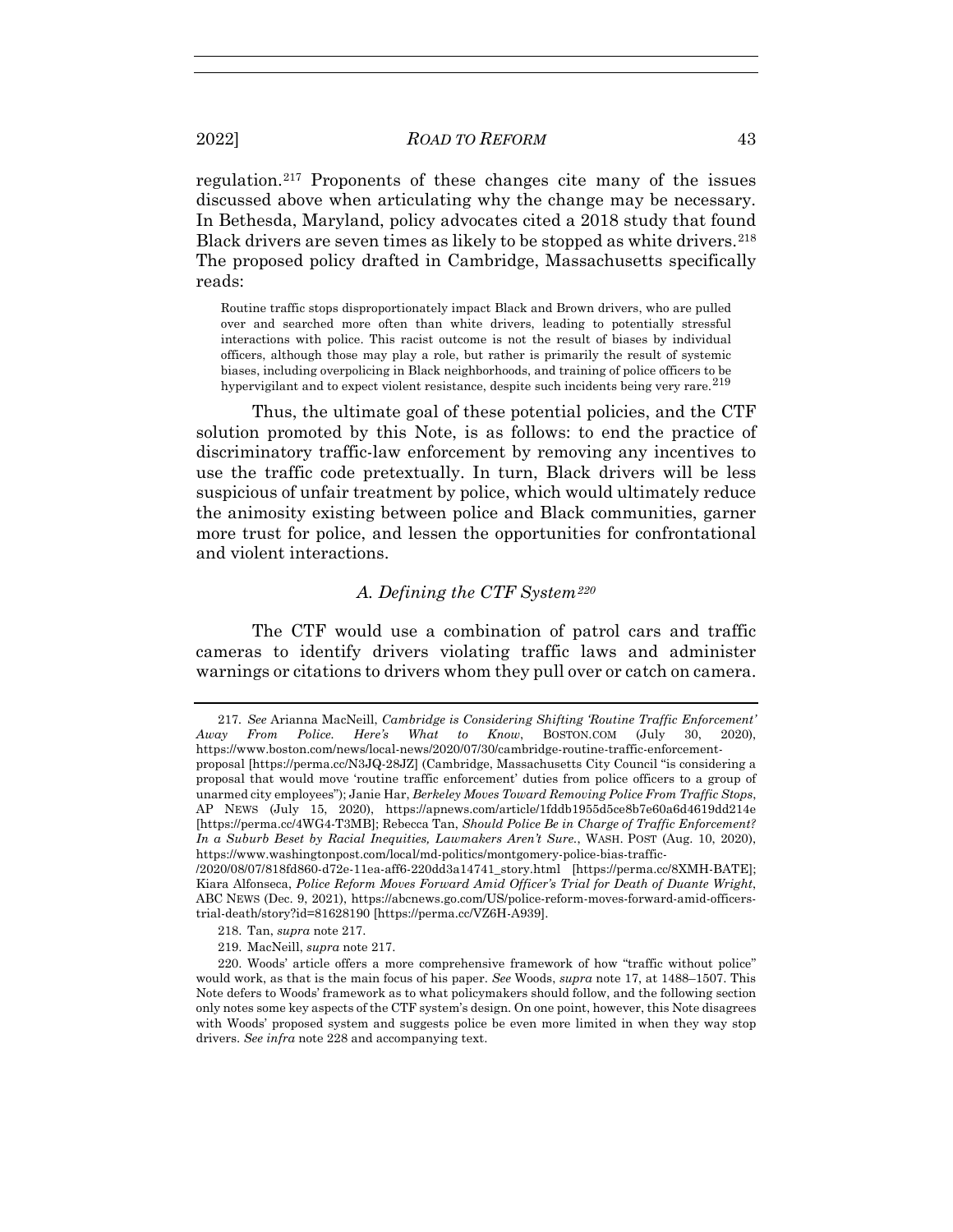The CTF would be entirely unarmed and have no authority to use force of any kind. Crucially, the CTF would not have the authority to run warrant checks or criminal record checks,<sup>221</sup> question drivers about anything not directly related to the traffic violation,222 detain and search drivers and their cars,  $223$  or call in drug-sniffing dogs.  $224$  Their function would be simple and outside of the criminal process, which would remove all incentives for pretextual and discriminatory traffic regulation and instead ensure the traffic code is only used for what it is ultimately designed to protect—safety on the roads.

Under a CTF system, police officers would retain the ability to pull over drivers whom they have a "reasonable suspicion" to believe committed nontraffic criminal felonies.<sup>225</sup> These stops would be most prevalent where officers are stopping drivers who are fleeing the scene of a crime or are believed to have committed criminal traffic offenses like driving a stolen vehicle or street racing.226 In order to prevent the abuse of warrant enforcement that occurs through traffic policing,  $227$ 

223*. See, e.g.*, Davis, *supra* note 151, at 438:

When the police detain and search a motorist, they intrude on his privacy and possessory rights, his right to be left alone. While one might be tempted to conclude that when the police detain an individual and ultimately release him, he suffers little or no harm, when the detention is based on race, the harm is felt long past the duration of the stop.

 224. Consider, for example, the experience of Sergeant Rossano Gerald, who was pulled over for changing lanes without a signal, calmly refused to consent to search of his car, and was put in the officer's squad car while a drug-sniffing dog was brought onto the scene. According to Sergeant Gerald, who had experience with drug-detection dogs, the dog never made a signal that drugs were detected, but the officer told Sergeant Gerald that the dog identified the smell of drugs and that they were going to conduct a full search of his car. The officers tore up Gerald's car and found nothing, so after two and a half hours, Gerald was left with a thousand dollars of damage to his car and a warning ticket for the traffic violation. HARRIS, *supra* note 57, at 2; *see also* LaFave, *supra* note 221, at 1845 (describing the possible events that transpire during a "routine" traffic stop under the modern Fourth Amendment regime, which allows for drug-sniffing dogs to be used so long as they do not require detention to go beyond a reasonable length of time).

225*. See* Goodson v. City of Corpus Christi, 202 F.3d 730, 736 (5th Cir. 2000) ("Pursuant to *Terry v. Ohio*, police officers may stop and briefly detain an individual for investigative purposes if they have reasonable suspicion that criminal activity is afoot.") (citing *Terry v. Ohio*, 392 U.S. 1, 30 (1968)); United States v. Gomez, 623 F.3d 265, 269 (5th Cir. 2010) (applying the rule from *Terry* as articulated in *Goodson* to a vehicle stop where the officer "had reasonable suspicion to conduct a felony stop").

226*. See* Woods, *supra* note 17, at 1492.

227*. See supra* Part I.B.

<sup>221</sup>*. See* Wayne R. LaFave, *The "Routine Traffic Stop" from Start to Finish: Too Much "Routine," Not Enough Fourth Amendment*, 102 MICH. L. REV. 1843, 1874–85 (2003) (analyzing and criticizing the constitutionality of criminal record and warrant checks during traffic stops—a common police practice).

<sup>222</sup>*. See, e.g.*, Woods, *supra* note 2, at 709 (reflecting on previous scholarship about the harms perpetuated by police traffic enforcement, specifically stemming from "embarrassing and humiliating questioning, intrusive searching, deprivations of property, and applications of police force that become possible once police officers initiate a routine traffic stop").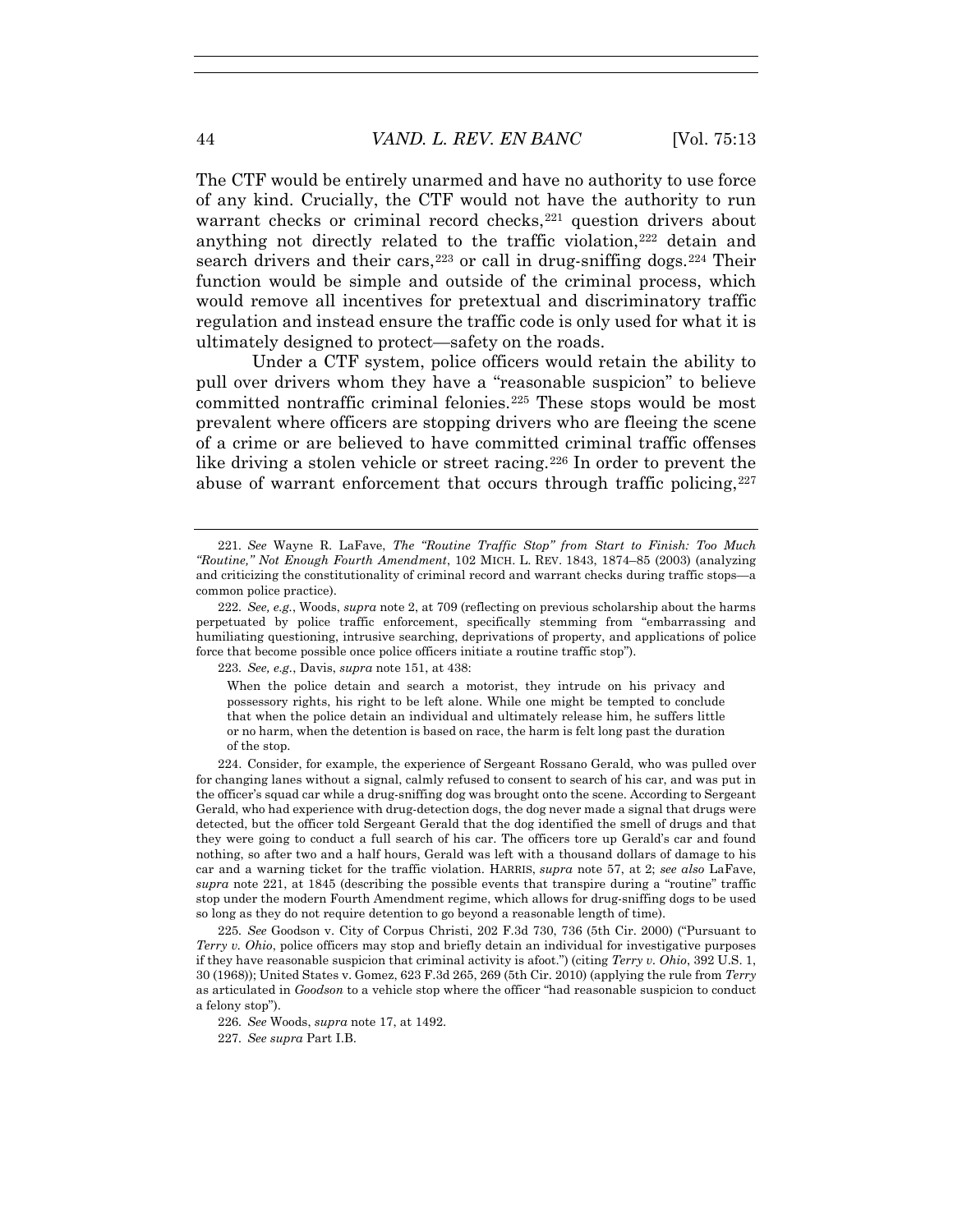2022] *ROAD TO REFORM* 45

officers would not retain the power to stop drivers who they believe have outstanding warrants.228 In very limited situations, such as when dealing with a drunk driver who needs to be picked up or when drivers and passengers are acting disorderly towards a traffic enforcer, the CTF will be permitted to call for police assistance. Otherwise, the CTF *cannot* contact police, even through a 9-11 emergency line, if they suspect any non-traffic criminality while on duty.

For a CTF system to proffer its intended benefits, <sup>229</sup> it is crucial that the public is aware of the change and its implications. A widespread public awareness campaign would have to accompany the new policy so that citizens know the limits and constraints now imposed on both the CTF and the police. Further, CTF cars and uniforms must be extremely distinct from police cars and uniforms for the policy to have its desired effects.

## *B. Implementing the CTF*

As has been seen in Berkeley, California, Montgomery County, Maryland, Cambridge, Massachusetts, and Brooklyn Center, Minnesota, a shift to a CTF system can and should occur at the local policing level. In Berkeley, the city council approved a proposal for removing police from traffic enforcement in July 2020.230 The proposal would create a separate department of transportation—named BerkDOT—that would enforce parking and traffic laws in place of police.231 Importantly, a recent poll asking whether people would support a CTF system shows citizen support in big cities is likely, and is certainly more likely than at the state level.<sup>232</sup> Thus, whether passed

<sup>228</sup>*. Cf.* Woods, *supra* note 17, at 1492–93. Woods' system allows police to still make stops based on suspected outstanding warrants.

<sup>229</sup>*. See infra* Part III.C.

 <sup>230.</sup> Sam Levin, *California City Moves to Replace Police with Unarmed Civilians for Traffic Stops*, GUARDIAN (July 15, 2020), https://www.theguardian.com/us-news/2020/jul/15/berkeleypolice-california-unarmed-civilians-traffic-stops [https://perma.cc/9K33-9JAV].

 <sup>231.</sup> Meg O'Connor, *What Traffic Enforcement Without Police Could Look Like*, APPEAL (Jan. 13, 2021), https://theappeal.org/traffic-enforcement-without-police/ [https://perma.cc/BZL7-BG27]. As recently as February 2021, the plan to make this transition is still in place. Ravani, *supra* note 176.

 <sup>232.</sup> A recent poll shows that while sixty-four percent of Democrats are at least somewhat supportive of a CTF, only fifty-one percent of the general population would support the policy. SEO, *supra* note 196, at 2. But given that the majority of big city dwellers vote Democrat, *e.g.* Richard Florida, *What is it Exactly That Makes Big Cities Vote Democratic?*, BLOOMBERG: CITYLAB (Feb. 19, 2013, 6:00 AM), https://www.bloomberg.com/news/articles/2013-02-19/what-is-it-exactly-thatmakes-big-cities-vote-democratic [https://perma.cc/MJA8-9EJ9] (reviewing the 2012 president election and stating that Obama received over sixty percent of the vote in New York, Los Angeles, and Chicago, and that cities with more than one million people voted 53.4% for Obama, while only forty-five percent for Romney), it can be deduced that a CTF would be well received by big city populations.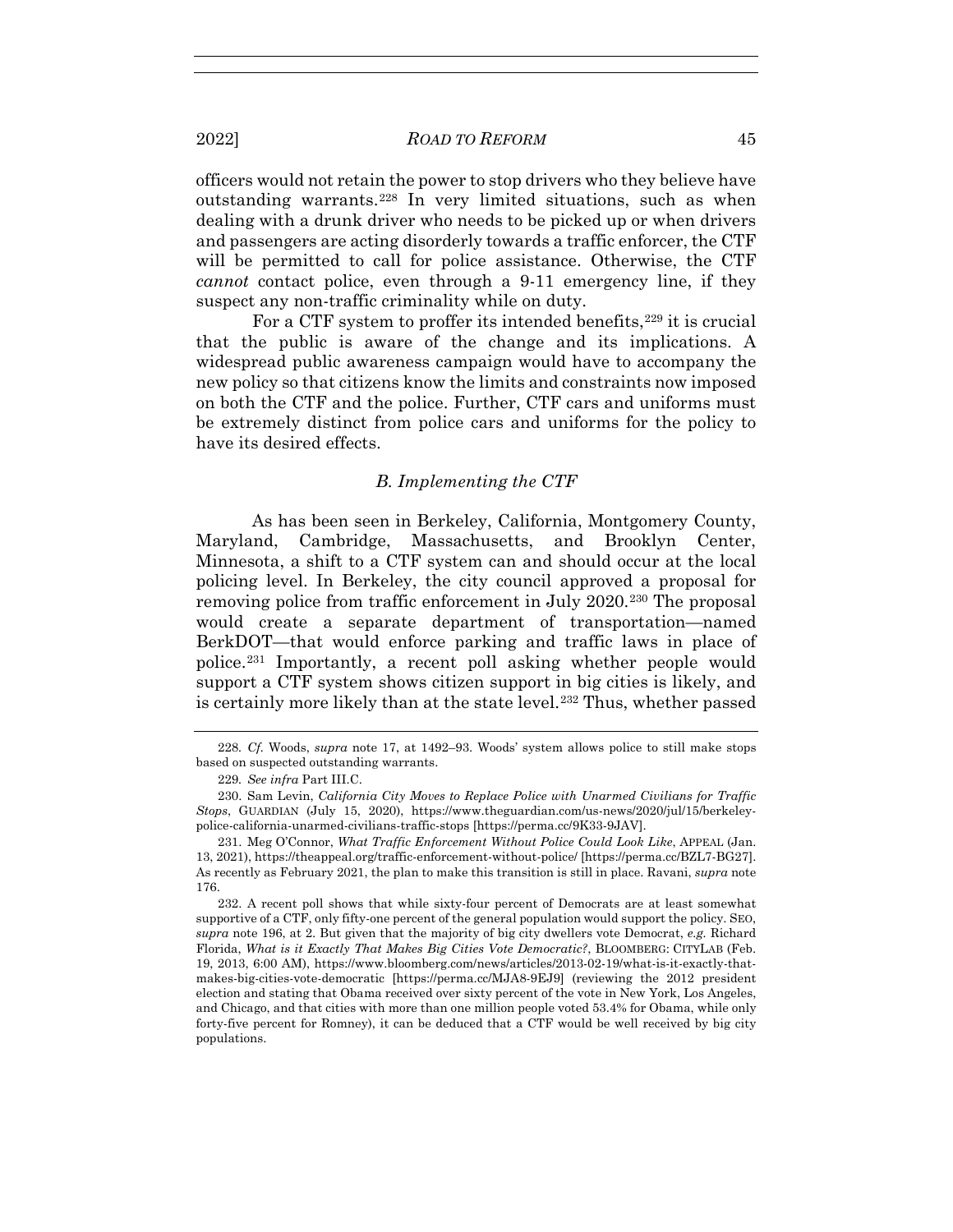through ballot referendum or city councils,<sup>233</sup> a transition toward a CTF system would likely create a new department—separate from the police department—to regulate traffic, and would simultaneously remove police authority to do the same. In Berkeley, for example, the city envisioned BerkDOT performing six roles that currently fall under the police department's umbrella: "an unarmed traffic unit, crossing guards, parking enforcement, paving, collision investigation and traffic control."234 In cities, like Cambridge, where a separate parking and transportation department already exists, $235$  the transition to a CTF system would be simpler; it would only require that the transportation department take on the previously-police responsibility of traffic enforcement.

A potential obstacle, and one currently facing BerkDOT, is that certain state laws may not allow for nonpolice civilians to enforce the traffic code.236 For example, in states like Pennsylvania, where the traffic statute explicitly authorizes police officers to enforce the code,  $237$ state-level statutory change may be required.238 In these states, CTF advocates will have two options: (1) lobby state legislators to adopt new provisions that explicitly allow the traffic code to be enforced by

 234. Iris Kwok, *Berkeley Public Works Commission discusses formation of transportation department*, DAILY CALIFORNIAN (Mar. 7, 2021), https://www.dailycal.org/2021/03/07/berkeleypublic-works-commission-discusses-formation-of-transportation-department/ [https://perma.cc/WMB7-TUYJ].

237. 75 PA. STAT. AND CONS. STAT. ANN. § 6308 (West 2021):

238. Laughlin, *supra* note 233.

 <sup>233.</sup> There is a question of whether, under certain state constitutions and laws, this transition would be legal. While there are no reports of this type of pushback in Berkeley, a since delayed proposal to create a CTF (though still maintaining police authority to enforce traffic laws and not aimed at subduing discriminatory policing) in Philadelphia drew skepticism because of a Pennsylvania statute that "describe[d] traffic enforcement as a power reserved for state and local police." Jason Laughlin, *Police Union Opposes Using Civilian Workers for Traffic Enforcement in Philly*, PHILA. INQUIRER (Jan. 25, 2018), https://www.inquirer.com/philly/business/transportation/philadelphia-police-union-opposesusing-civilian-workers-for-traffic-enforcement-20180125.html [https://perma.cc/DN9X-B4X5].

<sup>235</sup>*. About Us*, CITY OF CAMBRIDGE TRAFFIC, PARKING & TRANSP. DEP'T, https://www.cambridgema.gov/traffic/aboutus [https://perma.cc/SGL5-RMS3] (last visited Aug. 30, 2021).

 <sup>236.</sup> Emily Raguso, *Plans Firm up to Remove Police From Traffic Stops, but It's a Long Road Ahead*, BERKLEYSIDE (May 25, 2021, 4:53 PM), https://www.berkeleyside.org/2021/05/25/berkeleydepartment-of-transportation-civilian-traffic-enforcement [https://perma.cc/74AG-ZZWB].

Whenever a police officer is engaged in a systematic program of checking vehicles or drivers or has reasonable suspicion that a violation of this title is occurring or has occurred, he may stop a vehicle, upon request or signal, for the purpose of checking the vehicle's registration, proof of financial responsibility, vehicle identification number or engine number or the driver's license, or to secure such other information as the officer may reasonably believe to be necessary to enforce the provisions of this title.

See also California's vehicle code, CAL. VEH. CODE § 2400 (West 2021), which states that the commissioner of the California Highway Patrol "shall enforce all laws regulating the operation of vehicles and the use of the highways . . . ."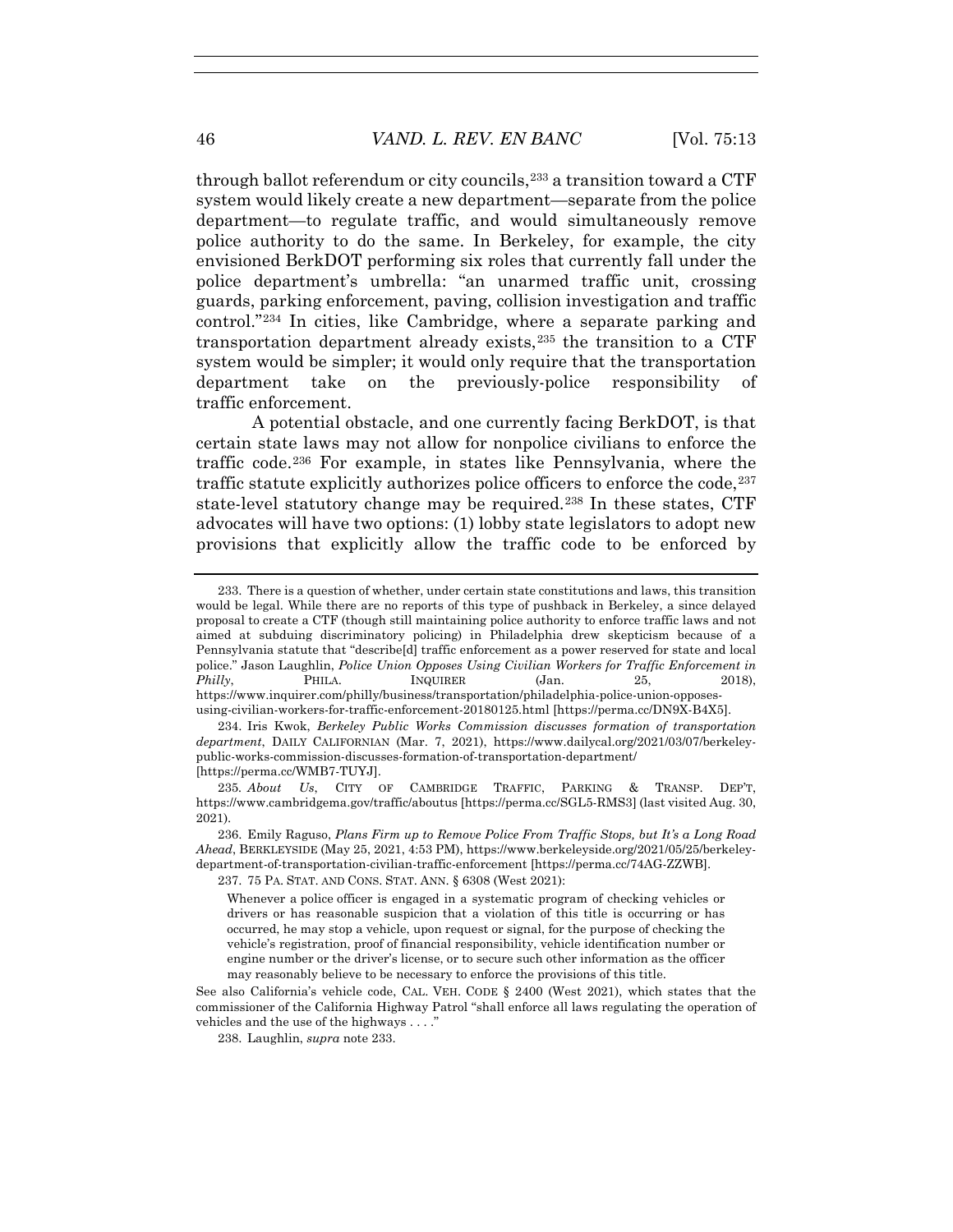civilians, or (2) defend the CTF in courts by arguing that the existing traffic laws do not preclude civilian enforcement. Seeing as pretextual traffic policing occurs on state and interstate highways just as it does on local streets, removing police from traffic enforcement and implementing a CTF system is equally necessary at the state level. State governments should therefore adopt the CTF framework as well, most likely through legislation.

# *C. Benefits of a CTF System*

If police officers are replaced with the CTF, the perceived systemic incentives to disproportionately pull over and search Black drivers will entirely evaporate.239 Given the vast and all-encompassing nature of the modern traffic code,<sup>240</sup> the CTF will still be exercising discretionary authority in deciding whom to pull over.241 But without the authority or incentive to investigate drivers for contraband or outstanding warrants, there will be nothing compelling the CTF to pull over drivers pursuant to race-based suspicions.242 Thus, the disproportionate amounts of stops, searches, warrant checks, <sup>243</sup> and police violence against Black drivers<sup>244</sup> that occur during traffic stops would, in theory, cease to exist.

Because pretextual traffic enforcement is a direct cause of the procedural injustice felt by Black Americans,245 and therefore a direct source of the distrust that Black Americans feel towards police, <sup>246</sup> a CTF system should help mend the relationships between Black communities and law enforcement.247 In turn, the police would be better able to keep communities safe.248 More importantly, a CTF system

245*. See supra* notes 139–1148 and accompanying text.

248*. See supra* note 145–146 and accompanying text; *see also* Woods, *supra* note 2, at 758:

Improving perceptions of police legitimacy is not only important on its own terms but can have important long-term benefits for compliance with the law. It may encourage greater respect for the institutions of law and police, improve civilian cooperation with

<sup>239</sup>*. See supra* Part I.A.2.

<sup>240</sup>*. See supra* notes 28–29 and accompanying text.

<sup>241</sup>*. See* Woods, *supra* note 2, at 758 ("[I]t is also possible that nonpolice actors will disproportionately target or insult minority drivers and passengers.").

<sup>242</sup>*. Cf. supra* Part I.A.2. Of course, the CTF could still be motivated by explicit or implicit biases when deciding whom to pull over. Ideally, people with these biases would be screened out and not hired by the CTF. But even if that is not the case, all incentives to target Black drivers would be diminished.

<sup>243</sup>*. See supra* Part I.C.

<sup>244</sup>*. See supra* notes 113–1128 and accompanying text.

<sup>246</sup>*. See* Davis, *supra* note 151.

 <sup>247.</sup> The public awareness campaign discussed in Part III.A is crucial here. Black drivers need to have reason to believe and trust that when they are pulled over, there is no pretextual intent behind the decision to stop them.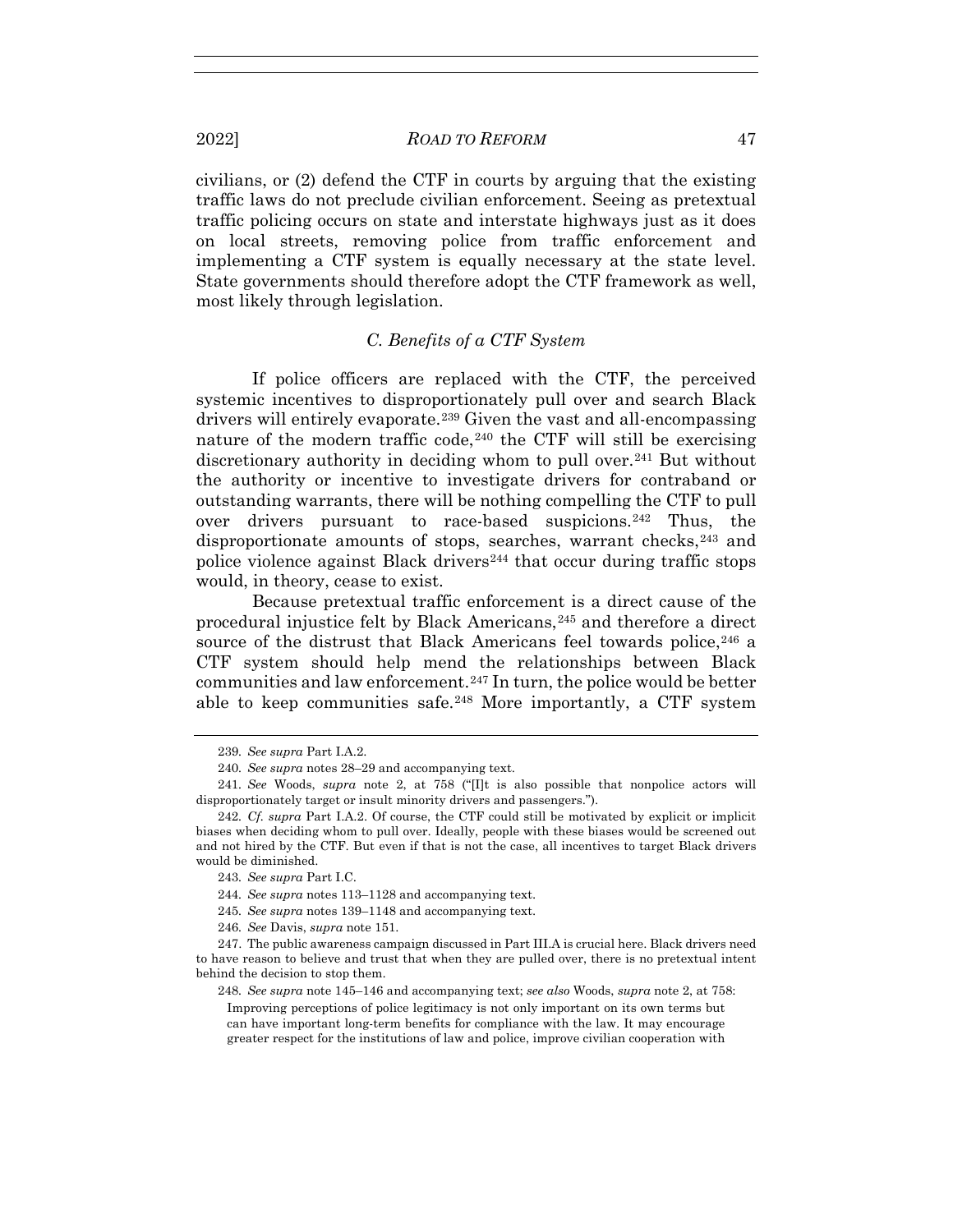would be a step toward mending the feeling of legal estrangement that is in part a product of discriminatory policing and is endured in Black communities.249

Removing traffic enforcement from the policing umbrella would also help police departments by giving officers more to time to focus on protecting communities.250 Traffic enforcement is a costly aspect of policing,251 and while police falsely applaud its effectiveness in detecting other crimes,<sup>252</sup> it may be an area that police are open to eliminating in the interest of efficiency.253 Police, even in major cities, spend around four times as many of their working hours regulating traffic as they do handling violent crime.254 Following a year where the homicide rate increased by 36.7 percent nationally and rose in fifty-one of fifty-seven cities, increasing by more than fifty percent in major cities like Chicago, Boston, and New Orleans, <sup>255</sup> removing police from traffic enforcement and freeing up department personnel and resources is ever more important. By placing traffic enforcement in the hands of people with no crime-fighting agenda, traffic safety would likely benefit as well.<sup>256</sup> So long as the CTF is well trained in recognizing roadway dangers, it will be entirely focused on maintaining safety and will pull people over for the level of danger they are posing to other drivers, not because of a perceived likelihood of other criminal activity.257

251*. See* BAYLEY, *supra* note 162, at 135 (finding that nine percent of police are dedicated to traffic personnel, making it the third largest specialization, and possibly the most costly specialization because "they often undergo special instruction in motor-vehicle laws, high-speed chases, motor-vehicle maintenance and safety, and the operation of radar guns, video cameras, and breathalyzers").

252*. See supra* Part II.E.

the police during criminal investigations, and instill greater trust in civilians to report crimes to the police.

<sup>249</sup>*. See, e.g.*, Fred O. Smith, Jr., *Abstention in the Time of Ferguson*, 131 HARV. L. REV. 2283, 2324–25 (2018).

 <sup>250.</sup> BAYLEY, *supra* note 162, at 134. In Brooklyn Center, Minnesota, supporters of the city's Civilian Traffic Enforcement Department have argued the new policy will free up police's time and have found that " '[police departments] are coming around and seeing how valuable this type of transformation is.' " Alfonseca, *supra* note 217.

<sup>253</sup>*. See* BAYLEY, *supra* note 162, at 135 (claiming that police themselves may be most willing to eliminate traffic enforcement from their responsibilities, and that most police consider traffic enforcement to be "chicken shit work" that is "trivial and resented by the public").

 <sup>254.</sup> Jeff Asher & Ben Horwitz, *How Do the Police Actually Spend Their Time?*, N.Y. TIMES (June 19, 2020), https://www.nytimes.com/2020/06/19/upshot/unrest-police-time-violentcrime.html [https://perma.cc/AF2Y-RRHA] (presenting data from police departments in New Orleans, Montgomery County, Maryland, and Sacramento).

 <sup>255.</sup> Cheryl Corley, *Massive 1-Year Rise in Homicide Rates Collided with the Pandemic in 2020*, NPR (Jan. 6, 2021, 5:00 AM), https://www.npr.org/2021/01/06/953254623/massive-1-yearrise-in-homicide-rates-collided-with-the-pandemic-in-2020 [https://perma.cc/Z3QL-6DEP].

 <sup>256.</sup> Woods, *supra* note 2, at 758.

<sup>257</sup>*. Id.*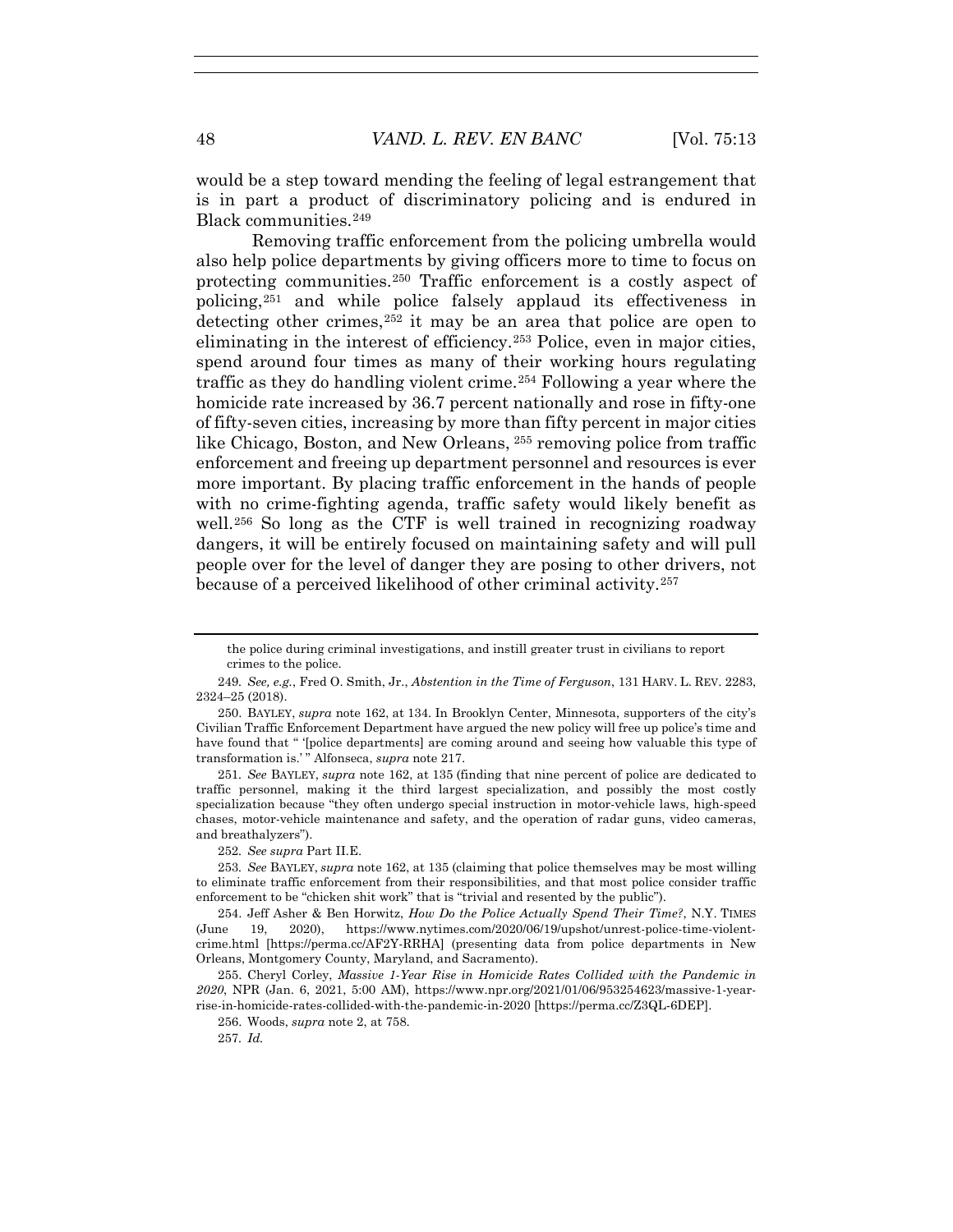2022] *ROAD TO REFORM* 49

## *D. Potential Criticisms*

Two principal criticisms are likely evoked by the CTF solution. Though they highlight important concerns, both are misguided. The opposition may first argue that it is necessary for police to enforce traffic law because it allows them to investigate other crimes.<sup>258</sup> But this depends on the types of nontraffic crimes that traffic enforcement is intended to combat. As stated in the National Highway Safety Traffic Administration's *The Highway Safety Desk Book*, published in 1996, traffic police can achieve "two for the price of one" by pulling over "[m]urderers, robbers, auto thieves, and drug traffickers" for violating traffic laws.259 In a CTF system, however, police retain the ability to stop drivers if they have a "reasonable suspicion" that the driver has committed a nontraffic crime.<sup>260</sup> Therefore, a CTF system only removes the police's ability to investigate nontraffic crime through stopping random people and using the various constitutionally permitted tactics explained in Part I.A in hope of finding drugs and weapons.<sup>261</sup>

This invites a whole other conversation about whether police should prioritize nonviolent drug crimes at all.<sup>262</sup> Assuming they should, statistics indicate that traffic enforcement does not effectively achieve this nontraffic crime purpose.263 According to the Bureau of Justice Statistics, evidence of criminal behavior was discovered in approximately "8.4 [percent] of searches of a vehicle, driver, or both" in 2008.264 Among that small percentage of "successful" searches, large seizures are very rare.<sup>265</sup> Particularly given the widespread legalization

[https://perma.cc/ES44-58Z5] (finding per a 2016 survey, only thirty percent of Americans believe "enforcing drug laws" should be a "top three priority" for police).

<sup>258</sup>*. See supra* notes 186–1188 and accompanying text; Woods, *supra* note 17, at 758–59 (explaining how a CTF-like system "could vastly undermine a major crime-fighting tool" by requiring police to have a "clearly articulable suspicion" that a driver has committed a non-traffic crime before stopping the driver and conducting a search).

 <sup>259.</sup> NAT'L HIGHWAY TRAFFIC SAFETY ADMIN., *supra* note 53, at 2–4.

<sup>260</sup>*. See supra* notes 225–2228 and accompanying text.

<sup>261</sup>*. See supra* Part I.A; EPP ET AL., *supra* note 50, at 32–34 (explaining how police were encouraged to use traffic enforcement as a means to find guns and drugs when pulling over drivers).

<sup>262</sup>*. See, e.g.*, Emily Ekins, *Public Priorities for Policing*, CATO INST. (Dec. 7, 2016), https://www.cato.org/policing-in-america/chapter-3/public-priorities-for-policing

<sup>263</sup>*. See* Woods, *supra* note 17, at 1487–88 (citing a variety of studies that indicate contraband is found in eight to ten percent of car searches).

 <sup>264.</sup> CHRISTINE EITH & MATTHEW R. DUROSE, BUREAU OF JUST. STAT., U.S. DEP'T OF JUST., CONTACTS BETWEEN POLICE AND THE PUBLIC, 2008, at 11 (2011).

<sup>265</sup>*. See* HARRIS, *supra* note 57, at 86 (citing data from Maryland where, after removing unusually large seizures, the average marijuana seizure was 4.2 grams, and data from New Jersey, which reported that seizures of significant amounts of drugs was "rare").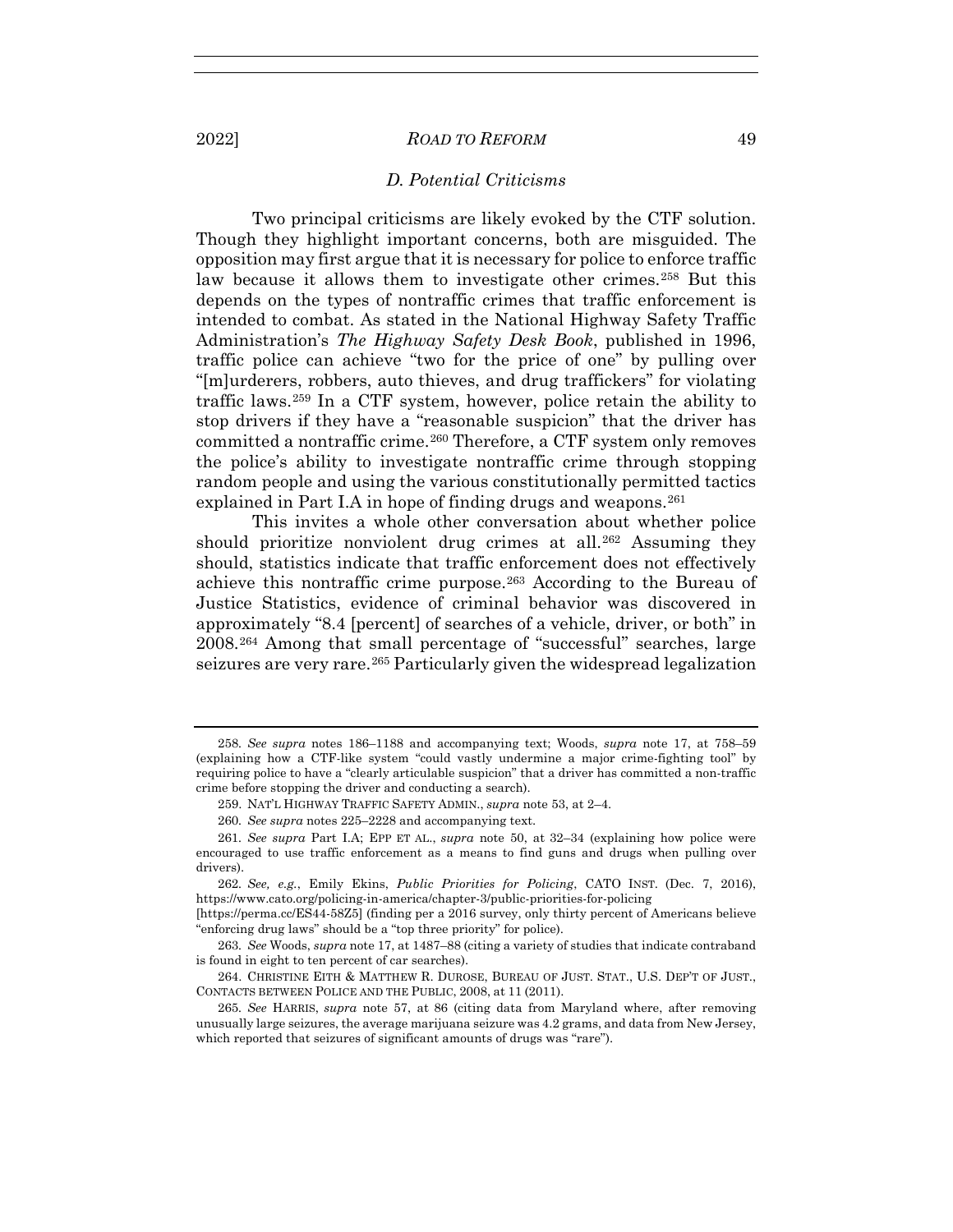of marijuana and the impending end to the War on Drugs,266 policymakers should be willing to forfeit the small amount of drug seizures if it means remedying the painful effects that police involvement in traffic regulation has on Black Americans and the United States broadly.267

Critics may also claim that there is a risk of danger involved in every traffic stop that should not be imposed on the unarmed CTF.<sup>268</sup> As one officer has stated, "[t]raffic stops are one of the most unpredictable and therefore dangerous duties of law enforcement,"269 and tasking untrained civilians with this duty could have dangerous consequences. This concern, however, is largely based on a false narrative—in reality, routine traffic stops are not very dangerous for police.270 Professor Jordan Blair Woods, a leading scholar in traffic enforcement reform, has published a comprehensive article that derails the danger narrative, stating:

 268. Adam Tuss, *Montgomery Co. Exploring Whether to Reassign Traffic Stops Away from Police*, NBC: WASH. (Sept. 9, 2020, 8:52 PM), https://www.nbcwashington.com/news/local/ montgomery-co-exploring-whether-to-reassign-traffic-stops-away-from-police/2414272/ [https://perma.cc/8HH3-BRJV] ("You don't know who is driving. It's the unknown which is concerning," said the Montgomery County Assistant Police Chief. "I just don't think it's a good plan to put all our civilians in harm's way."); Associated Press, *Berkeley Moves Toward Removing Police from Traffic Stops*, ABC NEWS (July 15, 2020, 10:28 AM), https://abcnews.go.com/US/wireStory/berkeley-moves-removing-police-traffic-stops-71796720 [https://perma.cc/7NMU-STE8] ("What happens when the felon with an illegal gun gets pulled over by the parking police? Nothing good, we're sure of that," said the police unions for Los Angeles, San Francisco, and San Jose in a joint statement); Har, *supra* note 217 (quoting a former police captain: "Traffic stops are one of the most unpredictable and therefore dangerous duties of law enforcement. There is no such thing as a routine traffic stop and to perform them effectively and safely takes months of police training in and outside of an academy."); MacNeill, *supra* note 217:

'[B]ecause of the inherent risk of significant danger associated with the local proposal in the city of Cambridge to allow unarmed, unprotected and untrained civilians the ability to stop occupied motor vehicles to issue RMV citations, we felt compelled to comment and call attention to the fact that there is never anything routine in stopping a car for a traffic violation,' [said the president of the Massachusetts Major Cities Chiefs of Police Association]. Hundreds of Police Officers across the country have been killed over the years during traffic stops. This proposal would absolutely put individuals in harms way and is incredibly dangerous;

Rushin & Edwards, *supra* note 93, at 63 ("Opponents of such a proposal may understandably argue that enforcement of traffic laws exposes non-law enforcement officers to unreasonable risks of physical harm. Policing, they may argue, is a dangerous job, even if an officer is primarily engaged in traffic stops.").

269. Har, *supra* note 217.

270*. See* Jordan Blair Woods, *Policing, Danger Narratives, and Routine Traffic Stops*, 117 MICH. L. REV. 635, 640 (2019) ("[T]he findings do not support the dominant danger narrative surrounding routine traffic stops.").

 <sup>266.</sup> Jonah Engel Bromwich, *This Election, a Divided America Stands United on One Topic: All Kinds of Americans Have Turned Their Back on the War on Drugs*, N.Y. TIMES (updated Jan. 6, 2021), https://www.nytimes.com/2020/11/05/style/marijuana-legalization-usa.html [https://perma.cc/JD2T-DGXS].

<sup>267</sup>*. See supra* Part II.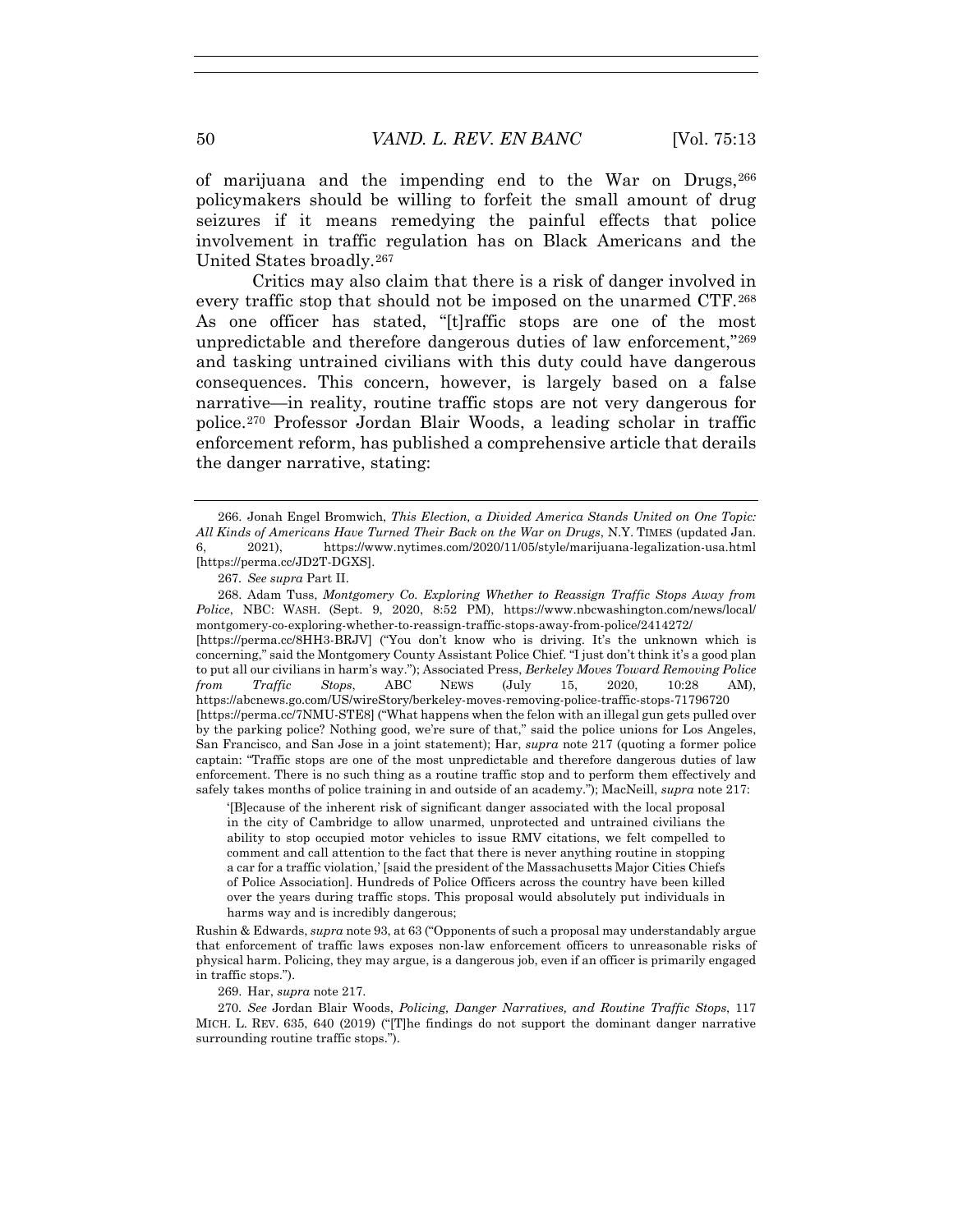Based on a conservative estimate, . . . the rate for a felonious killing of an officer during a routine traffic stop for a traffic violation was only [one] in every 6.5 million stops. The rate for an assault that results in serious injury to an officer was only [one] in every 361,111 stops. Finally, the rate for an assault (whether it results in officer injury or not) was only [one] in every  $6,959$  stops.<sup>271</sup>

Importantly, Woods points out that forty percent of the 509 times police were killed during traffic stops between 2007 and 2016 were during "felony vehicle stops" where drivers were stopped for nontraffic reasons.272 While this leaves the other sixty percent to have occurred during "traffic violation stops," this figure is crucial because felony stops are relatively rare273 and the CTF will not be authorized to perform them, eliminating the disproportionate danger that such stops invite.274 Woods also found violence from drivers was "unprovoked" in only 3.55 percent of cases of violence against police during traffic stops.275

Woods' study indicates that a CTF system will not put traffic enforcers in exceptionally dangerous positions for two reasons. First, the perceived danger narrative associated with traffic stops does not differentiate between true traffic violation stops and nontraffic criminal stops, which leads to inflated statistics supporting the danger narrative.276 And second, "routine traffic stops are not as dangerous as conventionally assumed in the law enforcement domain."277

The CTF system will inherently eliminate many of the catalysts motivating violence against police during traffic stops. The CTF will not be authorized to run records checks or be able to use any other form of authority after stopping the driver, which, according to Woods, triggers the "provoked" violence that accounts for nearly all violence against police in traffic stops.278 Drivers who under the current regime would be scared for their benign outstanding warrants to turn up in records checks, and thus attempt to fight or flee, will no longer have this fear

<sup>271</sup>*. Id.*

<sup>272</sup>*. Id.* at 651.

<sup>273</sup>*. Id.*

<sup>274</sup>*. See supra* Part III.A.

 <sup>275.</sup> Woods, *supra* note 270, at 689. Woods defines "unprovoked" as:

Cases of violence that occurred after the officers made contact with the drivers or passengers and before the officers invoked any additional police authority beyond initiating the stop, asking for documentation, or running a records check. Importantly, this scenario captures the prototypical cases of apparently random and unprovoked violence that animate the dominant danger narrative surrounding routine traffic stops. *Id.*

<sup>276</sup>*. Id.* at 294. 277*. Id.* 278*. Id.*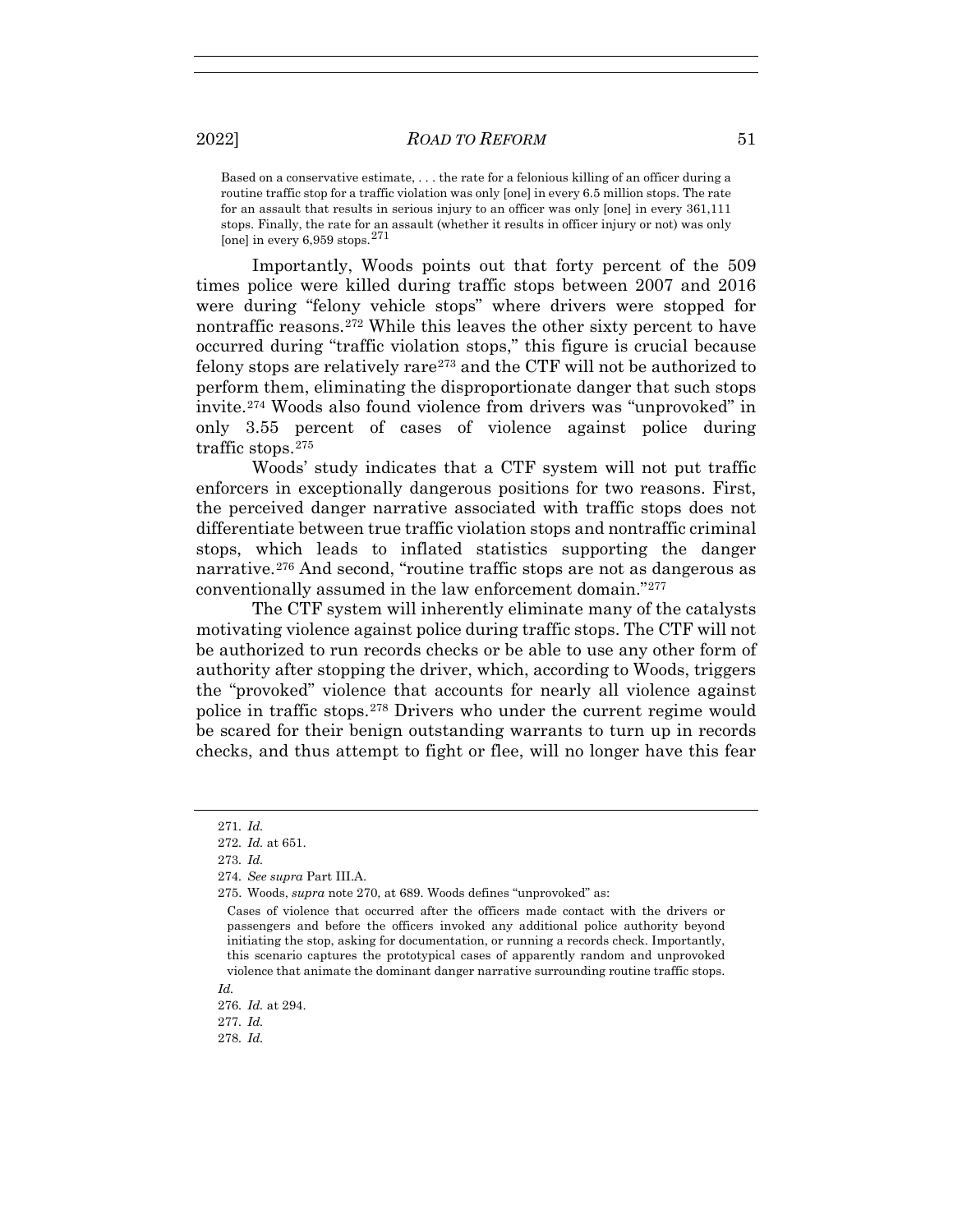and thus have no reason to respond in such a way.279 As such, the public awareness campaign discussed above<sup>280</sup> is critical—people need to know that the CTF are not checking for outstanding warrants and that there is no possibility of their cars being searched for drugs.<sup>281</sup> Further, by removing police from traffic stops, the cycle of animosity that is generated by the current regime will no longer exist and will no longer manifest itself through acts of violence.<sup>282</sup> Therefore, because violence against police during traffic stops is rarer than commonly believed, and because a CTF system would effectively make these occurrences even rarer, critics are misguided in arguing that civilian traffic enforcers will be endangered.

#### **CONCLUSION**

While seemingly entrenched in American society, the police's current role in traffic regulation causes disparate impacts, discriminatory enforcement, and procedural injustices. Scholars and policymakers alike have attempted to fix the system, but to no avail. Thus, a different option remains: to remove the system entirely and have an unarmed nonpolice organization regulate traffic. Fortunately, such a significant change is both realistic and feasible. The CTF system offers a compelling opportunity to continue enforcing the traffic code while limiting the injustices that occur on America's roads. Of course, this change would only be a start in the long fight toward a nondiscriminatory criminal justice system. But at a time where such changes are being welcomed and considered, municipalities and states ought to rise to the occasion. The CTF system is a much-needed change on the road to reform.

*Aaron R. Megar\**

\* J.D., 2022, Vanderbilt University Law School. B.A., 2014, University of Maryland. I would like to thank Katie Monks and the rest of the editing team of *Vanderbilt Law Review En Banc* for their

 <sup>279.</sup> Consider the killing of twenty-five-year-old rookie officer Liquori Tate, who was shot and killed while providing backup for a minor violation traffic stop in Hattiesburg, Mississippi. Gabe Gutierrez & Jon Schuppe, *'They Took Away My Baby': Mom Mourns Slain Cop Son Liquori Tate*, NBC NEWS (May 11, 2015, 9:14 AM), https://www.nbcnews.com/news/us-news/they-took-away-mybaby-mom-mourns-slain-cop-son-n357051 [https://perma.cc/L94U-6SVX]. As the city's mayor explained the situation, "I think we had police officers in the wrong place at the wrong time. . . . And someone didn't want to go to jail, would rather shoot his way out . . . ." *Id.*

<sup>280</sup>*. See supra* Part III.A.

<sup>281</sup>*. See supra* Part III.A.

<sup>282</sup>*. See supra* notes 158–1169 and accompanying text.